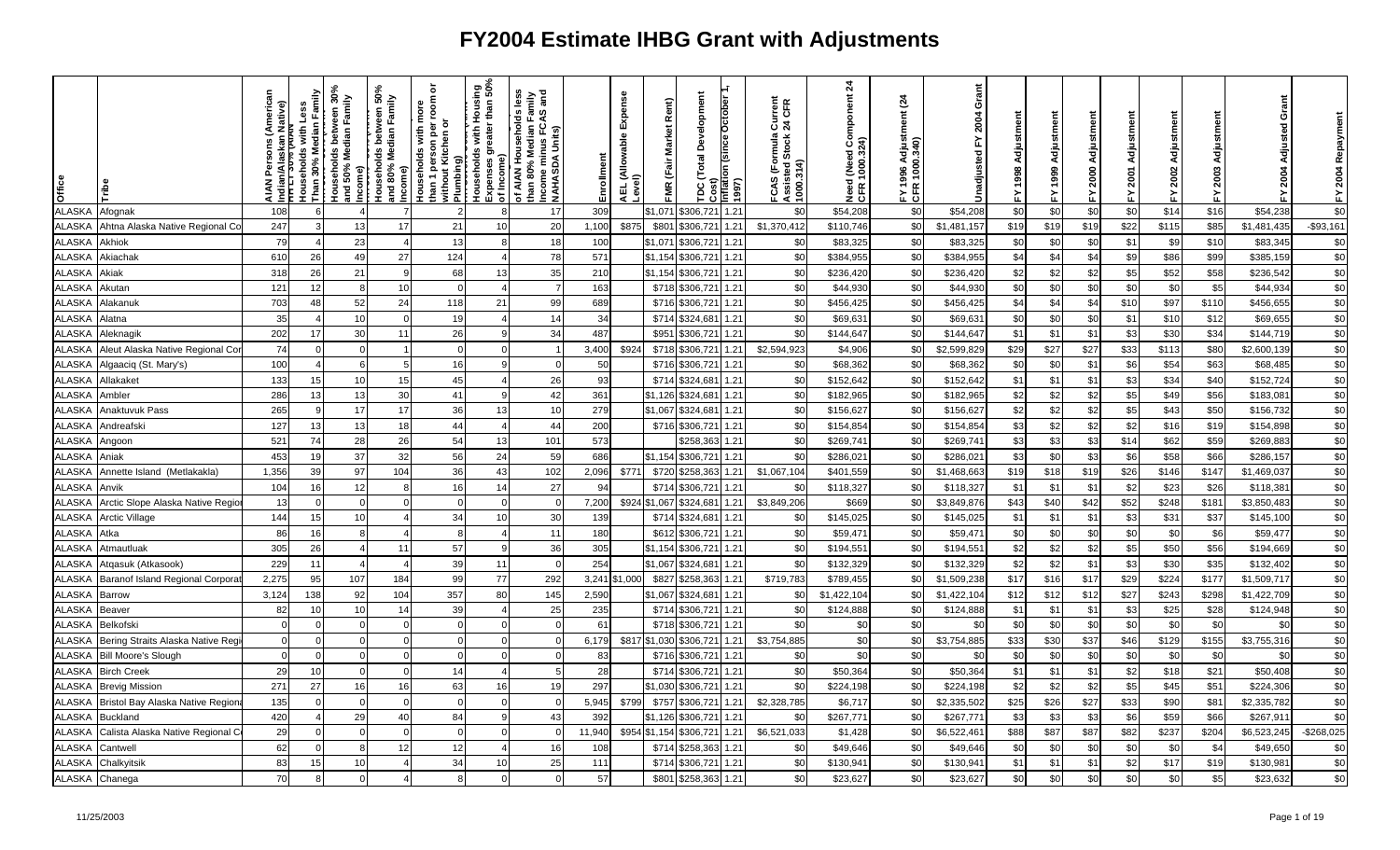| Office        |                                  | ns (Americ<br>lative)<br>ndian/<br>TTTT:<br><b>NAIA</b> | Households with Less<br>Than 30% Median Family | Households between 30%<br>and 50% Median Family<br>Income)<br>Households between 50%<br>Households between 50%<br>and 80% Median Family | Income)  | ō<br>room<br><b>Households with mo</b><br>than 1 person per ro<br>Without Kitchen or | Plumbing)<br>  Households with Housing<br>  Expenses greater than 50%<br>  of Income) | is less<br>Tamily<br>Sand<br>of AIAN Households le<br>than 80% Median Fami<br>Income minus FCAS a<br> NAHASDA Units) | Enrollment | Expense<br>AEL (Allowable I<br>Level) | Rent)<br>FMR (Fair Market | Development<br>TDC (Total Development<br>Cost)<br>Inflation (since October 1 | (1997) | FCAS (Formula Current<br>Assisted Stock 24 CFR<br>1000.314) | $\frac{4}{3}$<br>Need (Need Component<br>CFR 1000.324) | <u>રૂ</u><br>FY 1996 Adjusti<br>CFR 1000.340) | Grant<br>2004<br>놊<br>Unadjusted | Adjustment<br>1998<br>놊 |       | ã<br>Adjustm<br>2000<br>≿ੁ | Adjustment<br>2001<br>置 | FY 2002 Adjustment | Adju<br>2003<br>놊 | Grant<br>Adjusted<br>2004 | FY 2004 Repaym |
|---------------|----------------------------------|---------------------------------------------------------|------------------------------------------------|-----------------------------------------------------------------------------------------------------------------------------------------|----------|--------------------------------------------------------------------------------------|---------------------------------------------------------------------------------------|----------------------------------------------------------------------------------------------------------------------|------------|---------------------------------------|---------------------------|------------------------------------------------------------------------------|--------|-------------------------------------------------------------|--------------------------------------------------------|-----------------------------------------------|----------------------------------|-------------------------|-------|----------------------------|-------------------------|--------------------|-------------------|---------------------------|----------------|
| <b>ALASKA</b> | Chefornak                        | 418                                                     | 16                                             | 11                                                                                                                                      | 27       | 76                                                                                   | 19                                                                                    | 28                                                                                                                   | 441        |                                       | \$1,154                   | \$306,72                                                                     | 1.21   | \$0                                                         | \$262,835                                              | \$0                                           | \$262,835                        | \$2                     | \$2   | \$2                        | \$6                     | \$56               | \$64              | \$262,968                 | $\$0$          |
| <b>ALASKA</b> | Chevak                           | 809                                                     | 39                                             | 65                                                                                                                                      | 33       | 159                                                                                  | 11                                                                                    | 71                                                                                                                   | 694        |                                       | \$716                     | \$306,721                                                                    | 1.21   | \$0                                                         | \$495,857                                              | \$0                                           | \$495,857                        | \$5                     | \$5   | \$5                        | \$13                    | \$128              | \$146             | \$496,160                 | \$0            |
| <b>ALASKA</b> | Chickaloon                       | 508                                                     | $\overline{7}$                                 | 22                                                                                                                                      | 28       | 17                                                                                   |                                                                                       | 57                                                                                                                   | 254        |                                       | \$768                     | \$258,36                                                                     | 1.21   | \$0                                                         | \$119,353                                              | \$0                                           | \$119,353                        | \$0                     | \$0   | \$2                        | \$4                     | \$55               | \$47              | \$119,46'                 | $$0$           |
| <b>ALASKA</b> | Chignik                          | 50                                                      |                                                |                                                                                                                                         |          |                                                                                      |                                                                                       |                                                                                                                      | 315        |                                       | \$820                     | \$306,721                                                                    | 1.21   | \$0                                                         | \$38,416                                               | \$0                                           | \$38,416                         | \$0                     | \$0   | \$0                        | \$1                     | \$7                | \$7               | \$38,430                  | \$0            |
| <b>ALASKA</b> | Chignik Lagoon                   | 89                                                      |                                                |                                                                                                                                         |          |                                                                                      |                                                                                       |                                                                                                                      | <b>220</b> |                                       | \$820                     | \$306,721                                                                    | 1.21   | \$0                                                         | \$16,889                                               | \$0                                           | \$16,889                         | \$0                     | \$0   | \$0                        | \$0                     | \$0                | \$3               | \$16,892                  | \$0            |
| <b>ALASKA</b> | Chignik Lake                     | 133                                                     | 8                                              |                                                                                                                                         |          | 21                                                                                   |                                                                                       | 10                                                                                                                   | 326        |                                       | \$820                     | \$306,72                                                                     | 1.21   | \$0                                                         | \$80,010                                               | \$0                                           | \$80,010                         | \$1                     | \$1   | \$1                        | \$2                     | \$20               | \$22              | \$80,058                  | \$0            |
| <b>ALASKA</b> | Chilkat                          | 125                                                     |                                                | 22                                                                                                                                      | 18       | 16                                                                                   |                                                                                       | 30                                                                                                                   | 203        |                                       |                           | \$258,363                                                                    | 1.21   | \$0                                                         | \$80,484                                               | \$0                                           | \$80,484                         | \$1                     | \$1   | \$1                        | \$3                     | \$15               | \$15              | \$80,519                  | \$0            |
| <b>ALASKA</b> | Chilkoot                         | 68                                                      | 13                                             |                                                                                                                                         |          | 8                                                                                    |                                                                                       |                                                                                                                      | 495        |                                       | \$740                     | \$258,36                                                                     | 1.21   | \$0                                                         | \$45,389                                               | \$0                                           | \$45,389                         | \$1                     | \$1   | \$2                        | \$6                     | \$32               | \$33              | \$45,465                  | $\sqrt{6}$     |
| <b>ALASKA</b> | Chistochina                      | 59                                                      | 8                                              |                                                                                                                                         | 15       |                                                                                      |                                                                                       | 17                                                                                                                   | 66         |                                       | \$801                     | \$306,72                                                                     | 1.21   | \$0                                                         | \$55,162                                               | \$0                                           | \$55,162                         | \$0                     | \$0   | \$0                        | \$1                     | \$6                | \$7               | \$55,176                  | \$0            |
| <b>ALASKA</b> | Chitina                          | 62                                                      |                                                |                                                                                                                                         | R        | 13                                                                                   |                                                                                       |                                                                                                                      | 316        |                                       | \$801                     | \$306,721                                                                    | 1.21   | \$0                                                         | \$55,453                                               | \$0                                           | \$55,453                         | \$0                     | \$0   | \$0                        | \$0                     | \$0                | \$4               | \$55,457                  | \$0            |
| <b>ALASKA</b> | Chuatbaluk                       | 121                                                     | 16                                             |                                                                                                                                         | 19       | 36                                                                                   |                                                                                       | 27                                                                                                                   | 134        |                                       | \$1,154                   | \$306,721                                                                    | 1.21   | \$0                                                         | \$126,343                                              | \$0                                           | \$126,343                        | \$1                     | \$1   | \$1                        | \$1                     | \$13               | \$15              | \$126,374                 | \$0            |
| <b>ALASKA</b> | Chugach Alaska Native Regional   | 1,386                                                   | 75                                             | 74                                                                                                                                      | 89       | 40                                                                                   | 64                                                                                    | 99                                                                                                                   | 2,020      | \$823                                 | \$733                     | \$258,363                                                                    | 1.21   | \$1,970,875                                                 | \$456,333                                              | \$0                                           | \$2,427,208                      | \$22                    | \$25  | \$26                       | \$36                    | \$161              | \$122             | \$2,427,599               | \$0            |
| <b>ALASKA</b> | Chuloonawick                     | $\Omega$                                                | $\Omega$                                       |                                                                                                                                         | $\Omega$ | $\Omega$                                                                             |                                                                                       | $\Omega$                                                                                                             | 52         |                                       | \$716                     | \$306,721                                                                    | 1.21   | \$0                                                         | \$0                                                    | \$0                                           | \$0                              | \$0                     | \$0   | \$0                        | \$0                     | \$0                | \$0               | \$0                       | \$0            |
| <b>ALASKA</b> | Circle                           | 88                                                      | 10                                             |                                                                                                                                         |          | 23                                                                                   |                                                                                       | 13                                                                                                                   | 185        |                                       | \$714                     | \$306,721                                                                    | 1.21   | \$0                                                         | \$80,932                                               | \$0                                           | \$80,932                         | \$0                     | \$0   | \$0                        | \$1                     | \$1C               | \$12              | \$80,956                  | \$0            |
| <b>ALASKA</b> | <b>Clark's Point</b>             | 75                                                      | 15                                             |                                                                                                                                         |          | 13                                                                                   | 11                                                                                    | 23                                                                                                                   | 181        |                                       | \$951                     | \$306,721                                                                    | 1.21   | \$0                                                         | \$88,872                                               | \$0                                           | \$88,872                         | \$1                     | \$1   | \$1                        | \$1                     | \$15               | \$17              | \$88,906                  | \$0            |
| <b>ALASKA</b> | Cook Inlet Alaska Native Regiona | 14,298                                                  | 730                                            | 86                                                                                                                                      | 95       | 696                                                                                  | 733                                                                                   | 592                                                                                                                  | 7,149      | \$804                                 | \$885                     | \$258,363                                                                    | 1.21   | \$4,017,319                                                 | \$4,211,950                                            | \$0                                           | \$8,229,269                      | \$158                   | \$157 | \$148                      | \$287                   | \$2,366            | \$2,109           | \$8,234,494               | \$0            |
| <b>ALASKA</b> | Council                          |                                                         | $\Omega$                                       |                                                                                                                                         | ∩        |                                                                                      |                                                                                       |                                                                                                                      | 131        |                                       | \$1,030                   | \$306,721                                                                    | 1.21   | \$0                                                         | \$0                                                    | \$0                                           | \$0                              | \$0                     | \$0   | \$0                        | \$0                     | \$0                | \$4               | \$4                       | \$0            |
| <b>ALASKA</b> | Craig                            | 525                                                     | 61                                             | 20                                                                                                                                      | 27       | 43                                                                                   | 26                                                                                    | 77                                                                                                                   | 367        |                                       | \$720                     | \$258,363                                                                    | 1.21   | \$0                                                         | \$254,927                                              | \$0                                           | \$254,927                        | \$1                     | \$1   | \$1                        | \$9                     | \$46               | \$45              | \$255,030                 | \$0            |
| <b>ALASKA</b> | <b>Crooked Creek</b>             | 139                                                     | 11                                             | 26                                                                                                                                      |          | 41                                                                                   |                                                                                       | 26                                                                                                                   | 121        |                                       | \$1,154                   | \$306,721                                                                    | 1.21   | \$0                                                         | \$150,550                                              | \$0                                           | \$150,550                        | \$1                     | \$1   | \$1                        | \$2                     | \$2C               | \$23              | \$150,598                 | $\sqrt{6}$     |
| <b>ALASKA</b> | Curyung                          | 1,625                                                   | 82                                             | 56                                                                                                                                      | 77       | 138                                                                                  | 68                                                                                    | 162                                                                                                                  | 1,873      |                                       | \$951                     | \$306,721                                                                    | 1.21   | \$0                                                         | \$768,164                                              | \$0                                           | \$768,164                        | \$7                     | \$7   | \$6                        | \$16                    | \$155              | \$176             | \$768,53'                 | \$0            |
| <b>ALASKA</b> | Deering                          | 137                                                     |                                                | 13                                                                                                                                      | 21       | 26                                                                                   |                                                                                       | 3                                                                                                                    | 186        |                                       | \$1,126                   | \$306,721                                                                    | 1.21   | \$0                                                         | \$103,259                                              | \$0                                           | \$103,259                        | \$2                     | \$2   | \$2                        | \$4                     | \$41               | \$45              | \$103,354                 | $$0$           |
| <b>ALASKA</b> | Dot Lake                         | 29                                                      | 4                                              | R                                                                                                                                       |          | $\Omega$                                                                             | $\Omega$                                                                              | 11                                                                                                                   | 28         |                                       | \$625                     | \$306,721                                                                    | 1.21   | \$0                                                         | \$20,237                                               | \$0                                           | \$20,237                         | \$0                     | \$0   | \$0                        | \$0                     | \$0                | \$1               | \$20,238                  | \$0            |
| <b>ALASKA</b> | Douglas                          | 283                                                     | 37                                             | 26                                                                                                                                      | 26       |                                                                                      | 16                                                                                    | 90                                                                                                                   | 411        |                                       | \$1,153                   | \$258,363                                                                    | 1.21   | \$0                                                         | \$160,24                                               | \$0                                           | \$160,24                         | \$1                     | \$1   | \$1                        | \$6                     | \$37               | \$35              | \$160,322                 | \$0            |
| <b>ALASKA</b> | Doyon Alaska Native Regional C   | 9,601                                                   | 567                                            | 513                                                                                                                                     | 582      | 667                                                                                  | 443                                                                                   | 1,595                                                                                                                | 6,868      | \$762                                 | \$793                     | \$306,72                                                                     | 1.21   | \$2,135,074                                                 | \$5,007,090                                            | \$0                                           | \$7,142,164                      | \$71                    | \$7'  | \$72                       | \$145                   | \$1,131            | \$1,100           | \$7,144,754               | \$0            |
| <b>ALASKA</b> | Eagle                            | 31                                                      | 15                                             |                                                                                                                                         |          | 19                                                                                   |                                                                                       | 16                                                                                                                   | 30         |                                       | \$625                     | \$306,721                                                                    | 1.21   | \$0                                                         | \$61,919                                               | \$0                                           | \$61,919                         | \$1                     | \$1   | \$1                        | \$2                     | \$16               | \$18              | \$61,956                  | \$0            |
| <b>ALASKA</b> | Eek                              | 293                                                     | 38                                             |                                                                                                                                         | 16       | 69                                                                                   | 26                                                                                    | 45                                                                                                                   | 278        |                                       | \$1,154                   | \$306,721                                                                    | 1.21   | \$0                                                         | \$281,105                                              | \$0                                           | \$281,105                        | \$2                     | \$2   | \$2                        | \$5                     | \$51               | \$58              | \$281,225                 | \$0            |
| ALASKA        | Egegik                           | 93                                                      |                                                |                                                                                                                                         | 19       | 17                                                                                   |                                                                                       | 26                                                                                                                   | 254        |                                       | \$820                     | \$306,721                                                                    | 1.21   | \$0                                                         | \$79,630                                               | \$0                                           | \$79,630                         | \$1                     | \$1   | \$1                        | \$3                     | \$25               | \$27              | \$79,688                  | \$0            |
| ALASKA        | Eklutna                          | 57                                                      |                                                |                                                                                                                                         | $\Omega$ | 13                                                                                   | $\Omega$                                                                              | 11                                                                                                                   | 239        |                                       | \$885                     | \$258,363                                                                    | 1.21   | \$0                                                         | \$36,792                                               | \$0                                           | \$36,792                         | \$1                     | \$1   | \$1                        | \$1                     | \$14               | \$14              | \$36,823                  | $$0$           |
| <b>ALASKA</b> | Ekuk                             |                                                         | $\Omega$                                       |                                                                                                                                         |          |                                                                                      |                                                                                       | $\Omega$                                                                                                             | 72         |                                       | \$951                     | \$306,721                                                                    | 1.21   | \$0                                                         | \$0                                                    | \$0                                           | \$0                              | \$0                     | \$0   | \$0                        | \$0                     | \$0                | \$0               | \$0                       | \$0            |
| <b>ALASKA</b> | Ekwok                            | 132                                                     | 15                                             | 17                                                                                                                                      |          | 30                                                                                   | 11                                                                                    | 23                                                                                                                   | 222        |                                       | \$951                     | \$306,721                                                                    | 1.21   | \$0                                                         | \$134,825                                              | \$0                                           | \$134,825                        | \$1                     | \$1   | \$1                        | \$2                     | \$21               | \$24              | \$134,875                 | \$0            |
| <b>ALASKA</b> | Elim                             | 359                                                     | 13                                             | 15                                                                                                                                      | 15       | 40                                                                                   | 10                                                                                    | 39                                                                                                                   | 403        |                                       | \$1,030                   | \$306,721                                                                    | 1.21   | \$0                                                         | \$171,974                                              | \$0                                           | \$171,974                        | \$2                     | \$2   | \$2                        | \$5                     | \$51               | \$57              | \$172,094                 | \$0            |
| <b>ALASKA</b> | Emmonak                          | 793                                                     | 35                                             | 41                                                                                                                                      | 59       | 111                                                                                  | 13                                                                                    | 96                                                                                                                   | 861        |                                       | \$716                     | \$306,721                                                                    | 1.21   | \$0                                                         | \$427,261                                              | \$0                                           | \$427,261                        | \$4                     | \$4   | \$4                        | \$9                     | \$89               | \$102             | \$427,473                 | \$0            |
| <b>ALASKA</b> | Evansville (Bettles Field)       | 26                                                      |                                                |                                                                                                                                         |          | 12                                                                                   |                                                                                       | 12                                                                                                                   | 15         |                                       | \$714                     | \$306,721                                                                    | 1.21   | \$0                                                         | \$50,900                                               | \$0                                           | \$50,900                         | \$0                     | \$0   | \$0                        | \$1                     | \$6                | \$6               | \$50,91                   | $\sqrt{6}$     |
| <b>ALASKA</b> | Eyak                             | 429                                                     | 11                                             | 17                                                                                                                                      |          | 18                                                                                   |                                                                                       | 33                                                                                                                   | 368        |                                       | \$801                     | \$258,363                                                                    | 1.21   | \$0                                                         | \$104,510                                              | \$0                                           | \$104,510                        | \$0                     | \$1   | \$1                        | \$3                     | \$25               | \$24              | \$104,563                 | $$0$           |
| ALASKA        | False Pass                       | 44                                                      |                                                |                                                                                                                                         |          | 12                                                                                   |                                                                                       |                                                                                                                      | 96         |                                       | \$718                     | \$306,721                                                                    | 1.21   | \$0                                                         | \$47,888                                               | \$0                                           | \$47,888                         | \$0                     | \$0   | \$0                        | \$1                     | \$7                | \$8               | \$47,905                  | $\sqrt{6}$     |
| <b>ALASKA</b> | Fort Yukon                       | 544                                                     | 54                                             | 42                                                                                                                                      | 70       | 175                                                                                  | 23                                                                                    | 149                                                                                                                  | 528        |                                       | \$714                     | \$306,721                                                                    | 1.21   | \$0                                                         | \$608,187                                              | \$0                                           | \$608,187                        | \$5                     | \$4   | \$4                        | \$10                    | \$103              | \$115             | \$608,428                 | $$0$           |
| <b>ALASKA</b> | Gakona                           | 18                                                      |                                                |                                                                                                                                         | 13       |                                                                                      |                                                                                       | 8                                                                                                                    | 85         |                                       | \$801                     | \$258,363                                                                    | 1.21   | \$0                                                         | \$29,636                                               | \$0                                           | \$29,636                         | \$0                     | \$0   | \$0                        | \$0                     | \$0                | \$1               | \$29,637                  | $$0$           |
| <b>ALASKA</b> | Galena                           | 468                                                     | 23                                             |                                                                                                                                         | 19       | 82                                                                                   |                                                                                       | 45                                                                                                                   | 455        |                                       | \$714                     | \$306,721                                                                    | 1.21   | \$0                                                         | \$241,623                                              | \$0                                           | \$241,62                         | \$                      | \$2   | \$2                        | \$6                     | \$65               | \$73              | \$241,774                 | \$0            |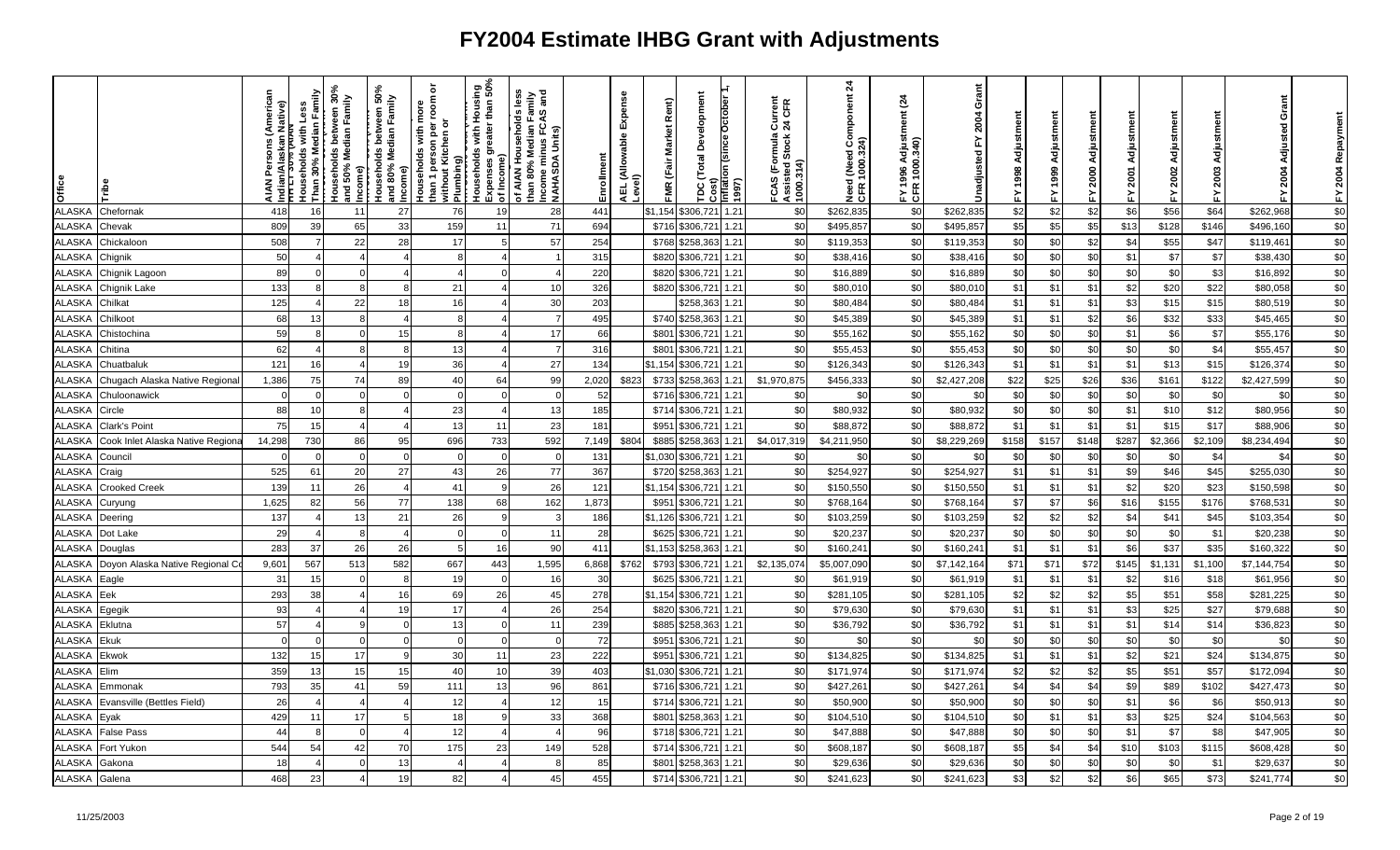| Office        |                            | ns (Americ<br>lative)<br>hdian/<br>ד <del>ו בד</del><br><b>AIAN</b> | Households with Less<br>Than 30% Median Family | Households between 30%<br>and 50% Median Family<br>Income)<br>Households between 50%<br>Households between 50%<br>and 80% Median Family | Income)      | ō<br>room<br><b>Households with mone</b><br>than 1 person per ı<br>without Kitchen or<br>Plumbing) | Him Source Source<br>  Households with Housing<br>  Expenses greater than 50%<br>  of Income) | is less<br>Tamily<br>Sand<br>of AIAN Households le<br>than 80% Median Fami<br>Income minus FCAS a<br> NAHASDA Units) | Enrollment | Expense<br>AEL (Allowable I<br>Level) | Rent)<br>FMR (Fair Market | <b>Total Development</b><br>TDC (Total Development<br>Cost)<br><mark>Tinflation (since October 1</mark><br>1997) |      | FCAS (Formula Current<br>Assisted Stock 24 CFR<br>1000.314) | $\overline{24}$<br>Need (Need Component<br>CFR 1000.324) | <u>રૂ</u><br>FY 1996 Adjusti<br>CFR 1000.340) | Grant<br>2004<br>놊<br>Unadjusted | Adjustment<br>1998<br>없 |     | ã<br>Adjustm<br>2000<br>≿. | Adjustment<br>2001<br>십 | FY 2002 Adjustment | Adjust<br>2003<br>놊 | Grant<br>Adjusted<br>2004<br>≿. | FY 2004 Repayment |
|---------------|----------------------------|---------------------------------------------------------------------|------------------------------------------------|-----------------------------------------------------------------------------------------------------------------------------------------|--------------|----------------------------------------------------------------------------------------------------|-----------------------------------------------------------------------------------------------|----------------------------------------------------------------------------------------------------------------------|------------|---------------------------------------|---------------------------|------------------------------------------------------------------------------------------------------------------|------|-------------------------------------------------------------|----------------------------------------------------------|-----------------------------------------------|----------------------------------|-------------------------|-----|----------------------------|-------------------------|--------------------|---------------------|---------------------------------|-------------------|
| <b>ALASKA</b> | Gambell                    | 663                                                                 | 29                                             | 34                                                                                                                                      | 51           | 104                                                                                                | 20                                                                                            | 65                                                                                                                   | 666        |                                       | \$1,030                   | \$324,68                                                                                                         | 1.21 | \$0                                                         | \$416,132                                                | \$0                                           | \$416,132                        | \$5                     | \$5 | \$5                        | \$13                    | \$118              | \$139               | \$416,417                       | \$0               |
| <b>ALASKA</b> | Georgetown                 |                                                                     |                                                |                                                                                                                                         |              |                                                                                                    |                                                                                               |                                                                                                                      | 50         |                                       | \$1,154                   | \$306,721                                                                                                        | 1.21 | \$0                                                         | \$162                                                    | \$0                                           | \$162                            | \$0                     | \$0 | \$0                        | \$0                     | \$0                | \$0                 | \$162                           | \$0               |
| <b>ALASKA</b> | Golovin (Chinik)           | 142                                                                 | 9                                              |                                                                                                                                         | 20           | 39                                                                                                 |                                                                                               | 6                                                                                                                    | 110        |                                       | \$1,030                   | \$306,721                                                                                                        | 1.21 | \$0                                                         | \$114,633                                                | \$0                                           | \$114,633                        | \$2                     | \$1 | \$1                        | \$3                     | \$33               | \$37                | \$114,710                       | \$0               |
| ALASKA        | Goodnews Bay               | 234                                                                 | 32                                             | 16                                                                                                                                      | 16           | 69                                                                                                 |                                                                                               | 56                                                                                                                   | 337        |                                       | \$1,154                   | \$306,721                                                                                                        | 1.21 | \$0                                                         | \$230,265                                                | \$0                                           | \$230,265                        | \$2                     | \$2 | \$2                        | \$5                     | \$54               | \$61                | \$230,392                       | \$0               |
| <b>ALASKA</b> | Grayling                   | 183                                                                 | 24                                             | 19                                                                                                                                      | 12           | 42                                                                                                 | 14                                                                                            | 53                                                                                                                   | 178        |                                       | \$714                     | \$306,721                                                                                                        | 1.21 | \$0                                                         | \$196,720                                                | \$0                                           | \$196,720                        | \$1                     | \$1 | \$1                        | \$2                     | \$22               | \$24                | \$196,77'                       | $\sqrt{6}$        |
| <b>ALASKA</b> | Gulkana                    | 79                                                                  | 17                                             |                                                                                                                                         |              | 13                                                                                                 |                                                                                               | 16                                                                                                                   | 132        |                                       | \$801                     | \$258,363                                                                                                        | 1.21 | \$0                                                         | \$59,49                                                  | \$0                                           | \$59,491                         | \$1                     | \$1 | \$1                        | \$2                     | \$15               | \$14                | \$59,524                        | \$0               |
| ALASKA        | Hamilton                   |                                                                     | $\Omega$                                       |                                                                                                                                         |              |                                                                                                    |                                                                                               |                                                                                                                      | 26         |                                       | \$716                     | \$306,721                                                                                                        | 1.21 | \$0                                                         | \$0                                                      | \$0                                           | \$0                              | \$0                     | \$C | \$0                        | \$0                     | \$C                | \$0                 | \$0                             | \$0               |
| <b>ALASKA</b> | <b>Healy Lake</b>          | 28                                                                  | $\overline{4}$                                 |                                                                                                                                         | $\Omega$     | 17                                                                                                 |                                                                                               | 2                                                                                                                    | 27         |                                       | \$625                     | \$306,721                                                                                                        | 1.21 | \$0                                                         | \$50,172                                                 | \$0                                           | \$50,172                         | \$1                     | \$1 | \$1                        | \$1                     | \$12               | \$13                | \$50,200                        | \$0               |
| <b>ALASKA</b> | <b>Holy Cross</b>          | 225                                                                 | 28                                             | 12                                                                                                                                      | 12           | 33                                                                                                 | 15                                                                                            | 48                                                                                                                   | 219        |                                       | \$714                     | \$306,721                                                                                                        | 1.21 | \$0                                                         | \$181,132                                                | \$0                                           | \$181,132                        | \$3                     | \$3 | \$3                        | \$6                     | \$60               | \$66                | \$181,272                       | \$0               |
| <b>ALASKA</b> | Hoonah                     | 609                                                                 | 46                                             | 36                                                                                                                                      | 48           | 48                                                                                                 | 32                                                                                            | 86                                                                                                                   | 587        |                                       |                           | \$258,363                                                                                                        | 1.21 | \$0                                                         | \$293,173                                                | \$0                                           | \$293,173                        | \$2                     | \$1 | \$1                        | \$3                     | \$28               | \$26                | \$293,234                       | \$0               |
| <b>ALASKA</b> | Hooper Bay                 | 1,070                                                               | 76                                             | 72                                                                                                                                      | 55           | 230                                                                                                | 32                                                                                            | 155                                                                                                                  | 933        |                                       | \$716                     | \$306,72                                                                                                         | 1.21 | \$0                                                         | \$794,050                                                | \$0                                           | \$794,050                        | \$7                     | \$7 | \$7                        | \$18                    | \$171              | \$193               | \$794,454                       | \$0               |
| <b>ALASKA</b> | Hughes                     | 64                                                                  | 10                                             |                                                                                                                                         |              | 23                                                                                                 |                                                                                               | 19                                                                                                                   | 62         |                                       | \$714                     | \$324,68                                                                                                         | 1.21 | \$0                                                         | \$73,155                                                 | \$0                                           | \$73,155                         | \$1                     | \$1 | \$1                        | \$1                     | \$14               | \$17                | \$73,189                        | \$0               |
| <b>ALASKA</b> | Huslia                     | 287                                                                 | 20                                             | 32                                                                                                                                      | 23           | 56                                                                                                 |                                                                                               | 50                                                                                                                   | 279        |                                       | \$714                     | \$324,68                                                                                                         | 1.21 | \$0                                                         | \$232,763                                                | \$0                                           | \$232,763                        | \$2                     | \$2 | \$2                        | \$5                     | \$52               | \$62                | \$232,888                       | \$0               |
| <b>ALASKA</b> | Hydaburg                   | 359                                                                 | 47                                             | 23                                                                                                                                      | 26           | 17                                                                                                 | 25                                                                                            | 66                                                                                                                   | 402        |                                       | \$720                     | \$258,363                                                                                                        | 1.21 | \$0                                                         | \$193,852                                                | \$0                                           | \$193,852                        | \$2                     | \$2 | \$1                        | \$4                     | \$39               | \$36                | \$193,935                       | \$0               |
| <b>ALASKA</b> | giugig                     | 46                                                                  |                                                |                                                                                                                                         |              |                                                                                                    |                                                                                               |                                                                                                                      | 63         |                                       | \$820                     | \$306,721                                                                                                        | 1.21 | \$0                                                         | \$31,228                                                 | \$0                                           | \$31,228                         | \$0                     | \$0 | \$0                        | \$0                     | \$0                | \$3                 | \$31,232                        | $$0$              |
| <b>ALASKA</b> | liamna                     | 62                                                                  |                                                |                                                                                                                                         |              |                                                                                                    |                                                                                               |                                                                                                                      | 158        |                                       | \$820                     | \$306,721                                                                                                        | 1.21 | \$0                                                         | \$41,266                                                 | \$0                                           | \$41,266                         | \$0                     | \$C | \$0                        | \$0                     | \$5                | \$6                 | \$41,278                        | \$0               |
| <b>ALASKA</b> | nalik (Diomede)            | 146                                                                 | 16                                             |                                                                                                                                         | 11           | 42                                                                                                 |                                                                                               | 31                                                                                                                   | 190        |                                       | \$1,030                   | \$324,68                                                                                                         | 1.21 | \$0                                                         | \$154,763                                                | \$0                                           | \$154,763                        | \$1                     | \$1 | \$1                        | \$3                     | \$31               | \$36                | \$154,836                       | \$0               |
| <b>ALASKA</b> | Ivanoff Bay                | 22                                                                  | $\overline{O}$                                 | $\Omega$                                                                                                                                |              | $\mathbf 0$                                                                                        | $\Omega$                                                                                      | $\Omega$                                                                                                             | 42         |                                       | \$820                     | \$306,721                                                                                                        | 1.21 | \$0                                                         | \$3,558                                                  | \$0                                           | \$3,558                          | \$0                     | \$0 | \$0                        | \$1                     | \$6                | \$7                 | \$3,571                         | $$0$              |
| <b>ALASKA</b> | Kaguyak                    |                                                                     | $\Omega$                                       |                                                                                                                                         |              |                                                                                                    |                                                                                               |                                                                                                                      |            |                                       | \$1,071                   | \$306,721                                                                                                        | 1.21 | \$0                                                         | \$1,888                                                  | \$0                                           | \$1,888                          | \$0                     | \$0 | \$0                        | \$0                     | \$0                | \$0                 | \$1,888                         | \$0               |
| <b>ALASKA</b> | Kake                       | 674                                                                 | 49                                             | 28                                                                                                                                      | 39           | 29                                                                                                 | 57                                                                                            | 62                                                                                                                   | 523        |                                       | \$769                     | \$258,363                                                                                                        | 1.21 | \$0                                                         | \$306,81                                                 | \$0                                           | \$306,817                        | \$2                     | \$1 | \$1                        | \$22                    | \$79               | \$76                | \$306,998                       | $$0$              |
| <b>ALASKA</b> | Kaktovik (Barter Island)   | 262                                                                 |                                                |                                                                                                                                         | 16           | 55                                                                                                 |                                                                                               |                                                                                                                      | 231        |                                       | \$1,067                   | \$324,68                                                                                                         | 1.21 | \$0                                                         | \$159,505                                                | \$0                                           | \$159,505                        | \$2                     | \$2 | \$2                        | \$5                     | \$44               | \$53                | \$159,61                        | \$0               |
| <b>ALASKA</b> | Kalskag                    | 198                                                                 | 17                                             | 21                                                                                                                                      | 15           | 42                                                                                                 | 13                                                                                            | 19                                                                                                                   | 99         |                                       | \$1,154                   | \$306,721                                                                                                        | 1.21 | \$0                                                         | \$171,480                                                | \$0                                           | \$171,480                        | \$2                     | \$2 | \$2                        | \$4                     | \$32               | \$37                | \$171,559                       | \$0               |
| <b>ALASKA</b> | Kaltag                     | 206                                                                 | 25                                             | 19                                                                                                                                      | 16           | 47                                                                                                 | 12                                                                                            | 58                                                                                                                   | 200        |                                       | \$714                     | \$306,721                                                                                                        | 1.21 | \$0                                                         | \$207,843                                                | \$0                                           | \$207,843                        | \$2                     | \$2 | \$2                        | \$4                     | \$41               | \$45                | \$207,938                       | \$0               |
| <b>ALASKA</b> | Kanatak                    | 214                                                                 | 18                                             |                                                                                                                                         | $\mathbf{8}$ | $\mathbf{R}$                                                                                       | 18                                                                                            | 35                                                                                                                   | 107        |                                       | \$768                     | \$306,721                                                                                                        | 1.21 | \$0                                                         | \$120,908                                                | \$0                                           | \$120,908                        | \$0                     | \$0 | \$0                        | \$0                     | \$7                | \$6                 | \$120,92                        | \$0               |
| <b>ALASKA</b> | Karluk                     | 27                                                                  |                                                |                                                                                                                                         |              |                                                                                                    |                                                                                               |                                                                                                                      | 189        |                                       | \$1,071                   | \$306,721<br>1.21                                                                                                |      | \$0                                                         | \$33,458                                                 | \$0                                           | \$33,458                         | \$0                     | \$0 | \$0                        | \$1                     | \$7                | \$7                 | \$33,473                        | \$0               |
| <b>ALASKA</b> | Kasigluk                   | 568                                                                 | 27                                             | 38                                                                                                                                      | 22           | 103                                                                                                | 15                                                                                            | 79                                                                                                                   | 532        |                                       | \$1,154                   | \$306,721                                                                                                        | 1.21 | \$0                                                         | \$363,922                                                | \$0                                           | \$363,922                        | \$3                     | \$3 | \$3                        | \$7                     | \$73               | \$83                | \$364,096                       | \$0               |
| <b>ALASKA</b> | Kassan                     | 45                                                                  | -2                                             |                                                                                                                                         | 7            |                                                                                                    |                                                                                               | 12                                                                                                                   | 143        |                                       | \$720                     | \$258,36                                                                                                         | 1.21 | \$0                                                         | \$30,131                                                 | \$0                                           | \$30,131                         | \$0                     | \$0 | \$0                        | \$1                     | \$7                | \$7                 | \$30,146                        | $$0$              |
| <b>ALASKA</b> | Kenaitze                   | 2,366                                                               | 104                                            | 120                                                                                                                                     | 187          | 143                                                                                                | 90                                                                                            | 374                                                                                                                  | 1,183      |                                       | \$733                     | \$258,363                                                                                                        | 1.21 | \$0                                                         | \$953,642                                                | \$0                                           | \$953,642                        | \$3                     | \$3 | \$8                        | \$22                    | \$236              | \$189               | \$954,103                       | \$0               |
| <b>ALASKA</b> | Ketchikan                  | 2,544                                                               | 119                                            | 161                                                                                                                                     | 212          | 119                                                                                                | 165                                                                                           | 492                                                                                                                  | 4,660      |                                       | \$943                     | \$258,36                                                                                                         | 1.21 | \$0                                                         | \$1,207,55                                               | \$0                                           | \$1,207,55                       | \$7                     | \$6 | \$7                        | \$18                    | \$176              | \$173               | \$1,207,937                     | \$0               |
| <b>ALASKA</b> | Kiana                      | 385                                                                 | 24                                             | 24                                                                                                                                      | 24           | 62                                                                                                 | 19                                                                                            | 48                                                                                                                   | 468        |                                       | \$1,126                   | \$306,721                                                                                                        | 1.21 | \$0                                                         | \$261,715                                                | \$0                                           | \$261,715                        | \$3                     | \$3 | \$2                        | \$6                     | \$53               | \$59                | \$261,840                       | \$0               |
| <b>ALASKA</b> | King Cove                  | 393                                                                 | 8                                              | 30                                                                                                                                      | 24           | 8                                                                                                  | 17                                                                                            |                                                                                                                      | 636        |                                       | \$718                     | \$306,721                                                                                                        | 1.21 | \$0                                                         | \$123,865                                                | \$0                                           | \$123,865                        | \$1                     | \$1 | \$1                        | \$1                     | \$12               | \$16                | \$123,896                       | \$0               |
| <b>ALASKA</b> | King Island                | 209                                                                 | 8                                              |                                                                                                                                         | 9            | 23                                                                                                 | 6                                                                                             | 26                                                                                                                   | 454        |                                       | \$1,030                   | \$306,721                                                                                                        | 1.21 | \$0                                                         | \$102,053                                                | \$0                                           | \$102,053                        | \$2                     | \$2 | \$1                        | \$2                     | \$22               | \$25                | \$102,106                       | \$0               |
| Alaska        | King Salmon Tribe          | 55                                                                  | $\Omega$                                       |                                                                                                                                         | $\Omega$     | $\Omega$                                                                                           |                                                                                               | $\cap$                                                                                                               | 78         |                                       | \$757                     | \$258,363                                                                                                        | 1.21 | \$0                                                         | \$2,324                                                  | \$0                                           | \$2,324                          | \$0                     | \$0 | \$0                        | \$0                     | \$0                | \$0                 | \$2,324                         | $$0$              |
| ALASK/        | Kipnuk                     | 683                                                                 | 32                                             | 38                                                                                                                                      | 49           | 156                                                                                                |                                                                                               | 107                                                                                                                  | 702        |                                       | \$1,154                   | \$306,721                                                                                                        | 1.21 | \$0                                                         | \$472,152                                                | \$0                                           | \$472,152                        | \$6                     | \$6 | \$5                        | \$13                    | \$123              | \$141               | \$472,446                       | \$0               |
| <b>ALASKA</b> | Kivalina                   | 389                                                                 | 21                                             | 21                                                                                                                                      | 11           | 75                                                                                                 | 13                                                                                            | 45                                                                                                                   | 389        |                                       | \$1,126                   | \$306,721                                                                                                        | 1.21 | \$0                                                         | \$255,039                                                | \$0                                           | \$255,039                        | \$2                     | \$2 | \$2                        | \$5                     | \$50               | \$56                | \$255,157                       | \$0               |
| <b>ALASKA</b> | Klawock                    | 521                                                                 | 34                                             | 48                                                                                                                                      | 54           | 34                                                                                                 | 19                                                                                            | 61                                                                                                                   | 476        |                                       | \$720                     | \$258,363                                                                                                        | 1.21 | \$0                                                         | \$228,028                                                | \$0                                           | \$228,028                        | \$2                     | \$2 | \$2                        | \$14                    | \$42               | \$41                | \$228,13'                       | \$0               |
| ALASKA        | Kluti Kaah (Copper Center) | 206                                                                 | 33                                             | 13                                                                                                                                      | 25           | 35                                                                                                 | 13                                                                                            | 37                                                                                                                   | 302        |                                       | \$801                     | \$258,36                                                                                                         | 1.21 | \$0                                                         | \$153,893                                                | \$0                                           | \$153,893                        | \$1                     | \$1 | \$1                        | \$2                     | \$22               | \$22                | \$153,942                       | $$0$              |
| <b>ALASKA</b> | Knik                       | 1,160                                                               | 68                                             | 51                                                                                                                                      | 81           | 124                                                                                                | 63                                                                                            | 200                                                                                                                  | 580        |                                       | \$768                     | \$258,363                                                                                                        | 1.21 | \$0                                                         | \$602,228                                                | \$0                                           | \$602,228                        | \$0                     | \$0 | \$0                        | \$4                     | \$45               | \$45                | \$602,323                       | \$0               |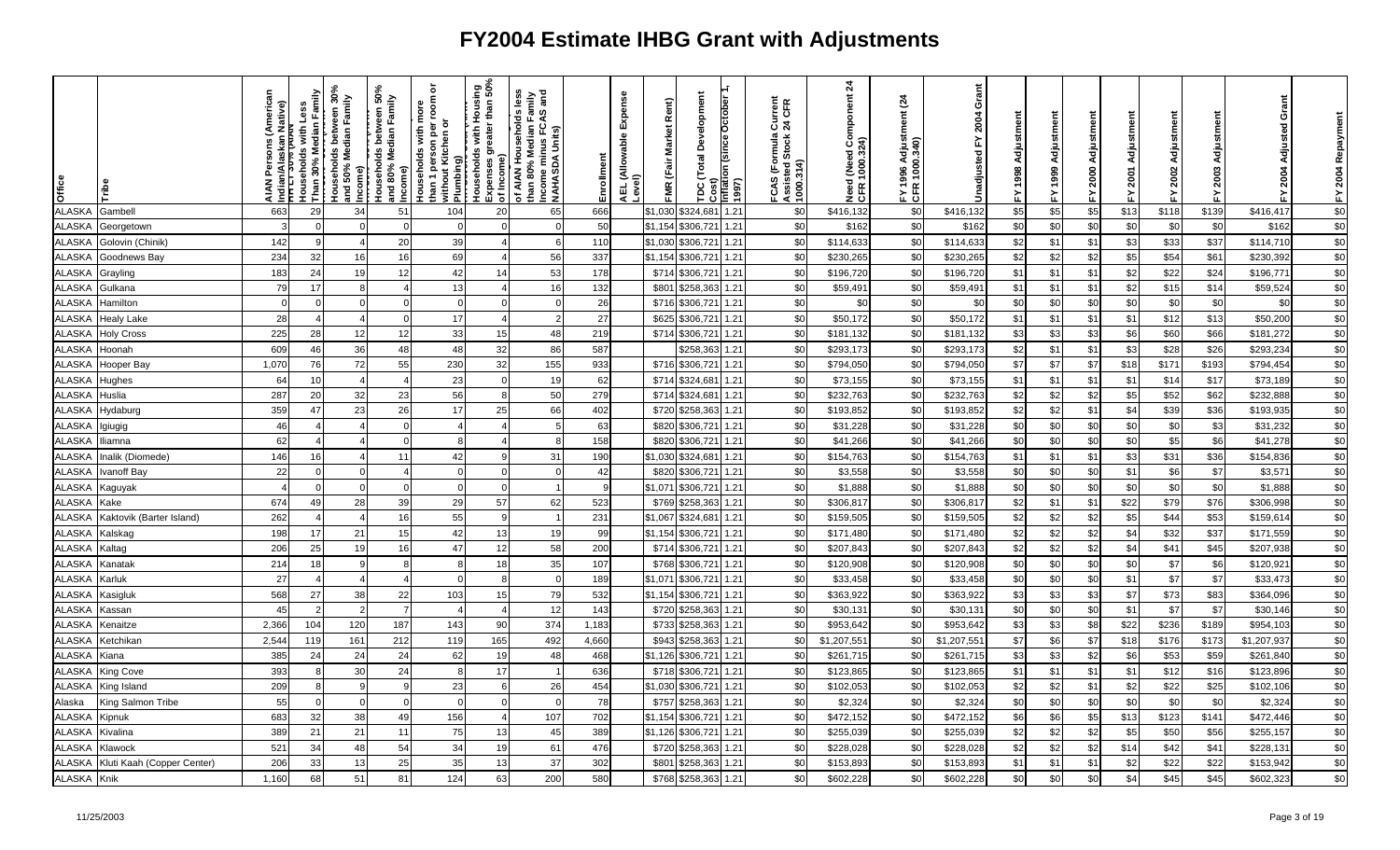| Office        |                                 | lative)<br>ndian/<br>TTTT:<br><b>NAIA</b> | Households with Less<br>Than 30% Median Family |     | Income)<br>Households between 50%<br>and 80% Median Family<br>Income) | ō<br>room<br>ē<br>than 1 person per i<br>without Kitchen or<br>Households with<br>Plumbing) |    | is less<br>Tamily<br>Sand<br>of AIAN Households le<br>than 80% Median Fami<br>Income minus FCAS a<br> NAHASDA Units) | Enrollment | Expense<br>AEL (Allowable I<br>Level) | Rent)<br>FMR (Fair Market | Development<br>Total<br>ă | Cost)<br> inflation (since October 1<br>  1997) | ormula Current<br>1 Stock 24 CFR<br>FCAS (Formula (<br>Assisted Stock 2<br>1000.314) | $\mathbf{z}$<br>Need (Need Component<br>CFR 1000.324) | <u>રૂ</u><br>996 Adjust<br>1000.340)<br>FY 1996<br>CFR 100 | Grant<br>2004<br>놊<br>Unadjusted | Adjustment<br>1998<br>놊 |      | ã<br>Adjustm<br>2000<br>≿. | Adjustment<br>2001<br>置 | Adjustment<br>2002<br>置 | Adjust<br>2003<br>놊 | Grant<br>Adjusted<br><b>2004</b> | 2004 Repaym<br>ᇫ |
|---------------|---------------------------------|-------------------------------------------|------------------------------------------------|-----|-----------------------------------------------------------------------|---------------------------------------------------------------------------------------------|----|----------------------------------------------------------------------------------------------------------------------|------------|---------------------------------------|---------------------------|---------------------------|-------------------------------------------------|--------------------------------------------------------------------------------------|-------------------------------------------------------|------------------------------------------------------------|----------------------------------|-------------------------|------|----------------------------|-------------------------|-------------------------|---------------------|----------------------------------|------------------|
| <b>ALASKA</b> | Kobuk                           | 109                                       | 13                                             |     |                                                                       | 30                                                                                          |    | 23                                                                                                                   | 78         |                                       | \$1,126                   | \$324,68                  | 1.21                                            | \$0                                                                                  | \$124,992                                             | \$0                                                        | \$124,992                        | \$1                     | \$1  | \$1                        | \$1                     | \$14                    | \$16                | \$125,026                        | \$0              |
| <b>ALASKA</b> | Kokhanok                        | 166                                       | 19                                             | 13  | 19                                                                    | 32                                                                                          | 15 | 38                                                                                                                   | 162        |                                       | \$820                     | \$306,72                  | 1.21                                            | \$0                                                                                  | \$164,271                                             | \$0                                                        | \$164,271                        | \$1                     | \$2  | \$2                        | \$4                     | \$35                    | \$39                | \$164,352                        | \$0              |
| <b>ALASKA</b> | Koliganek                       | 172                                       | 19                                             |     | 15                                                                    | 52                                                                                          |    | 39                                                                                                                   | 261        |                                       | \$951                     | \$324,68                  | 1.21                                            | \$0                                                                                  | \$174,699                                             | \$0                                                        | \$174,699                        | \$1                     | \$1  | \$1                        | \$4                     | \$36                    | \$42                | \$174,784                        | $$0$             |
| ALASKA        | Kongiganak                      | 378                                       | 22                                             | 32  | 16                                                                    | 87                                                                                          |    | 40                                                                                                                   | 369        |                                       | \$1,154                   | \$306,721                 | 1.21                                            | \$0                                                                                  | \$261,266                                             | \$0                                                        | \$261,266                        | \$2                     | \$2  | \$2                        | \$5                     | \$48                    | \$54                | \$261,380                        | \$0              |
| ALASKA        | Koniag Alaska Native Regional C | 961                                       | 55                                             | 37  | 61                                                                    | 22                                                                                          | 70 |                                                                                                                      | 3,300      |                                       | \$802 \$1,071             | \$306,721                 | 1.21                                            | \$3,098,437                                                                          | \$385,04                                              | \$0                                                        | \$3,483,478                      | \$46                    | \$50 | \$57                       | \$69                    | \$248                   | \$171               | \$3,484,118                      | $\sqrt{6}$       |
| <b>ALASKA</b> | Kotlik                          | 626                                       | 28                                             | 11  | 55                                                                    | 116                                                                                         |    | 72                                                                                                                   | 571        |                                       | \$716                     | \$306,721                 | 1.21                                            | \$0                                                                                  | \$356,05                                              | \$0                                                        | \$356,05                         | \$3                     | \$3  | \$3                        | \$8                     | \$83                    | \$94                | \$356,248                        | \$0              |
| ALASKA        | Kotzebue                        | 2,526                                     | 104                                            | 105 | 116                                                                   | 279                                                                                         | 85 | 213                                                                                                                  | 2,629      |                                       | \$1,126                   | \$306,721                 | 1.21                                            | \$0                                                                                  | \$1,217,435                                           | \$0                                                        | \$1,217,435                      | \$14                    | \$14 | \$13                       | \$30                    | \$290                   | \$324               | \$1,218,120                      | \$0              |
| <b>ALASKA</b> | Koyuk                           | 299                                       | 17                                             | 13  | 23                                                                    | 34                                                                                          |    |                                                                                                                      | 370        |                                       | \$1.030                   | \$306,721                 | 1.21                                            | \$0                                                                                  | \$127,182                                             | \$0                                                        | \$127,182                        | \$2                     | \$2  | \$2                        | \$5                     | \$42                    | \$47                | \$127,282                        | \$0              |
| <b>ALASKA</b> | Koyukuk                         | 95                                        | 21                                             |     |                                                                       | 33                                                                                          |    | 29                                                                                                                   | 92         |                                       | \$714                     | \$306,721                 | 1.21                                            | \$0                                                                                  | \$115,325                                             | \$0                                                        | \$115,325                        | \$1                     | \$1  | \$1                        | \$2                     | \$19                    | \$22                | \$115,37                         | \$0              |
| <b>ALASKA</b> | Kwethluk                        | 732                                       | 60                                             | 49  | 37                                                                    | 157                                                                                         | 25 | 114                                                                                                                  | 819        |                                       | \$1,154                   | \$306,721                 | 1.21                                            | \$0                                                                                  | \$561,334                                             | \$0                                                        | \$561,334                        | \$5                     | \$5  | \$4                        | \$11                    | \$109                   | \$124               | \$561,59                         | \$0              |
| <b>ALASKA</b> | Kwigillingok                    | 358                                       | 22                                             |     | 16                                                                    | 65                                                                                          |    | 34                                                                                                                   | 408        |                                       | \$1,154                   | \$306,721                 | 1.21                                            | \$0                                                                                  | \$217,678                                             | \$0                                                        | \$217,678                        | \$2                     | \$2  | \$2                        | \$6                     | \$61                    | \$70                | \$217,823                        | \$0              |
| ALASKA        | Kwinhagak (Quinhagak)           | 584                                       | 48                                             | 52  | 31                                                                    | 140                                                                                         |    | 118                                                                                                                  | 661        |                                       | \$1.154                   | \$306,721                 | 1.21                                            | \$0                                                                                  | \$470,682                                             | \$0                                                        | \$470,682                        | \$5                     | \$5  | \$5                        | \$12                    | \$113                   | \$128               | \$470,950                        | $\sqrt{6}$       |
| <b>ALASKA</b> | Larsen Bay                      | 96                                        | $\overline{4}$                                 | 8   | 8                                                                     | -8                                                                                          |    |                                                                                                                      | 479        |                                       | \$1,071                   | \$306,721                 | 1.21                                            | \$0                                                                                  | \$46,682                                              | \$0                                                        | \$46,682                         | \$0                     | \$1  | \$1                        | \$1                     | \$10                    | \$10                | \$46,705                         | \$0              |
| <b>ALASKA</b> | Lesnoi (Woody Island)           | 62                                        |                                                |     |                                                                       |                                                                                             |    | 10                                                                                                                   | 255        |                                       | \$1,071                   | \$306,721                 | 1.21                                            | \$0                                                                                  | \$31,01                                               | \$0                                                        | \$31,014                         | \$0                     | \$0  | \$0                        | \$0                     | \$8                     | \$9                 | \$31,031                         | \$0              |
| <b>ALASKA</b> | Levelock                        | 122                                       | 19                                             |     |                                                                       | 23                                                                                          |    | 25                                                                                                                   | 166        |                                       | \$820                     | \$306,721                 | 1.21                                            | \$0                                                                                  | \$109,996                                             | \$0                                                        | \$109,996                        | \$1                     | \$1  | \$1                        | \$3                     | \$25                    | \$28                | \$110,054                        | \$0              |
| <b>ALASKA</b> | .ime                            |                                           |                                                |     |                                                                       |                                                                                             |    |                                                                                                                      | 44         |                                       | \$1,154                   | \$324,68                  | 1.21                                            | \$0                                                                                  | \$0                                                   | \$0                                                        | \$0                              | \$1                     | \$1  | \$1                        | \$1                     | \$14                    | \$16                | \$33                             | \$0              |
| <b>ALASKA</b> | Lower.Kalskag                   | 276                                       | 25                                             | 17  | 30                                                                    | 64                                                                                          | 15 | 47                                                                                                                   | 329        |                                       | \$1.154                   | \$306,721                 | 1.21                                            | \$0                                                                                  | \$248,635                                             | \$0                                                        | \$248,635                        | \$3                     | \$3  | \$3                        | \$7                     | \$63                    | \$70                | \$248,784                        | \$0              |
| <b>ALASKA</b> | <b>Manley Hot Springs</b>       | 18                                        | -8                                             |     | $\Omega$                                                              | 16                                                                                          |    | 12                                                                                                                   | 17         |                                       | \$714                     | \$306,721                 | 1.21                                            | \$0                                                                                  | \$59,006                                              | \$0                                                        | \$59,006                         | \$0                     | \$0  | \$0                        | \$1                     | \$7                     | \$7                 | \$59,022                         | \$0              |
| <b>ALASKA</b> | Manokotak                       | 409                                       | 41                                             | 21  | 17                                                                    | 62                                                                                          | 15 | 55                                                                                                                   | 475        |                                       | \$951                     | \$306,721                 | 1.21                                            | \$0                                                                                  | \$265,566                                             | \$0                                                        | \$265,566                        | \$2                     | \$2  | \$2                        | \$5                     | \$53                    | \$59                | \$265,690                        | $\sqrt{6}$       |
| <b>ALASKA</b> | Marshall                        | 376                                       | 25                                             | 15  | 31                                                                    | 74                                                                                          | 15 | 54                                                                                                                   | 345        |                                       | \$716                     | \$306,721                 | 1.21                                            | \$0                                                                                  | \$275,507                                             | \$0                                                        | \$275,507                        | \$2                     | \$2  | \$2                        | \$5                     | \$45                    | \$51                | \$275,61                         | \$0              |
| <b>ALASKA</b> | Mary's Igloo                    |                                           | $\Omega$                                       |     | $\Omega$                                                              |                                                                                             |    | $\Omega$                                                                                                             | 98         |                                       | \$1,030                   | \$306,721                 | 1.21                                            | \$0                                                                                  | \$0                                                   | \$0                                                        | \$0                              | \$0                     | \$0  | \$0                        | \$0                     | \$0                     | \$0                 | \$0                              | \$0              |
| <b>ALASKA</b> | McGrath                         | 225                                       | 23                                             | 12  | 19                                                                    | 29                                                                                          | 16 | 39                                                                                                                   | 219        |                                       | \$714                     | \$324,68                  | 1.21                                            | \$0                                                                                  | \$180,213                                             | \$0                                                        | \$180,213                        | \$2                     | \$2  | \$2                        | \$4                     | \$34                    | \$38                | \$180,293                        | \$0              |
| <b>ALASKA</b> | Mekoryuk                        | 220                                       | 13                                             | 24  | 29                                                                    | 32                                                                                          |    | 27                                                                                                                   | 445        |                                       | \$1,154                   | \$306,721                 | 1.21                                            | \$0                                                                                  | \$131,306                                             | \$0                                                        | \$131,306                        | \$2                     | \$2  | \$2                        | \$6                     | \$54                    | \$61                | \$131,433                        | \$0              |
| <b>ALASKA</b> | Mentasta                        | 103                                       | 19                                             |     | 10                                                                    | 15                                                                                          |    | 16                                                                                                                   | 250        |                                       | \$801                     | \$306,721                 | 1.21                                            | \$0                                                                                  | \$77,978                                              | \$0                                                        | \$77,978                         | \$1                     | \$1  | \$1                        | \$2                     | \$1S                    | \$22                | \$78,024                         | $\sqrt{6}$       |
| <b>ALASKA</b> | Minto                           | 245                                       | 29                                             |     | 16                                                                    | 43                                                                                          | 19 | 49                                                                                                                   | 224        |                                       | \$714                     | \$306,721                 | 1.21                                            | \$0                                                                                  | \$215,843                                             | \$0                                                        | \$215,843                        | \$2                     | \$2  | \$2                        | \$4                     | \$35                    | \$39                | \$215,926                        | \$0              |
| <b>ALASKA</b> | Mountain Village                | 778                                       | 41                                             | 47  | 36                                                                    | 101                                                                                         |    | 103                                                                                                                  | 994        |                                       | \$716                     | \$306,721                 | 1.21                                            | \$0                                                                                  | \$385,717                                             | \$0                                                        | \$385,717                        | \$4                     | \$4  | \$4                        | \$9                     | \$87                    | \$97                | \$385,92                         | \$0              |
| <b>ALASKA</b> | Naknek                          | 334                                       | 17                                             | 8   | 29                                                                    | 13                                                                                          | 17 | 49                                                                                                                   | 314        |                                       | \$757                     | \$306,721                 | 1.21                                            | \$0                                                                                  | \$152,467                                             | \$0                                                        | \$152,467                        | \$1                     | \$1  | \$1                        | \$2                     | \$19                    | \$21                | \$152,510                        | \$0              |
| <b>ALASKA</b> | NANA Alaska Native Regional C   | 224                                       | $\Omega$                                       |     | $\Omega$                                                              | $\Omega$                                                                                    |    | $\Omega$                                                                                                             | 499        |                                       | \$933 \$1,126             | \$324,68                  | 1.21                                            | \$3,174,851                                                                          | \$11,767                                              | \$0                                                        | \$3,186,617                      | \$46                    | \$43 | \$42                       | \$50                    | \$180                   | \$134               | \$3,187,113                      | $-$307,399$      |
| ALASKA        | Nanwelek (English Bay)          | 175                                       | 13                                             | 13  | 13                                                                    | 38                                                                                          |    | 18                                                                                                                   | 260        |                                       | \$733                     | \$258,36                  | 1.21                                            | \$0                                                                                  | \$106,794                                             | \$0                                                        | \$106,794                        | \$0                     | \$1  | \$1                        | \$1                     | \$11                    | \$11                | \$106,81                         | \$0              |
| <b>ALASKA</b> | Napaimute                       |                                           |                                                |     |                                                                       |                                                                                             |    |                                                                                                                      | 125        |                                       | \$1,154                   | \$306,721                 | 1.21                                            | \$0                                                                                  | \$0                                                   | \$0                                                        | \$0                              | \$0                     | \$0  | \$0                        | \$0                     | \$0                     | \$0                 | \$0                              | \$0              |
| <b>ALASKA</b> | Napakiak                        | 369                                       | 22                                             | 37  | 31                                                                    | 94                                                                                          |    | 65                                                                                                                   | 384        |                                       | \$1,154                   | \$306,721                 | 1.21                                            | \$0                                                                                  | \$301,223                                             | \$0                                                        | \$301,223                        | \$2                     | \$2  | \$2                        | \$6                     | \$59                    | \$66                | \$301,361                        | \$0              |
| <b>ALASKA</b> | Napaskiak                       | 415                                       | 27                                             | 26  | 31                                                                    | 101                                                                                         |    | 68                                                                                                                   | 372        |                                       | \$1,154                   | \$306,721                 | 1.21                                            | \$0                                                                                  | \$313,792                                             | \$0                                                        | \$313,792                        | \$3                     | \$3  | \$3                        | \$7                     | \$68                    | \$77                | \$313,953                        | \$0              |
| <b>ALASKA</b> | Nelson Lagoon                   | 71                                        | $\Omega$                                       | 12  |                                                                       | $\Omega$                                                                                    |    | 10                                                                                                                   | 50         |                                       | \$718                     | \$306,721                 | 1.21                                            | \$0                                                                                  | \$32,360                                              | \$0                                                        | \$32,360                         | \$1                     | \$1  | \$1                        | \$1                     | \$13                    | \$14                | \$32,390                         | \$0              |
| <b>ALASKA</b> | Nenana                          | 196                                       | 36                                             | 10  | 20                                                                    | 25                                                                                          | 14 | 31                                                                                                                   | 499        |                                       | \$714                     | \$306,721                 | 1.21                                            | \$0                                                                                  | \$162,162                                             | \$0                                                        | \$162,162                        | \$1                     | \$1  | \$1                        | \$2                     | \$19                    | \$22                | \$162,208                        | \$0              |
| <b>ALASKA</b> | New Stuyahok                    | 489                                       | 31                                             | 4(  | 26                                                                    | 74                                                                                          |    | 75                                                                                                                   | 525        |                                       | \$951                     | \$324,68                  | 1.21                                            | \$0                                                                                  | \$344,832                                             | \$0                                                        | \$344,832                        | \$3                     | \$3  | \$3                        | \$7                     | \$69                    | \$81                | \$344,999                        | \$0              |
| <b>ALASKA</b> | Newhalen                        | 153                                       | - 8                                            | 13  | 8                                                                     | 21                                                                                          |    | 13                                                                                                                   | 195        |                                       | \$820                     | \$306,721                 | 1.21                                            | \$0                                                                                  | \$86,110                                              | \$0                                                        | \$86,110                         | \$1                     | \$1  | \$1                        | \$3                     | \$25                    | \$27                | \$86,168                         | $$0$             |
| <b>ALASKA</b> | Newtok                          | 337                                       | 11                                             | 16  | 22                                                                    | 60                                                                                          |    | 40                                                                                                                   | 313        |                                       | \$1,154                   | \$306,72                  | 1.21                                            | \$0                                                                                  | \$192,32                                              | \$0                                                        | \$192,329                        | \$2                     | \$2  | \$2                        | \$4                     | \$42                    | \$49                | \$192,430                        | \$0              |
| <b>ALASKA</b> | Nightmute                       | 213                                       | <b>q</b>                                       | 17  | 22                                                                    | 45                                                                                          |    | 37                                                                                                                   | 195        |                                       | \$1,154                   | \$306,721                 | 1.21                                            | \$0                                                                                  | \$146,634                                             | \$0                                                        | \$146,634                        | \$1                     | \$1  | \$1                        | \$3                     | \$24                    | \$27                | \$146,691                        | \$0              |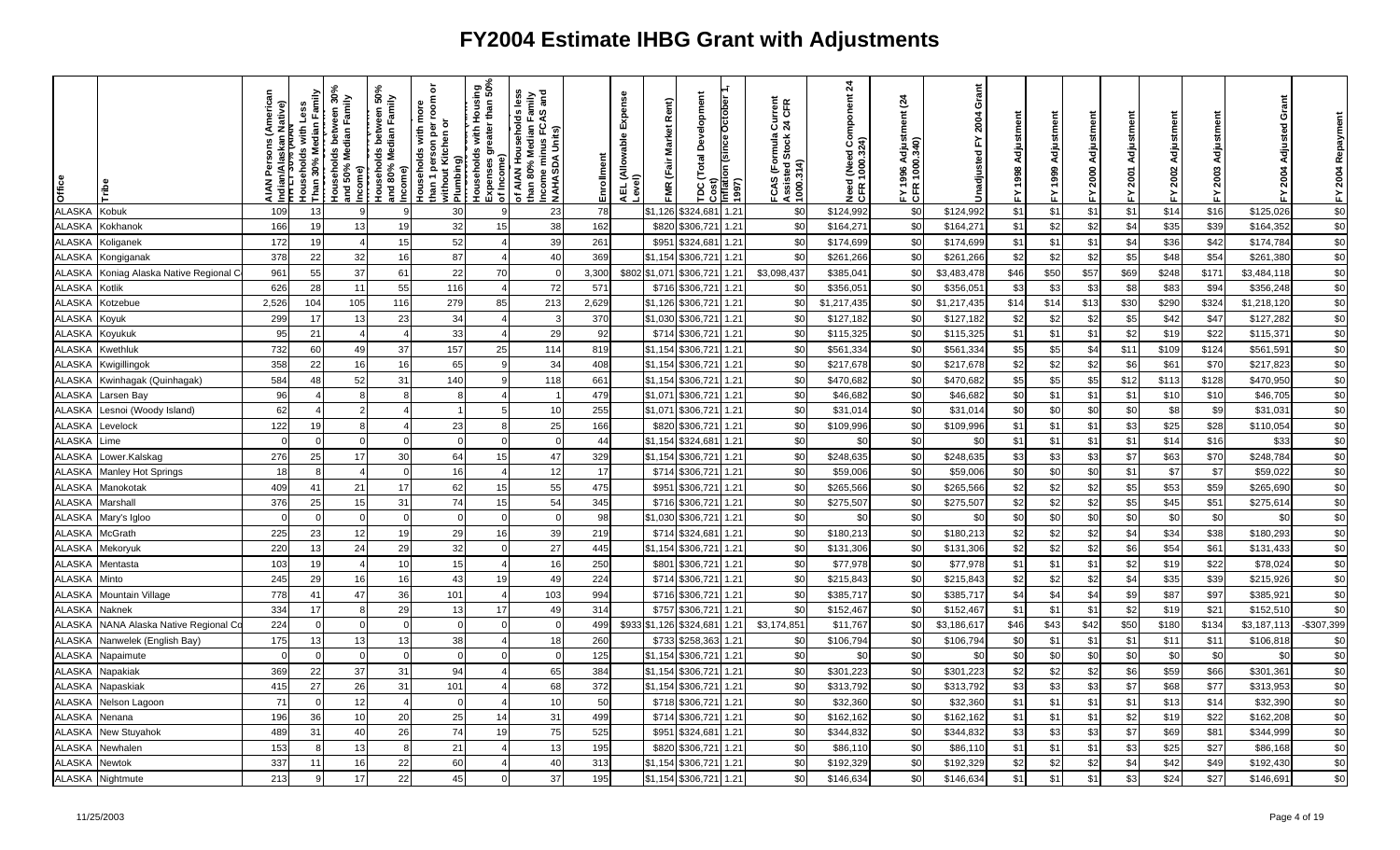| Office        |                               | lative)<br>ndian/<br>TTT -<br><b>NNIX</b> | Households with Less<br>Than 30% Median Family | Households between 30%<br>and 50% Median Family | Income)<br>Households between 50%<br>and 80% Median Family<br>Income) | ō<br>room<br>ē<br>than 1 person per ı<br>without Kitchen or<br>Households with | . Plumbing)<br>Households with Housing<br>Expenses greater than 50%<br>, of Income) | is less<br>Tamily<br>Sand<br>of AIAN Households le<br>than 80% Median Fam<br>Income minus FCAS a<br> NAHASDA Units) | Enrollment | Expense<br>AEL (Allowable I<br>Level) | Rent)<br>FMR (Fair Market | Development<br>Cost)<br>mflation (since October<br>Total<br>ă | (1997) | ormula Current<br>1 Stock 24 CFR<br>FCAS (Formula (<br>Assisted Stock 2<br>1000.314) | $\frac{4}{3}$<br>Need (Need Component<br>CFR 1000.324) | <u>રૂ</u><br>FY 1996 Adjusti<br>CFR 1000.340) | Grant<br>2004<br>놊<br>Unadjusted | Adjustment<br>1998<br>놊 |      | ã<br>Adjustm<br>2000<br>≿. | ā<br>Adiustm<br>2001<br>计 | Adjustment<br>2002<br>置 | Adju<br>2003<br>십 | Grant<br>Adjusted<br>2004 | FY 2004 Repaym |
|---------------|-------------------------------|-------------------------------------------|------------------------------------------------|-------------------------------------------------|-----------------------------------------------------------------------|--------------------------------------------------------------------------------|-------------------------------------------------------------------------------------|---------------------------------------------------------------------------------------------------------------------|------------|---------------------------------------|---------------------------|---------------------------------------------------------------|--------|--------------------------------------------------------------------------------------|--------------------------------------------------------|-----------------------------------------------|----------------------------------|-------------------------|------|----------------------------|---------------------------|-------------------------|-------------------|---------------------------|----------------|
| <b>ALASKA</b> | Nikolai                       | 83                                        | 14                                             | 12                                              |                                                                       | 14                                                                             |                                                                                     | 25                                                                                                                  | 81         |                                       | \$714                     | \$324,68                                                      | 1.21   | \$0                                                                                  | \$99,419                                               | \$0                                           | \$99,419                         | \$1                     | \$1  | \$1                        | \$3                       | \$27                    | \$31              | \$99,483                  | \$0            |
| <b>ALASKA</b> | Nikolski                      | 28                                        |                                                |                                                 |                                                                       |                                                                                |                                                                                     |                                                                                                                     | 59         |                                       | \$612                     | \$306,72                                                      | 1.21   | \$0                                                                                  | \$21,568                                               | \$0                                           | \$21,568                         | \$0                     | \$0  | \$0                        | \$1                       | \$7                     | \$8               | \$21,584                  | \$0            |
| <b>ALASKA</b> | Ninilchik                     | 921                                       | 40                                             | 68                                              | 69                                                                    | 76                                                                             | 42                                                                                  | 167                                                                                                                 | 526        |                                       | \$733                     | \$258,36                                                      | 1.21   | \$0                                                                                  | \$440,645                                              | \$0                                           | \$440,645                        | \$1                     | \$1  | \$2                        | \$6                       | \$57                    | \$60              | \$440,772                 | $$0$           |
| ALASKA        | Noatuk                        | 439                                       | 19                                             | 21                                              | 17                                                                    | 68                                                                             | 19                                                                                  | 25                                                                                                                  | 497        |                                       | \$1,126                   | \$324,68                                                      | 1.21   | \$0                                                                                  | \$267,584                                              | \$0                                           | \$267,584                        | \$3                     | \$3  | \$3                        | \$6                       | \$54                    | \$63              | \$267,714                 | \$0            |
| <b>ALASKA</b> | Nome                          | 1,997                                     | 75                                             | 86                                              | 86                                                                    | 222                                                                            | 56                                                                                  | 201                                                                                                                 | 1,952      |                                       | \$1,030                   | \$306,721                                                     | 1.21   | \$0                                                                                  | \$947,070                                              | \$0                                           | \$947,070                        | \$9                     | \$9  | \$10                       | \$24                      | \$229                   | \$256             | \$947,606                 | $\sqrt{6}$     |
| <b>ALASKA</b> | Nondalton                     | 209                                       | 24                                             | 17                                              | 19                                                                    | 25                                                                             | 25                                                                                  | 46                                                                                                                  | 439        |                                       | \$820                     | \$306,721                                                     | 1.21   | \$0                                                                                  | \$195,942                                              | \$0                                           | \$195,942                        | \$1                     | \$1  | \$1                        | \$3                       | \$29                    | \$33              | \$196,01                  | \$0            |
| ALASKA        | Noorvik                       | 643                                       | 13                                             | 28                                              | 46                                                                    | 97                                                                             |                                                                                     | 49                                                                                                                  | 735        |                                       | \$1,126                   | \$306,721                                                     | 1.21   | \$0                                                                                  | \$304,120                                              | \$0                                           | \$304,120                        | \$3                     | \$3  | \$3                        | \$7                       | \$66                    | \$74              | \$304,276                 | \$0            |
| <b>ALASKA</b> | Northway                      | 106                                       | -8                                             | 15                                              | 15                                                                    | 29                                                                             |                                                                                     | 25                                                                                                                  | 256        |                                       | \$625                     | \$306,721                                                     | 1.21   | \$0                                                                                  | \$98,865                                               | \$0                                           | \$98,865                         | \$1                     | \$1  | \$1                        | \$3                       | \$28                    | \$31              | \$98,930                  | \$0            |
| <b>ALASKA</b> | Nuigsut                       | 411                                       |                                                | 13                                              | 47                                                                    | 97                                                                             | 13                                                                                  | 23                                                                                                                  | 450        |                                       | \$1,067                   | \$324,68                                                      | 1.21   | \$0                                                                                  | \$297,672                                              | \$0                                           | \$297,672                        | \$3                     | \$3  | \$3                        | \$6                       | \$55                    | \$64              | \$297,805                 | $$0$           |
| <b>ALASKA</b> | Nulato                        | 325                                       | 19                                             | 29                                              | 23                                                                    | 66                                                                             |                                                                                     | 70                                                                                                                  | 680        |                                       | \$714                     | \$306,721                                                     | 1.21   | \$0                                                                                  | \$248,829                                              | \$0                                           | \$248,829                        | \$3                     | \$3  | \$3                        | \$6                       | \$61                    | \$66              | \$248,97                  | \$0            |
| <b>ALASKA</b> | Nunapitchuk                   | 484                                       | 26                                             | 40                                              | 25                                                                    | 87                                                                             |                                                                                     | 76                                                                                                                  | 473        |                                       | \$1,154                   | \$306,721                                                     | 1.21   | \$0                                                                                  | \$302,736                                              | \$0                                           | \$302,736                        | \$3                     | \$3  | \$3                        | \$7                       | \$68                    | \$78              | \$302,898                 | \$0            |
| <b>ALASKA</b> | Ohogamiut                     |                                           | - 0                                            |                                                 | $\Omega$                                                              |                                                                                |                                                                                     | $\Omega$                                                                                                            | 26         |                                       |                           | \$716 \$306,721                                               | 1.21   | \$0                                                                                  | -\$0                                                   | \$0                                           | \$0                              | \$0                     | \$0  | \$0                        | \$0                       | \$0                     | \$0               | \$0                       | $\sqrt{6}$     |
| <b>ALASKA</b> | Old Harbor                    | 214                                       | 32                                             | 13                                              | 23                                                                    | 27                                                                             | 23                                                                                  | 24                                                                                                                  | 573        |                                       | \$1,071                   | \$306,721                                                     | 1.21   | \$0                                                                                  | \$187,404                                              | \$0                                           | \$187,404                        | \$2                     | \$1  | \$1                        | \$3                       | \$29                    | \$31              | \$187,472                 | \$0            |
| <b>ALASKA</b> | Orutsararmuit (Bethel)        | 4,025                                     | 188                                            | 122                                             | 181                                                                   | 382                                                                            | 129                                                                                 | 425                                                                                                                 | 3,798      |                                       | \$1,154                   | \$306,721                                                     | 1.21   | \$0                                                                                  | \$1,846,668                                            | \$0                                           | \$1,846,668                      | \$18                    | \$18 | \$18                       | \$45                      | \$436                   | \$497             | \$1,847,701               | \$0            |
| <b>ALASKA</b> | Oscarville                    | 66                                        | 11                                             |                                                 |                                                                       | 19                                                                             |                                                                                     | 14                                                                                                                  | 77         |                                       | \$1,154                   | \$306,721                                                     | 1.21   | \$0                                                                                  | \$73,593                                               | \$0                                           | \$73,593                         | \$0                     | \$0  | \$0                        | \$1                       | \$7                     | \$9               | \$73,61                   | \$0            |
| <b>ALASKA</b> | Ouzinkie                      | 207                                       |                                                |                                                 | 23                                                                    | 27                                                                             |                                                                                     | 14                                                                                                                  | 381        |                                       | \$1,071                   | \$306,721                                                     | 1.21   | \$0                                                                                  | \$109,286                                              | \$0                                           | \$109,286                        | \$1                     | \$1  | \$1                        | \$1                       | \$13                    | \$15              | \$109,318                 | \$0            |
| <b>ALASKA</b> | Paimiut                       | <sup>n</sup>                              | $\Omega$                                       |                                                 |                                                                       |                                                                                |                                                                                     |                                                                                                                     | 67         |                                       | \$716                     | \$306,721                                                     | 1.21   | \$0                                                                                  | \$C                                                    | \$0                                           | \$0                              | \$0                     | \$0  | \$0                        | \$0                       | \$0                     | \$0               | \$0                       | $\sqrt{6}$     |
| <b>ALASKA</b> | <b>Pauloff Village</b>        | 26                                        | $\overline{0}$                                 | $\Omega$                                        | $\Omega$                                                              | $\mathbf 0$                                                                    | $\Omega$                                                                            | $\Omega$                                                                                                            | 51         |                                       | \$718                     | \$306,721                                                     | 1.21   | \$0                                                                                  | \$1,746                                                | \$0                                           | \$1,746                          | \$0                     | \$0  | \$0                        | \$0                       | \$0                     | \$2               | \$1,748                   | \$0            |
| <b>ALASKA</b> | Pedro Bay                     | 34                                        | $\Omega$                                       |                                                 |                                                                       |                                                                                |                                                                                     | Я.                                                                                                                  | 117        |                                       | \$820                     | \$306,721                                                     | 1.21   | \$0                                                                                  | \$27,259                                               | \$0                                           | \$27,259                         | \$0                     | \$0  | \$0                        | \$0                       | \$0                     | \$4               | \$27,263                  | \$0            |
| <b>ALASKA</b> | Perryville                    | 110                                       | $\mathsf{R}$                                   |                                                 | 13                                                                    | 32                                                                             |                                                                                     |                                                                                                                     | 267        |                                       | \$820                     | \$306,721                                                     | 1.21   | \$0                                                                                  | \$91,629                                               | \$0                                           | \$91,629                         | \$1                     | \$1  | \$1                        | \$2                       | \$21                    | \$24              | \$91,680                  | \$0            |
| <b>ALASKA</b> | Petersburg                    | 482                                       | 64                                             | 22                                              | 30                                                                    | 21                                                                             | 21                                                                                  | 96                                                                                                                  | 418        |                                       | \$769                     | \$258,363                                                     | 1.21   | \$0                                                                                  | \$225,456                                              | \$0                                           | \$225,456                        | \$1                     | \$1  | \$1                        | \$6                       | \$49                    | \$48              | \$225,562                 | \$0            |
| <b>ALASKA</b> | <b>Pilot Point</b>            | 136                                       | 13                                             |                                                 | 13                                                                    | 13                                                                             |                                                                                     | 18                                                                                                                  | 160        |                                       | \$820                     | \$306,721                                                     | 1.21   | \$0                                                                                  | \$73,288                                               | \$0                                           | \$73,288                         | \$0                     | \$0  | \$0                        | \$1                       | \$7                     | \$8               | \$73,305                  | \$0            |
| <b>ALASKA</b> | <b>Pilot Station</b>          | 592                                       | 30                                             | 41                                              | 32                                                                    | 94                                                                             |                                                                                     | 94                                                                                                                  | 537        |                                       | \$716                     | \$306,721                                                     | 1.21   | \$0                                                                                  | \$351,912                                              | \$0                                           | \$351,912                        | \$3                     | \$3  | \$3                        | \$8                       | \$81                    | \$91              | \$352,10                  | \$0            |
| <b>ALASKA</b> | Pitka's Point                 | 129                                       | 11                                             |                                                 | 11                                                                    | 31                                                                             |                                                                                     | 10                                                                                                                  | 161        |                                       | \$716                     | \$306,721                                                     | 1.21   | \$0                                                                                  | \$86,829                                               | \$0                                           | \$86,829                         | \$1                     | \$1  | \$1                        | \$3                       | \$32                    | \$36              | \$86,905                  | \$0            |
| <b>ALASKA</b> | Platinum                      | 41                                        | 11                                             |                                                 |                                                                       | 15                                                                             |                                                                                     | 17                                                                                                                  | 71         |                                       | \$1,154                   | \$306,721                                                     | 1.21   | \$0                                                                                  | \$56,957                                               | \$0                                           | \$56,957                         | \$1                     | \$1  | \$1                        | \$2                       | \$23                    | \$26              | \$57,01                   | $$0$           |
| <b>ALASKA</b> | Point Hope                    | 731                                       | 30                                             | 23                                              | 19                                                                    | 123                                                                            | 20                                                                                  | $\Omega$                                                                                                            | 841        |                                       | \$1,067                   | \$324,681                                                     | 1.21   | \$0                                                                                  | \$384,251                                              | \$0                                           | \$384,251                        | \$5                     | \$5  | \$5                        | \$11                      | \$95                    | \$111             | \$384,482                 | \$0            |
| <b>ALASKA</b> | Point Lay                     | 232                                       | 11                                             |                                                 | 13                                                                    | 72                                                                             |                                                                                     | 20                                                                                                                  | 200        |                                       | \$1,067                   | \$324,68                                                      | 1.21   | \$0                                                                                  | \$194,01                                               | \$0                                           | \$194,011                        | \$1                     | \$1  | \$1                        | \$3                       | \$27                    | \$33              | \$194,078                 | $$0$           |
| <b>ALASKA</b> | Port Graham                   | 160                                       | 17                                             |                                                 | 13                                                                    | 17                                                                             |                                                                                     | $\Omega$                                                                                                            | 151        |                                       | \$733                     | \$258,363                                                     | 1.21   | \$0                                                                                  | \$75,456                                               | \$0                                           | \$75,456                         | \$0                     | \$1  | \$0                        | \$1                       | \$1C                    | \$10              | \$75,478                  | \$0            |
| <b>ALASKA</b> | Port Heiden                   | 98                                        |                                                | 13                                              | 17                                                                    | $\mathbf{8}$                                                                   |                                                                                     | 21                                                                                                                  | 139        |                                       | \$820                     | \$306,72                                                      | 1.21   | \$0                                                                                  | \$66,61                                                | \$0                                           | \$66,613                         | \$0                     | \$0  | \$0                        | \$1                       | \$6                     | \$6               | \$66,627                  | $$0$           |
| <b>ALASKA</b> | Port Lions                    | 172                                       | 15                                             | 19                                              | 16                                                                    |                                                                                | 13                                                                                  | 24                                                                                                                  | 352        |                                       | \$1,071                   | \$306,721                                                     | 1.21   | \$0                                                                                  | \$101,514                                              | \$0                                           | \$101,514                        | \$0                     | \$1  | \$1                        | \$1                       | \$12                    | \$13              | \$101,542                 | \$0            |
| <b>ALASKA</b> | Portage Creek                 | 34                                        | $\Omega$                                       |                                                 | $\Omega$                                                              |                                                                                |                                                                                     | $\Omega$                                                                                                            | 78         |                                       | \$951                     | \$306,721                                                     | 1.21   | \$0                                                                                  | \$1,671                                                | \$0                                           | \$1,67'                          | \$0                     | \$0  | \$0                        | \$0                       | \$0                     | \$0               | \$1,67'                   | \$0            |
| ALASKA        | Qagan Tayagungin (Sand Point) | 437                                       | 19                                             | 17                                              | 32                                                                    | 21                                                                             | 12                                                                                  | 16                                                                                                                  | 620        |                                       | \$718                     | \$306,721                                                     | 1.21   | \$0                                                                                  | \$149,965                                              | \$0                                           | \$149,965                        | \$2                     | \$2  | \$1                        | \$3                       | \$29                    | \$31              | \$150,034                 | $$0$           |
| <b>ALASKA</b> | Qawalangin (Unalaska)         | 407                                       | 23                                             | 12                                              |                                                                       | 29                                                                             | 12                                                                                  |                                                                                                                     | 539        |                                       | \$612                     | \$306,721                                                     | 1.21   | \$0                                                                                  | \$133,523                                              | \$0                                           | \$133,523                        | \$1                     | \$1  | \$1                        | \$2                       | \$15                    | \$18              | \$133,560                 | \$0            |
| <b>ALASKA</b> | Rampart                       | 42                                        | 10                                             |                                                 |                                                                       | 19                                                                             |                                                                                     |                                                                                                                     | 41         |                                       | \$714                     | \$306,721                                                     | 1.21   | \$0                                                                                  | \$62,012                                               | \$0                                           | \$62,012                         | \$1                     | \$1  | \$1                        | \$2                       | \$19                    | \$21              | \$62,056                  | \$0            |
| ALASKA        | Red Devil                     | 27                                        | 11                                             |                                                 |                                                                       | 11                                                                             |                                                                                     | 15                                                                                                                  | 28         |                                       | \$1,154                   | \$306,721                                                     | 1.21   | \$0                                                                                  | \$53,48                                                | \$0                                           | \$53,48'                         | \$0                     | \$C  | \$0                        | \$0                       | \$C                     | \$6               | \$53,486                  | \$0            |
| <b>ALASKA</b> | Ruby                          | 167                                       | 19                                             | 20                                              | 8                                                                     | 46                                                                             | 14                                                                                  | 32                                                                                                                  | 162        |                                       | \$714                     | \$324,68                                                      | 1.21   | \$0                                                                                  | \$195,532                                              | \$0                                           | \$195,532                        | \$1                     | \$1  | \$1                        | \$2                       | \$23                    | \$27              | \$195,587                 | \$0            |
| <b>ALASKA</b> | Russian Mission (Yukon)       | 306                                       | 13                                             | 30                                              | 29                                                                    | 31                                                                             |                                                                                     | 50                                                                                                                  | 296        |                                       | \$716                     | \$306,72                                                      | 1.21   | \$0                                                                                  | \$150,775                                              | \$0                                           | \$150,775                        | \$2                     | \$2  | \$2                        | \$4                       | \$41                    | \$46              | \$150,872                 | \$0            |
| <b>ALASKA</b> | Saint George                  | 144                                       |                                                |                                                 | $\mathsf{R}$                                                          | 12                                                                             |                                                                                     | 11                                                                                                                  | 131        |                                       | \$612                     | \$306,721                                                     | 1.21   | \$0                                                                                  | \$72,594                                               | \$0                                           | \$72,594                         | \$1                     | \$1  | \$1                        | $$^{\circ}$               | \$13                    | \$14              | \$72,625                  | \$0            |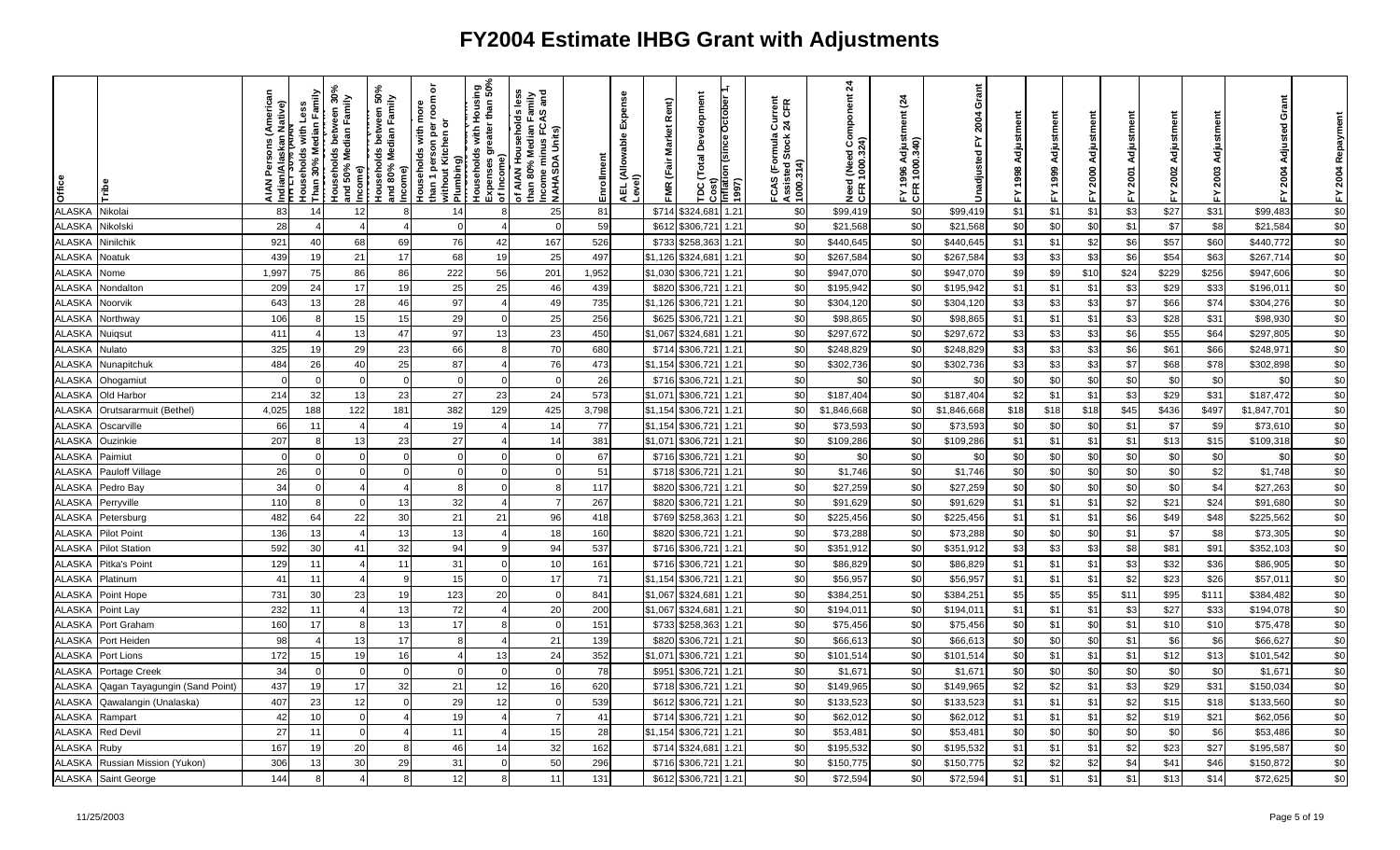| Office        |                          | ns (Americ<br>lative)<br>ndian/<br>TTTT:<br><b>NAIA</b> | Households with Less<br>Than 30% Median Family |          | Households between 30%<br>and 50% Median Family<br>Income)<br>Households between 50%<br>and 80% Median Family<br>Income) | ৯<br>room<br>Households with mo<br>than 1 person per i<br>without Kitchen or | │ Plumbing)<br>│ Households with Housing<br>│ Households with Housing<br>│ of Income)<br>│ of Income) | is less<br>Tamily<br>Sand<br>of AIAN Households le<br>than 80% Median Fami<br>Income minus FCAS a<br> NAHASDA Units) | Enrollment | Expense<br>AEL (Allowable I<br>Level) | Rent)<br>FMR (Fair Market | <b>Total Development</b><br>TDC (Total Development<br>Cost)<br>Inflation (since October 1 | (1997) | FCAS (Formula Current<br>Assisted Stock 24 CFR<br>1000.314) | $\overline{24}$<br>Need (Need Component<br>CFR 1000.324) | <u>રૂ</u><br>FY 1996 Adjusti<br>CFR 1000.340) | Grant<br>2004<br>놊<br>Unadjusted | Adjustment<br>1998<br>겂 |      | ā<br>Adjustm<br>2000<br>≿. | Adjustment<br>2001<br>置 | FY 2002 Adjustment | Adjustm<br>2003<br>십 | Grant<br>Adjusted<br>2004<br>≿ | FY 2004 Repayment |
|---------------|--------------------------|---------------------------------------------------------|------------------------------------------------|----------|--------------------------------------------------------------------------------------------------------------------------|------------------------------------------------------------------------------|-------------------------------------------------------------------------------------------------------|----------------------------------------------------------------------------------------------------------------------|------------|---------------------------------------|---------------------------|-------------------------------------------------------------------------------------------|--------|-------------------------------------------------------------|----------------------------------------------------------|-----------------------------------------------|----------------------------------|-------------------------|------|----------------------------|-------------------------|--------------------|----------------------|--------------------------------|-------------------|
| <b>ALASKA</b> | Saint Michael            | 366                                                     | 16                                             | 16       | 21                                                                                                                       | 80                                                                           |                                                                                                       | 17                                                                                                                   | 399        |                                       | \$1,030                   | \$306,72                                                                                  | 1.21   | \$0                                                         | \$220,340                                                | \$0                                           | \$220,340                        | \$2                     | \$2  | \$2                        | \$5                     | \$49               | \$56                 | \$220,457                      | \$0               |
| <b>ALASKA</b> | Saint Paul               | 589                                                     | 22                                             | 29       | 44                                                                                                                       | 89                                                                           | 19                                                                                                    | 23                                                                                                                   | 653        |                                       | \$612                     | \$306,721                                                                                 | 1.21   | \$0                                                         | \$320,454                                                | \$0                                           | \$320,454                        | \$2                     | \$2  | \$3                        | \$8                     | \$71               | \$79                 | \$320,61                       | \$0               |
| <b>ALASKA</b> | Salamatoff               | 225                                                     | 8                                              |          | 4                                                                                                                        |                                                                              | $\Omega$                                                                                              | 17                                                                                                                   | 155        |                                       | \$733                     | \$258,36                                                                                  | 1.21   | \$0                                                         | \$35,518                                                 | \$0                                           | \$35,518                         | \$0                     | \$0  | \$1                        | \$2                     | \$18               | \$12                 | \$35,55'                       | \$0               |
| <b>ALASKA</b> | Savoonga                 | 655                                                     | 55                                             | 46       | 34                                                                                                                       | 148                                                                          | 16                                                                                                    | 90                                                                                                                   | 721        |                                       | \$1,030                   | \$324,68                                                                                  | 1.21   | \$0                                                         | \$525,345                                                | \$0                                           | \$525,345                        | \$6                     | \$6  | \$5                        | \$13                    | \$120              | \$141                | \$525,635                      | \$0               |
| <b>ALASKA</b> | Saxman                   | 322                                                     | 17                                             | 20       | 19                                                                                                                       | 23                                                                           |                                                                                                       |                                                                                                                      | 175        |                                       | \$943                     | \$258,363                                                                                 | 1.21   | \$0                                                         | \$93,91                                                  | \$0                                           | \$93,914                         | \$1                     | \$1  | \$1                        | \$2                     | \$16               | \$15                 | \$93,950                       | $\sqrt{6}$        |
| <b>ALASKA</b> | Scammon Bay              | 499                                                     | 31                                             | 30       | 18                                                                                                                       | 65                                                                           | 24                                                                                                    | 40                                                                                                                   | 430        |                                       | \$716                     | \$306,72                                                                                  | 1.21   | \$0                                                         | \$289,638                                                | \$0                                           | \$289,638                        | \$3                     | \$3  | \$3                        | \$7                     | \$65               | \$74                 | \$289,79                       | \$0               |
| ALASKA        | Selawik                  | 786                                                     | 60                                             | 4(       | 28                                                                                                                       | 104                                                                          | 15                                                                                                    | 65                                                                                                                   | 844        |                                       | \$1,126                   | \$306,721                                                                                 | 1.21   | \$0                                                         | \$401,270                                                | \$0                                           | \$401,270                        | \$5                     | \$5  | \$4                        | \$10                    | \$96               | \$110                | \$401,500                      | \$0               |
| <b>ALASKA</b> | Seldovia                 | 131                                                     | 28                                             |          | 11                                                                                                                       |                                                                              |                                                                                                       | 23                                                                                                                   | 907        |                                       | \$733                     | \$258,36                                                                                  | 1.21   | \$0                                                         | \$71,41                                                  | \$0                                           | \$71,417                         | \$0                     | \$0  | \$0                        | \$0                     | \$C                | \$3                  | \$71,42'                       | \$0               |
| <b>ALASKA</b> | Shageluk                 | 129                                                     | 10                                             | 15       | 10                                                                                                                       | 40                                                                           |                                                                                                       | 26                                                                                                                   | 125        |                                       | \$714                     | \$306,721                                                                                 | 1.21   | \$0                                                         | \$119,995                                                | \$0                                           | \$119,995                        | \$1                     | \$1  | \$1                        | \$3                     | <b>\$30</b>        | \$33                 | \$120,065                      | $$0$              |
| <b>ALASKA</b> | Shaktoolik               | 232                                                     | -9                                             | 19       | 19                                                                                                                       | 32                                                                           |                                                                                                       | 28                                                                                                                   | 211        |                                       | \$1,030                   | \$306,721                                                                                 | 1.21   | \$0                                                         | \$129,826                                                | \$0                                           | \$129,826                        | \$1                     | \$1  | \$1                        | \$2                     | \$22               | \$25                 | \$129,878                      | \$0               |
| <b>ALASKA</b> | Sheldon's Point          | 170                                                     | 17                                             | 11       | Q                                                                                                                        | 45                                                                           |                                                                                                       | 25                                                                                                                   | 138        |                                       | \$716                     | \$306,72                                                                                  | 1.21   | \$0                                                         | \$143,694                                                | \$0                                           | \$143,694                        | \$1                     | \$1  | \$1                        | \$2                     | \$22               | \$26                 | \$143,748                      | \$0               |
| <b>ALASKA</b> | Shishmaref               | 566                                                     | 27                                             | 36       | 43                                                                                                                       | 138                                                                          | 20                                                                                                    | 37                                                                                                                   | 643        |                                       | \$1,030                   | \$306,721                                                                                 | 1.21   | \$0                                                         | \$424,157                                                | \$0                                           | \$424,157                        | \$4                     | \$4  | \$4                        | \$10                    | \$89               | \$102                | \$424,370                      | \$0               |
| Alaska        | Shoonaq' Tribe of Kodiak | 652                                                     | 38                                             | 25       | 42                                                                                                                       | 15                                                                           | 48                                                                                                    | 105                                                                                                                  | 1,213      |                                       | \$1,071                   | \$258,36                                                                                  | 1.21   | \$0                                                         | \$275,650                                                | \$0                                           | \$275,650                        | \$0                     | \$0  | \$0                        | \$0                     | \$87               | \$90                 | \$275,82                       | \$0               |
| <b>ALASKA</b> | Shungnak                 | 259                                                     | 17                                             |          | 17                                                                                                                       | 41                                                                           |                                                                                                       | 25                                                                                                                   | 266        |                                       |                           | \$1,126 \$324,68                                                                          | 1.21   | \$0                                                         | \$148,204                                                | \$0                                           | \$148,204                        | \$1                     | \$1  | \$1                        | \$3                     | \$33               | \$38                 | \$148,282                      | \$0               |
| <b>ALASKA</b> | Skagway                  | 96                                                      | $\mathsf{R}$                                   |          | 15                                                                                                                       | 5                                                                            |                                                                                                       | 26                                                                                                                   | 48         |                                       |                           | \$258,36                                                                                  | 1.21   | \$0                                                         | \$52,60                                                  | \$0                                           | \$52,608                         | \$0                     | \$0  | \$0                        | \$1                     | \$9                | \$9                  | \$52,628                       | \$0               |
| ALASK/        | Sleetmute                | 96                                                      | 21                                             |          |                                                                                                                          | 25                                                                           |                                                                                                       | 20                                                                                                                   | 126        |                                       | \$1.154                   | \$306,72                                                                                  | 1.21   | \$0                                                         | \$96,049                                                 | \$0                                           | \$96,049                         | \$1                     | \$1  | \$1                        | \$3                     | \$27               | \$31                 | \$96,114                       | \$0               |
| <b>ALASKA</b> | Solomon                  |                                                         | $\Omega$                                       |          |                                                                                                                          |                                                                              |                                                                                                       | $\Omega$                                                                                                             | 68         |                                       | \$1.030                   | \$306,721                                                                                 | 1.21   | \$0                                                         | \$159                                                    | \$0                                           | \$159                            | \$0                     | \$0  | \$0                        | \$0                     | \$0                | \$3                  | \$162                          | $\sqrt{6}$        |
| <b>ALASKA</b> | South Naknek             | 120                                                     | 17                                             | 8        | 8                                                                                                                        | 13                                                                           |                                                                                                       | 28                                                                                                                   | 275        |                                       | \$757                     | \$306,721                                                                                 | 1.21   | \$0                                                         | \$82,299                                                 | \$0                                           | \$82,299                         | \$1                     | \$1  | \$1                        | \$2                     | \$15               | \$16                 | \$82,333                       | \$0               |
| <b>ALASKA</b> | Stebbins                 | 552                                                     | 43                                             | 43       | 21                                                                                                                       | 117                                                                          | 15                                                                                                    | 65                                                                                                                   | 642        |                                       | \$1,030                   | \$306,721                                                                                 | 1.21   | \$0                                                         | \$396,759                                                | \$0                                           | \$396,759                        | \$3                     | \$3  | \$3                        | \$7                     | \$70               | \$79                 | \$396,926                      | \$0               |
| <b>ALASKA</b> | Stevens                  | 85                                                      | 21                                             |          |                                                                                                                          | 29                                                                           |                                                                                                       | 29                                                                                                                   | 199        |                                       | \$714                     | \$306,721                                                                                 | 1.21   | \$0                                                         | \$107,579                                                | \$0                                           | \$107,579                        | \$1                     | \$1  | \$1                        | \$3                     | \$27               | \$30                 | \$107,642                      | \$0               |
| <b>ALASKA</b> | <b>Stoney River</b>      | 56                                                      | 11                                             |          | 9                                                                                                                        | 19                                                                           |                                                                                                       | 22                                                                                                                   | 59         |                                       | \$1,154                   | \$324,68                                                                                  | 1.21   | \$0                                                         | \$88,440                                                 | \$0                                           | \$88,440                         | \$1                     | \$1  | \$1                        | \$2                     | \$22               | \$26                 | \$88,494                       | \$0               |
| <b>ALASKA</b> | Takotna                  | 22                                                      | $\overline{4}$                                 |          | $\Omega$                                                                                                                 | 12                                                                           |                                                                                                       | 8                                                                                                                    | 21         |                                       | \$714                     | \$324,68                                                                                  | 1.21   | \$0                                                         | \$36,703                                                 | \$0                                           | \$36,703                         | \$0                     | \$0  | \$0                        | \$0                     | \$0                | \$5                  | \$36,708                       | \$0               |
| ALASKA        | Tanacross                | 131                                                     | 23                                             | 17       | 12                                                                                                                       | 44                                                                           |                                                                                                       | 49                                                                                                                   | 126        |                                       | \$625                     | \$306,721                                                                                 | 1.21   | \$0                                                         | \$164,493                                                | \$0                                           | \$164,493                        | \$1                     | \$1  | \$1                        | \$2                     | \$18               | \$21                 | \$164,536                      | \$0               |
| <b>ALASKA</b> | Tanana                   | 258                                                     | 25                                             | 19       | 30                                                                                                                       | 77                                                                           | 12                                                                                                    | 66                                                                                                                   | 942        |                                       | \$714                     | \$324,68                                                                                  | 1.21   | \$0                                                         | \$292,369                                                | \$0                                           | \$292,369                        | \$3                     | \$3  | \$3                        | \$6                     | \$64               | \$74                 | \$292,52                       | \$0               |
| <b>ALASKA</b> | <b>Tatitlek</b>          | 95                                                      | 13                                             |          | 15                                                                                                                       |                                                                              |                                                                                                       | 17                                                                                                                   | 91         |                                       | \$801                     | \$258,363                                                                                 | 1.21   | \$0                                                         | \$66,088                                                 | \$0                                           | \$66,088                         | \$0                     | \$0  | \$0                        | \$1                     | \$8                | \$8                  | \$66,105                       | $$0$              |
| <b>ALASKA</b> | Tazlina                  | 91                                                      | 8                                              |          |                                                                                                                          |                                                                              |                                                                                                       | 6                                                                                                                    | 147        |                                       | \$801                     | \$258,363                                                                                 | 1.21   | \$0                                                         | \$30,585                                                 | \$0                                           | \$30,585                         | \$0                     | \$0  | \$0                        | \$1                     | \$1C               | \$10                 | \$30,608                       | \$0               |
| <b>ALASKA</b> | Telida                   | 3                                                       | $\Omega$                                       | $\Omega$ | $\Omega$                                                                                                                 |                                                                              |                                                                                                       | $\Omega$                                                                                                             | 3          |                                       | \$714                     | \$324,68                                                                                  | 1.21   | \$0                                                         | \$163                                                    | \$0                                           | \$163                            | \$0                     | \$0  | \$0                        | \$0                     | \$0                | \$0                  | \$163                          | $$0$              |
| <b>ALASKA</b> | Teller                   | 264                                                     | 16                                             | 20       | 16                                                                                                                       | 63                                                                           | 11                                                                                                    | 31                                                                                                                   | 208        |                                       | \$1,030                   | \$306,721                                                                                 | 1.21   | \$0                                                         | \$210,926                                                | \$0                                           | \$210,926                        | \$2                     | \$2  | \$1                        | \$3                     | \$31               | \$37                 | \$211,003                      | \$0               |
| <b>ALASKA</b> | Tetlin                   | 119                                                     | 20                                             | 19       | $\overline{4}$                                                                                                           | 43                                                                           |                                                                                                       | 31                                                                                                                   | 114        |                                       | \$625                     | \$306,72                                                                                  | 1.21   | \$0                                                         | \$156,11                                                 | \$0                                           | \$156,111                        | \$1                     | \$1  | \$1                        | \$2                     | \$15               | \$17                 | \$156,146                      | \$0               |
| <b>ALASKA</b> | <b>Tlingit and Haida</b> | 5,98'                                                   | 477                                            | 464      | 306                                                                                                                      | 229                                                                          | 480                                                                                                   | 1,170                                                                                                                | 16,114     | \$757                                 | \$1,126                   | \$258,363                                                                                 | 1.21   | \$3,842,732                                                 | \$3,058,731                                              | \$0                                           | \$6,901,463                      | \$62                    | \$65 | \$69                       | \$118                   | \$480              | \$407                | \$6,902,664                    | $-$ \$233,060     |
| <b>ALASKA</b> | Togiak                   | 811                                                     | 82                                             | 51       | 39                                                                                                                       | 134                                                                          | 62                                                                                                    | 156                                                                                                                  | 868        |                                       | \$951                     | \$306,721                                                                                 | 1.21   | \$0                                                         | \$672,392                                                | \$0                                           | \$672,392                        | \$4                     | \$4  | \$4                        | \$10                    | \$100              | \$115                | \$672,630                      | \$0               |
| <b>ALASKA</b> | Toksook Bay              | 562                                                     | 36                                             | 21       | 29                                                                                                                       | 88                                                                           |                                                                                                       | 62                                                                                                                   | 654        |                                       | \$1,154                   | \$306,721                                                                                 | 1.21   | \$0                                                         | \$296,269                                                | \$0                                           | \$296,269                        | \$2                     | \$2  | \$2                        | \$6                     | \$54               | \$62                 | \$296,397                      | \$0               |
| <b>ALASKA</b> | Tuluksak                 | 436                                                     | 16                                             | 32       | 27                                                                                                                       | 80                                                                           |                                                                                                       | 74                                                                                                                   | 508        |                                       | \$1,154                   | \$306,721                                                                                 | 1.21   | \$0                                                         | \$274,51                                                 | \$0                                           | \$274,517                        | \$3                     | \$3  | \$3                        | \$6                     | \$61               | \$69                 | \$274,66'                      | \$0               |
| ALASK/        | <b>Tuntutuliak</b>       | 396                                                     | 21                                             | 25       | 24                                                                                                                       | 80                                                                           |                                                                                                       | 44                                                                                                                   | 384        |                                       | \$1,154                   | \$306,721                                                                                 | 1.21   | \$0                                                         | \$250,845                                                | \$0                                           | \$250,845                        | \$3                     | \$3  | \$3                        | \$7                     | \$63               | \$72                 | \$250,995                      | \$0               |
| <b>ALASKA</b> | Tununak                  | 341                                                     | 31                                             | 29       | 24                                                                                                                       | 69                                                                           |                                                                                                       | 81                                                                                                                   | 247        |                                       | \$1,154                   | \$306,721                                                                                 | 1.21   | \$0                                                         | \$276,009                                                | \$0                                           | \$276,009                        | \$2                     | \$2  | \$2                        | \$6                     | \$55               | \$62                 | \$276,138                      | \$0               |
| <b>ALASKA</b> | Twin Hills               | 70                                                      |                                                |          | 4                                                                                                                        | 17                                                                           |                                                                                                       | 17                                                                                                                   | 102        |                                       | \$951                     | \$306,721                                                                                 | 1.21   | \$0                                                         | \$57,486                                                 | \$0                                           | \$57,486                         | \$0                     | \$0  | \$0                        | \$1                     | \$13               | \$15                 | \$57,51                        | \$0               |
| ALASKA        | Tyonek                   | 195                                                     | 19                                             | 26       | 20                                                                                                                       |                                                                              | 11                                                                                                    | 52                                                                                                                   | 581        |                                       | \$733                     | \$306,72                                                                                  | 1.21   | \$0                                                         | \$133,150                                                | \$0                                           | \$133,150                        | \$1                     | \$1  | \$1                        | \$3                     | \$27               | \$31                 | \$133,213                      | \$0               |
| <b>ALASKA</b> | Ugashik                  |                                                         |                                                |          | $\Omega$                                                                                                                 |                                                                              |                                                                                                       | $\mathbf{R}$                                                                                                         | 65         |                                       | \$820                     | \$306,721                                                                                 | 1.21   | $\sqrt{6}$                                                  | \$31,217                                                 | \$0                                           | \$31,217                         | \$0                     | \$0  | \$0                        | \$0                     | \$0                | \$2                  | \$31,219                       | \$0               |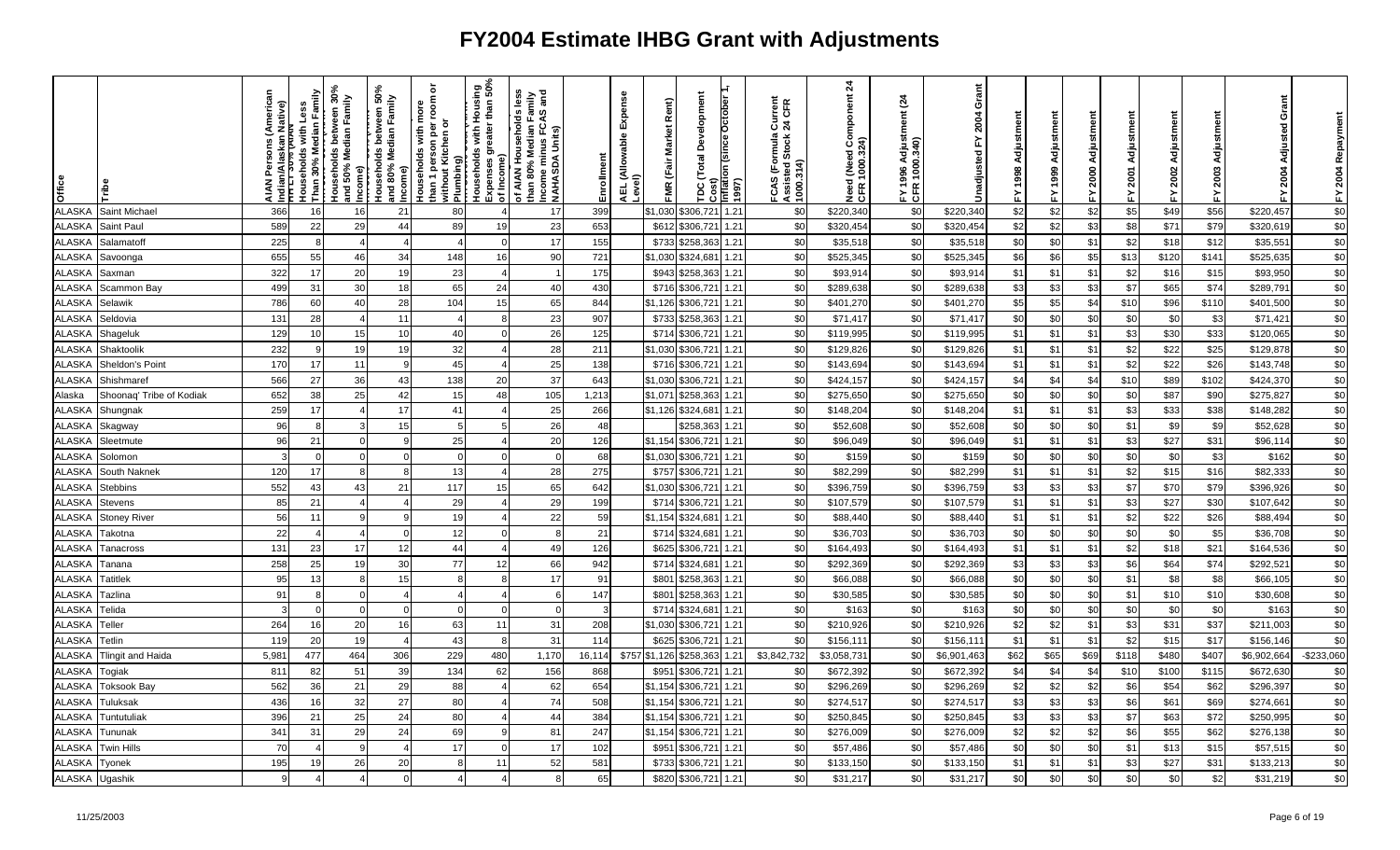| <b>Office</b>       |                       | š       |                 | ≅<br>동<br>និ | 0<br>ី ≲ិ<br>betv<br>dian<br>ო —<br>≊ ≥<br>န္တ<br>몯 | 둠<br>ၟ<br>€<br>ᅕ<br>Š<br>than<br>់ ៖ គ្ន | ខិត្តិ<br><u>ა</u><br>∌ ڢ<br>€ ₽<br>of le | siess<br>vli™<br>amd<br><u>ഗ</u> ത<br>호<br>홈 표 없<br>ัด<br>Income minus F<br>NAHASDA Units<br>ੌਰ<br>AIAN<br>an 80%<br>동품 |         | ш<br>।<br>बुँ<br>⊣<br>ᇦᅘ | œ |                        | Cost)<br>Inflati<br>1997) | ē<br>CFR<br>రె న<br>nua<br>tock<br>Ò.<br>, ਦੂੰ ਦੇ<br>ະ<br>نب<br>ທ<br>FCAS<br>Assis<br>1000. | Ñ<br>Need (Need Cor<br>CFR 1000.324) | Ñ<br>न हैं<br>. ပ |                  |                  |     |     |      |                                                   |       |              |             |
|---------------------|-----------------------|---------|-----------------|--------------|-----------------------------------------------------|------------------------------------------|-------------------------------------------|-------------------------------------------------------------------------------------------------------------------------|---------|--------------------------|---|------------------------|---------------------------|---------------------------------------------------------------------------------------------|--------------------------------------|-------------------|------------------|------------------|-----|-----|------|---------------------------------------------------|-------|--------------|-------------|
|                     | ALASKA Umkumiute      |         |                 |              |                                                     |                                          |                                           |                                                                                                                         | 31      |                          |   | \$1,154 \$306,721      | 1.21                      | \$ <sub>6</sub>                                                                             | \$669                                | \$0               | \$669            | \$0              | \$ı | \$0 | \$1  | \$7                                               | \$7   | \$685        | \$0         |
|                     | ALASKA Unalakleet     | 698     | 41              |              |                                                     | 93                                       |                                           | 65                                                                                                                      | 637     |                          |   | \$1,030 \$306,721 1.21 |                           | \$0                                                                                         | \$372,025                            | \$0               | \$372,025        | \$4 <sub>1</sub> | \$  |     | \$8  | \$78                                              | \$88  | \$372,210    | \$0         |
| ALASKA Unga         |                       | 44      |                 |              |                                                     |                                          |                                           |                                                                                                                         | 87      |                          |   | \$718 \$306,721 1.21   |                           | \$0                                                                                         | \$2,979                              | <b>SOI</b>        | \$2,979          | \$0              |     | \$0 | \$0  | \$0                                               | \$3   | \$2,982      | \$0         |
| ALASKA Venetie      |                       | 331     | 20              |              | 2(                                                  | 23                                       |                                           | 57                                                                                                                      | 237     |                          |   | \$714 \$306,721 1.21   |                           | \$0                                                                                         | \$175,703                            | \$0               | \$175,703        | \$1              | \$1 | \$1 | \$3  | \$35                                              | \$39  | \$175,785    | \$0         |
|                     | ALASKA Wainwright     | 541     | 26 <sub>1</sub> |              | 25                                                  | 110                                      |                                           | 26                                                                                                                      | 602     |                          |   | \$1,067 \$324,681 1.21 |                           | \$0                                                                                         | \$329,608                            | \$0               | \$329,608        | \$4              | \$  | \$4 | \$9  | \$87                                              | \$102 | \$329,819    | \$0         |
| <b>ALASKA</b> Wales |                       | 146     |                 |              |                                                     |                                          |                                           | 17                                                                                                                      | 267     |                          |   | \$1,030 \$306,721 1.21 |                           | \$0                                                                                         | \$136,111                            | \$01              | \$136,111        | \$1              | \$1 | \$1 | \$3  | \$31                                              | \$34  | \$136,184    | \$0         |
|                     | ALASKA White Mountain | 187     | 25              | 28           |                                                     |                                          |                                           | 35                                                                                                                      | 275     |                          |   | \$1,030 \$306,721 1.21 |                           | \$0                                                                                         | \$198,199                            | \$0               | \$198,199        | \$2              | \$ź | \$2 | \$4  | \$36                                              | \$41  | \$198,284    | \$0         |
| ALASKA Wrangell     |                       | 587     | 42              | 33           |                                                     | 23                                       |                                           | 122                                                                                                                     | 565     |                          |   | \$769 \$258,363 1.21   |                           | \$0                                                                                         | \$215,903                            | \$0               | \$215,903        | \$2              | \$  | \$2 | \$12 | \$65                                              | \$63  | \$216,048    | \$0         |
| ALASKA Yakutat      |                       | 383     | 29              | 20           | 28                                                  |                                          |                                           | 55                                                                                                                      | 385     |                          |   | \$258,363 1.21         |                           | \$ <sub>0</sub>                                                                             | \$200,309                            | \$0.              | \$200,309        | \$1              |     | \$1 | \$3  | \$20                                              | \$20  | \$200,356    | \$0         |
| <b>ALASKA Total</b> |                       | 109,330 | 6,753           | 5,512        | 6,035                                               | 12,267                                   | 4,579                                     | 13,324                                                                                                                  | 160,983 | \$853                    |   | \$896 \$300,984        |                           | \$40,445,419                                                                                | \$58,499,068                         |                   | \$0 \$98,944,487 |                  |     |     |      | \$1,050 \$1,048 \$1,065 \$2,011 \$14,972 \$15,321 |       | \$98,979,954 | $-$901,645$ |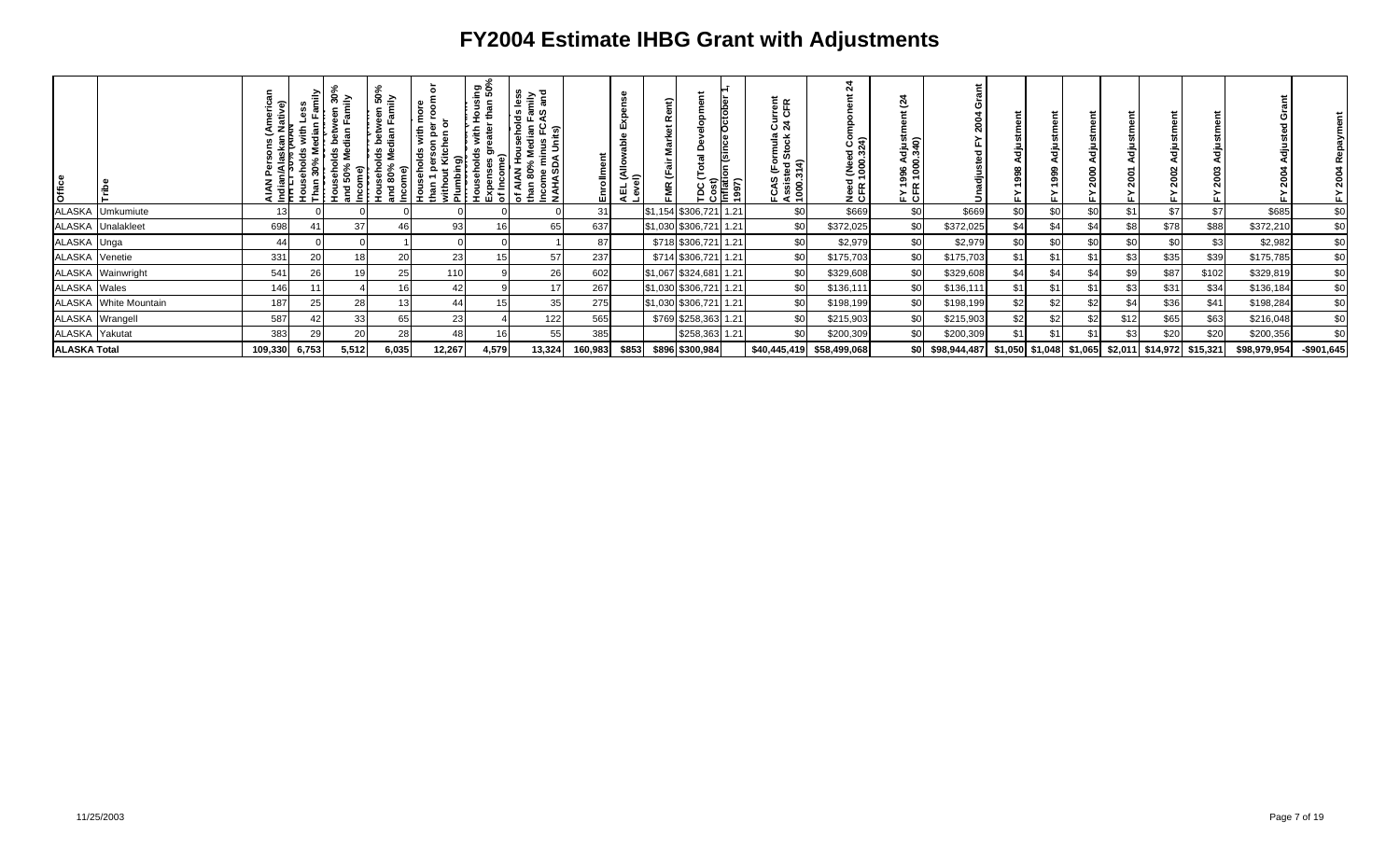| Office        |                                   | ative) | '''<br>-Iouseholds with ∟<br>- . ~ ?^% Median <u>F</u><br>Than | veen 30°<br>Family<br>Median<br>louseholds<br>ind 50% Med<br>Income)<br>힡 | ween 50°,<br>Family<br><b>Median</b><br>ğ<br>Households I<br>and 80% Med | ō<br>room<br>Households with mor<br>han 1 person per roc<br>১<br>person p <del>e</del><br>ut Kitchen<br>Plumbing)<br>than 1 p<br>without | Housing<br>r than 50%<br>£<br>eater<br>with<br>touseholds<br>ಕಾ<br>Expenses g<br>of Income) | and<br>≦ š<br>FCAS<br><u>ds</u><br>$\bar{\mathbf{a}}$<br>Househo<br>ត្ត<br>Units)<br>Income min<br>NAHASDA I<br>of AIAN H<br>than 80% ا | Enrollment | Expense<br> AEL (Allowable I<br> <br> Level) | Rent)<br><b>Market</b><br><b>-MR</b> (Fair | Development<br><b>Octobel</b><br>Total<br>997)<br>$\overline{\text{min}}$<br>ă | Current<br>24 CFR<br>FCAS (Formula (<br>Assisted Stock 2<br>1000.314) | 24<br>(Need Component<br>1000.324)<br>Need<br>CFR <sub>1</sub> | $\tilde{q}$<br>g<br>996<br>진도 | Grant<br>2004<br>lnadju | Adiustm |              | 름    | 2001<br>盖 | ã<br>Adjustm<br>2002<br>놊 | ≿.      | ò<br>g<br>ᇹ  | Repay<br>2004<br>눏 |
|---------------|-----------------------------------|--------|----------------------------------------------------------------|---------------------------------------------------------------------------|--------------------------------------------------------------------------|------------------------------------------------------------------------------------------------------------------------------------------|---------------------------------------------------------------------------------------------|-----------------------------------------------------------------------------------------------------------------------------------------|------------|----------------------------------------------|--------------------------------------------|--------------------------------------------------------------------------------|-----------------------------------------------------------------------|----------------------------------------------------------------|-------------------------------|-------------------------|---------|--------------|------|-----------|---------------------------|---------|--------------|--------------------|
| <b>CHICAG</b> | <b>Aroostook Band of Micmac</b>   | 958    | 71                                                             | 58                                                                        | 84                                                                       | 19                                                                                                                                       | 43                                                                                          | 127                                                                                                                                     | 1,180      | \$193                                        | \$531                                      | 1.21<br>164,997                                                                | \$378,67                                                              | \$230,380                                                      | \$0                           | \$609,05                | \$2     | \$2          | \$4  | \$9       | \$58                      | \$62    | \$609,188    | \$0                |
| <b>CHICAG</b> | <b>B</b> ad River Band            | 2,152  | 158                                                            | 112                                                                       | 239                                                                      | 84                                                                                                                                       | 76                                                                                          | 308                                                                                                                                     | 6,292      | \$204                                        | \$437                                      | 1.21<br>\$179,443                                                              | \$888,734                                                             | \$587,644                                                      | \$0                           | \$1,476,378             | \$15    | \$15         | \$15 | \$24      | \$161                     | \$145   | \$1,476,753  | \$0                |
| CHICAG        | <b>Bay Mills Indian Community</b> | 824    | 45                                                             | 42                                                                        | 68                                                                       | 15                                                                                                                                       | 28                                                                                          |                                                                                                                                         | 1,462      | \$194                                        | \$446                                      | 1.21<br>\$164,997                                                              | \$649,707                                                             | \$136,235                                                      | \$0                           | \$785,943               | \$4     | \$5          | \$5  | \$9       | \$36                      | \$20    | \$786,020    | \$0                |
| <b>CHICAG</b> | Boise Forte Band of Minnesota C   | 498    | 45                                                             | 43                                                                        | 30                                                                       | 25                                                                                                                                       |                                                                                             | 46                                                                                                                                      | 2,857      | \$23'                                        | \$495                                      | \$184,057<br>1.21                                                              | \$319,678                                                             | \$125,960                                                      | \$584,32                      | \$1,029,961             | \$0     | \$0          | \$0  | \$0       | \$0                       | \$0     | \$1,029,96   | \$0                |
| CHICAG        | Catawba Indian Tribe              | 4,860  | 370                                                            | 314                                                                       | 519                                                                      | 162                                                                                                                                      | 328                                                                                         | 1,129                                                                                                                                   | 2,430      |                                              | \$578                                      | 1.21<br>\$141,276                                                              | \$265,55                                                              | \$1,365,83                                                     | \$C                           | \$1,631,382             | \$8     | \$10         | \$11 | \$29      | \$289                     | \$286   | \$1,632,01   | \$0                |
| CHICAG        | Cayuga Nation                     | 948    | 100                                                            | 72                                                                        | 77                                                                       | 31                                                                                                                                       | 86                                                                                          | 249                                                                                                                                     | 474        |                                              | \$624                                      | 1.21<br>6197.132                                                               | ا\$.                                                                  | \$432,674                                                      | \$0                           | \$432,67                | \$4     | \$4          | \$4  | \$10      | \$104                     | \$102   | \$432,902    | \$0                |
| <b>CHICAG</b> | Coharie State Tribe               | 2,076  | 166                                                            | 197                                                                       | 125                                                                      | 77                                                                                                                                       | 109                                                                                         | 469                                                                                                                                     | 1,600      | \$170                                        | \$467                                      | 1.21<br>\$151,921                                                              | \$87,535                                                              | \$586,175                                                      | \$0                           | \$673,711               | \$3     | \$3          | \$0  | \$9       | \$101                     | \$103   | \$673,931    | \$0                |
| CHICAG        | Eastern Cherokee                  | 7,259  | 422                                                            | 365                                                                       | 426                                                                      | 256                                                                                                                                      | 168                                                                                         | 293                                                                                                                                     | 12,139     | \$219                                        | \$477                                      | 1.21<br>\$142,623                                                              | \$2,663,37                                                            | \$1,085,208                                                    | \$0                           | \$3,748,579             | \$36    | \$38         | \$39 | \$62      | \$352                     | \$323   | \$3,749,429  | $-$230,813$        |
| CHICAG        | Fond Du Lac Band of Minnesota     | 7,650  | 619                                                            | 442                                                                       | 553                                                                      | 307                                                                                                                                      | 352                                                                                         | 1,264                                                                                                                                   | 3,905      | \$203                                        | \$482                                      | 1.21<br>\$186,666                                                              | \$1,513,52                                                            | \$2,319,807                                                    | \$C                           | \$3,833,328             | \$24    | \$22         | \$24 | \$54      | \$457                     | \$385   | \$3,834,294  | \$0                |
| CHICAG        | <b>Forest County Potawatami</b>   | 791    | 59                                                             | 29                                                                        | 36                                                                       | 31                                                                                                                                       | 22                                                                                          | 47                                                                                                                                      | 1,186      | \$195                                        | \$437                                      | \$177.103<br>1.21                                                              | \$258.77                                                              | \$158.942                                                      | \$0                           | \$417,72                | \$3     | \$3          | \$3  | \$6       | \$56                      | \$46    | \$417,838    | \$0                |
| CHICAG        | Grand Portage Band of Minn. Ch    | 508    | 37                                                             | 37                                                                        | 64                                                                       | 21                                                                                                                                       | 40                                                                                          | 104                                                                                                                                     | 1,089      | \$175                                        | \$450                                      | \$186,666<br>$1.2^{\circ}$                                                     | \$126,18                                                              | \$201,16                                                       | \$0                           | \$327,349               | \$1     | $\mathbb{S}$ | \$2  | \$3       | \$24                      | \$23    | \$327,404    | \$0                |
| CHICAG        | <b>Grand Traverse Band</b>        | 5,080  | 244                                                            | 231                                                                       | 471                                                                      | 196                                                                                                                                      | 259                                                                                         | 863                                                                                                                                     | 3,792      | \$175                                        | \$516                                      | 1.21<br>\$164,997                                                              | \$349,64                                                              | \$1,322,251                                                    | \$0                           | \$1,671,896             | \$9     | \$7          | \$9  | \$21      | \$204                     | \$172   | \$1,672,31   | \$0                |
| CHICAG        | Haliwa-Saponi State Tribe         | 2,694  | 273                                                            | 178                                                                       | 138                                                                      | 102                                                                                                                                      | 147                                                                                         | 545                                                                                                                                     | 3,719      | \$170                                        | \$437                                      | 1.21<br>\$152,729                                                              | \$163,754                                                             | \$746,597                                                      | \$0                           | \$910,35'               | \$7     | \$7          | \$7  | \$19      | \$187                     | \$190   | \$910,768    | \$0                |
| <b>CHICAG</b> | <b>Hannahville Community</b>      | 377    | 18                                                             | -16                                                                       | 25                                                                       | 18                                                                                                                                       | 16                                                                                          | 44                                                                                                                                      | 692        |                                              | \$446                                      | \$170,146<br>1.21                                                              | \$68,065                                                              | \$89,227                                                       | \$0                           | \$157,291               | \$0     | \$1          | \$1  | \$2       | \$14                      | \$15    | \$157,324    | \$0                |
| CHICAG        | <b>Ho-Chunk Nation</b>            | 12,290 | 808                                                            | 740                                                                       | 1,254                                                                    | 410                                                                                                                                      | 614                                                                                         | 2,626                                                                                                                                   | 6,145      | \$237                                        | \$533                                      | \$177,973<br>1.21                                                              | \$833,97                                                              | \$3,791,226                                                    | \$0                           | \$4,625,197             | \$22    | \$20         | \$24 | \$55      | \$519                     | \$484   | \$4,626,320  | \$0                |
| CHICAG        | <b>Houlton Band of Maliseets</b>  | 490    | 36                                                             | 29                                                                        | 43                                                                       |                                                                                                                                          | 22                                                                                          | 59                                                                                                                                      | 772        | \$193                                        | \$531                                      | \$164,997<br>1.21                                                              | \$243,23                                                              | \$115,51                                                       | \$0                           | \$358,744               | \$4     | <b>S:</b>    | \$3  | \$5       | \$30                      | \$29    | \$358,81     | \$0                |
| CHICAG        | Huron Band of Potawatomi          | 856    | 72                                                             | -73                                                                       | 104                                                                      | 21                                                                                                                                       | 56                                                                                          | 249                                                                                                                                     | 428        |                                              | \$576                                      | 1.21<br>\$174,429                                                              | \$0                                                                   | \$318,418                                                      | \$0                           | \$318,418               | \$3     | \$3          | \$3  | \$8       | \$87                      | \$87    | \$318,61     | \$0                |
| CHICAG        | Keweenaw Bay Indian Communit      | 1,222  | 67                                                             | 63                                                                        | 101                                                                      | 22                                                                                                                                       | 42                                                                                          |                                                                                                                                         | 3,120      | \$161                                        | \$446                                      | 1.21<br>\$172,020                                                              | \$1,165,856                                                           | \$211,559                                                      | \$0                           | \$1,377,415             | \$11    | \$11         | \$9  | \$15      | \$60                      | \$45    | \$1,377,568  | \$0                |
| CHICAG        | Lac Courte Oreilles               | 2,901  | 244                                                            | 167                                                                       | 235                                                                      | 97                                                                                                                                       | 94                                                                                          | 206                                                                                                                                     | 5,587      | \$159                                        | \$437                                      | \$179,443<br>1.21                                                              | \$1,820,22                                                            | \$684,970                                                      | \$0                           | \$2,505,190             | \$16    | \$15         | \$17 | \$31      | \$173                     | \$159   | \$2,505,599  | \$0                |
| CHICAG        | Lac Du Flambeau Band              | 1,887  | 112                                                            | 87                                                                        | 154                                                                      | 42                                                                                                                                       | 40                                                                                          | 43                                                                                                                                      | 3,143      | \$160                                        | \$437                                      | \$177,103<br>1.21                                                              | \$1,227,56                                                            | \$320,957                                                      | \$C                           | \$1,548,518             | \$11    | \$1          | \$11 | \$20      | \$118                     | \$112   | \$1,548,800  | \$0                |
| CHICAG        | Lac Vieux Desert Band             | 125    | 15                                                             |                                                                           | 11                                                                       |                                                                                                                                          | 15                                                                                          |                                                                                                                                         | 442        | \$180                                        | \$446                                      | 1.21<br>\$171,150                                                              | \$180,87                                                              | \$41,080                                                       | \$0                           | \$221,952               | \$2     | \$2          | \$2  | \$3       | \$19                      | \$14    | \$221,994    | \$0                |
| CHICAG        | Leech Lake Band of Minnesota C    | 5,147  | 446                                                            | 298                                                                       | 395                                                                      | 236                                                                                                                                      | 202                                                                                         | 669                                                                                                                                     | 8,294      | \$196                                        | \$455                                      | 1.21<br>\$177,638                                                              | \$1,918,758                                                           | \$1,423,163                                                    | \$0                           | \$3,341,921             | \$22    | \$21         | \$23 | \$45      | \$311                     | \$265   | \$3,342,607  | \$0                |
| CHICAG        | Little River Band of Ottawa       | 1,220  | 93                                                             | 80                                                                        | 105                                                                      | 65                                                                                                                                       | 66                                                                                          | 279                                                                                                                                     | 2,738      |                                              | \$451                                      | \$164,997<br>1.21                                                              | \$0                                                                   | \$391,495                                                      | \$0                           | \$391,495               | \$2     | \$2          | \$3  | \$8       | \$76                      | \$77    | \$391,662    | \$0                |
| CHICAG        | Little Traverse Bay Band          | 1,865  | 90                                                             | 85                                                                        | 173                                                                      | 72                                                                                                                                       | 95                                                                                          | 347                                                                                                                                     | 3,521      |                                              | \$471                                      | 1.21<br>\$164,997                                                              | \$0                                                                   | \$500,851                                                      | \$0                           | \$500,85                | \$2     | \$1          | \$2  | \$5       | \$60                      | \$64    | \$500,985    | \$0                |
| CHICAG        | Lower Sioux                       | 409    | 18                                                             |                                                                           | 13                                                                       |                                                                                                                                          |                                                                                             | 17                                                                                                                                      | 820        | \$232                                        | \$448                                      | \$171,220<br>1.21                                                              | \$156,135                                                             | \$61,448                                                       | \$0                           | \$217,583               | \$3     | \$3          | \$3  | \$4       | \$30                      | \$24    | \$217,649    | \$0                |
| CHICAG        | Lumbee State Tribe                | 64,152 | 4,116                                                          | 1,018                                                                     | 1,549                                                                    | 1,935                                                                                                                                    | 2,813                                                                                       | 6,479                                                                                                                                   | 32,076     | \$170                                        | \$445                                      | 1.21<br>\$151,921                                                              | \$872,827                                                             | \$11,618,795                                                   | \$0                           | \$12,491,622            | \$52    | \$49         | \$54 | \$144     | \$1,461                   | \$1,946 | \$12,495,327 | \$0                |
| CHICAG        | J Match-e-be-nash-she-wish Band   | 552    | 39                                                             | 35                                                                        | 55                                                                       | 14                                                                                                                                       | -30                                                                                         | 128                                                                                                                                     | 276        |                                              | \$615                                      | 1.21<br>\$165,332                                                              | \$0                                                                   | \$164,257                                                      | \$0                           | \$164,257               | \$0     | \$0          | \$1  | \$3       | \$31                      | \$29    | \$164,320    | \$0                |
| CHICAG        | Menominee Indian Tribe            | 3,251  | 229                                                            | 134                                                                       | 182                                                                      | 125                                                                                                                                      | 57                                                                                          | 143                                                                                                                                     | 8,074      | \$159                                        | \$437                                      | 1.21<br>\$179,243                                                              | \$1,652,450                                                           | \$602,056                                                      | \$C                           | \$2,254,506             | \$21    | \$15         | \$20 | \$37      | \$245                     | \$213   | \$2,255,06   | \$0                |
| CHICAG        | Miccosukee Tribe                  |        |                                                                |                                                                           | $\Omega$                                                                 |                                                                                                                                          |                                                                                             |                                                                                                                                         | 400        |                                              | \$827                                      | \$151,430<br>1.21                                                              | \$0                                                                   | \$50,000                                                       | \$0                           | \$50,00                 | \$0     | <b>SC</b>    | \$0  | \$0       | \$0                       | \$0     | \$50,000     | \$0                |
| CHICAG        | Mille Lacs Band of Minnesota Ch   | 2,991  | 185                                                            | 201                                                                       | 199                                                                      | 142                                                                                                                                      | 129                                                                                         | 456                                                                                                                                     | 3,292      | \$228                                        | \$509                                      | 1.21<br>\$181,182                                                              | \$619,723                                                             | \$853,777                                                      | \$C                           | \$1,473,500             | \$11    | \$1.         | \$13 | \$23      | \$171                     | \$137   | \$1,473,869  | \$0                |
| CHICAG        | Mississippi Choctaw Tribe         | 8.758  | 376                                                            | 298                                                                       | 504                                                                      | 403                                                                                                                                      | 227                                                                                         | 310                                                                                                                                     | 8,823      | \$152                                        | \$410                                      | 1.21<br>\$133.070                                                              | \$2,468,304                                                           | \$1,208,372                                                    | \$0                           | \$3,676,676             | \$26    | \$24         | \$25 | \$52      | \$312                     | \$274   | \$3,677,389  | \$0                |
| <b>CHICAG</b> | MOWA Band of Choctaw Indians      | 1,474  | 90                                                             | 54                                                                        | 75                                                                       | 63                                                                                                                                       | 61                                                                                          | 148                                                                                                                                     | 3,011      | \$161                                        | \$374                                      | 1.21<br>\$142,940                                                              | \$244,086                                                             | \$278,867                                                      | \$0                           | \$522,953               | \$4     | \$4          | \$4  | \$10      | \$83                      | \$70    | \$523,128    | $\$0$              |
| CHICAG        | Narragansett Tribe                | 2,005  | 137                                                            | 130                                                                       | 178                                                                      |                                                                                                                                          | 117                                                                                         | 446                                                                                                                                     | 2,620      |                                              | \$797                                      | 1.21<br>\$198,983                                                              | \$0                                                                   | \$665,667                                                      | \$0                           | \$665,667               | \$3     | \$3          | \$3  | \$10      | \$105                     | \$111   | \$665,90     | $\sqrt{6}$         |
| CHICAG        | Oneida Nation of New York         | 3,786  | 362                                                            | 234                                                                       | 289                                                                      | 99                                                                                                                                       | 302                                                                                         | 855                                                                                                                                     | 1,893      | \$25'                                        | \$579                                      | \$173,424<br>1.21                                                              | \$155,066                                                             | \$1,321,333                                                    | \$0                           | \$1,476,399             | \$8     | \$7          | \$8  | \$19      | \$319                     | \$253   | \$1,477,01   | \$0                |
| CHICAG        | Oneida Tribe                      | 10,306 | 618                                                            | 479                                                                       | 945                                                                      | 332                                                                                                                                      | 378                                                                                         | 1,740                                                                                                                                   | 14,745     | \$184                                        | \$564                                      | \$177,503<br>1.21                                                              | \$1,330,62                                                            | \$2,657,078                                                    | \$0                           | \$3,987,705             | \$26    | \$25         | \$27 | \$61      | \$536                     | \$467   | \$3,988,847  | \$0                |
| CHICAG        | <b>Onondaga Nation</b>            | 862    |                                                                | 15                                                                        | 28                                                                       | 13                                                                                                                                       | 24                                                                                          | 52                                                                                                                                      | 1,600      |                                              | \$600                                      | \$173,424<br>1.21                                                              | \$0                                                                   | \$110,956                                                      | \$0                           | \$110,956               | \$0     | \$0          | \$0  | \$0       | \$C                       | \$0     | \$110,956    | \$0                |
|               | CHICAGO Passamaquody Indian Tribe | 642    | 57                                                             | 56                                                                        | 56                                                                       |                                                                                                                                          | 17                                                                                          | 25                                                                                                                                      | 1,314      | \$193                                        | \$531                                      | 1.21<br>\$169,261                                                              | \$582,137                                                             | \$123,946                                                      | \$C                           | \$706,083               | \$5     | \$5          | \$5  | \$9       | \$40                      | \$26    | \$706,17     | $-$80,373$         |
|               | <b>CHICAGO Penobscot Tribe</b>    | 2,197  | 225                                                            | 169                                                                       | 197                                                                      | 55                                                                                                                                       | 198                                                                                         | 498                                                                                                                                     | 2,194      | \$181                                        | \$564                                      | \$169,261<br>1.21                                                              | \$382,429                                                             | \$810,736                                                      | \$0                           | \$1,193,164             | \$4     | \$4          | \$4  | \$8       | \$39                      | \$79    | \$1,193,303  | $-$15,497$         |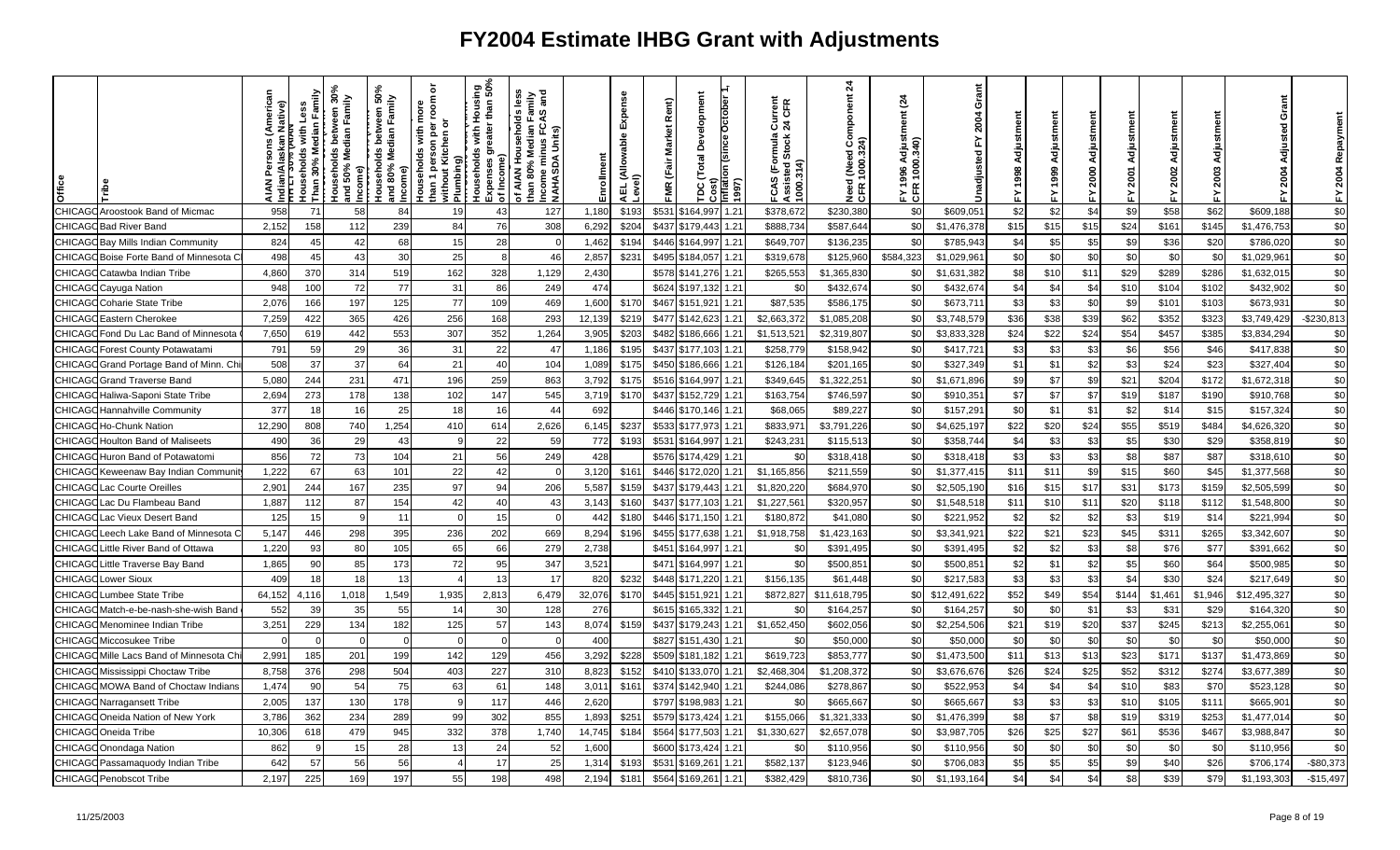| <b>Office</b>        |                                             |                | ត្នា ក្ន<br>Median<br>eholds<br>30% M<br>£ | veen 30<br>Family<br>Median<br>50%<br>me)<br>$rac{8}{2}$<br>$\overline{g}$ | 50%<br>veen 50<br>Family<br>Ids betw<br>Median<br>Households<br>and 80% Me | ō<br>room<br>with<br>1 person pe<br>out Kitchen<br>S<br>income)<br>Households<br>Plumbing)<br>than 1<br>withol | sing<br>n 50%<br>tha<br>훈<br>with<br>ē<br>Households<br>Expenses gre<br>of Income)<br>j<br>Sasır<br>Sasır | and<br>viin<br>Mil<br>ু<br><u>ʻs</u><br>ω<br>usehol<br><b>IIAN Househol</b><br>n 80% Median<br>ome minus FC.<br>1ASDA Units)<br><b>AIAN</b><br>than 80°<br><b>NAHA</b><br>ৢ৾ | 틐       | ō<br>ш<br>able<br>L (Allowa<br>/el)<br>학 회 | Rent)<br><b>FMR</b> | velopmen<br>Total<br>ω | Cost)<br>nflation (since October<br>1997) | Current<br>24 CFR<br>¦≣<br>Stock<br>Ē<br><b>FCAS (For<br/>Assisted S</b><br>1000.314) | ম<br>onent<br>ă<br><b>9</b><br>324)<br>1000:<br>1000:<br>Need<br>CFR 1 | $\tilde{c}$<br>'ਚ ਨ<br>98<br>: 5 |              | 릉<br>998<br>$\overline{ }$ |           |           | $\bar{\mathbf{c}}$ | ã<br>Adjustm<br>2002 |           |              | $\frac{8}{2}$ |
|----------------------|---------------------------------------------|----------------|--------------------------------------------|----------------------------------------------------------------------------|----------------------------------------------------------------------------|----------------------------------------------------------------------------------------------------------------|-----------------------------------------------------------------------------------------------------------|------------------------------------------------------------------------------------------------------------------------------------------------------------------------------|---------|--------------------------------------------|---------------------|------------------------|-------------------------------------------|---------------------------------------------------------------------------------------|------------------------------------------------------------------------|----------------------------------|--------------|----------------------------|-----------|-----------|--------------------|----------------------|-----------|--------------|---------------|
|                      | <b>CHICAGO Pleasant Point</b>               | 1,213          | 120                                        | 78                                                                         | 89                                                                         | 30                                                                                                             | 60                                                                                                        | 170                                                                                                                                                                          | 1,927   | \$181                                      |                     | \$531 \$169,261        | 1.21                                      | \$445,023                                                                             | \$327,506                                                              | \$0                              | \$772,529    | \$5                        | \$5       | \$5       | \$9                | \$55                 | \$49      | \$772,658    | \$0           |
|                      | <b>CHICAGO Poarch Band of Creek Indians</b> | 4,456          | 362                                        | 303                                                                        | 388                                                                        | 115                                                                                                            | 277                                                                                                       | 849                                                                                                                                                                          | 2,228   | \$157                                      |                     | \$510 \$141,958        | 1.21                                      | \$708,104                                                                             | \$1,130,179                                                            | <b>SC</b>                        | \$1,838,283  | \$11                       | \$11      | \$13      | \$29               | \$248                | \$196     | \$1,838,791  | \$0           |
|                      | CHICAGO Pokagon Band of Potawatomi          | 5,460          | 384                                        | 347                                                                        | 539                                                                        | 137                                                                                                            | 301                                                                                                       | 1,270                                                                                                                                                                        | 2,730   |                                            |                     | \$556 \$185,531 1.21   |                                           | \$0                                                                                   | \$1,823,207                                                            | <b>SC</b>                        | \$1,823,207  | \$13                       | \$13      | \$12      | \$33               | \$388                | \$377     | \$1,824,042  | \$0           |
|                      | CHICAGO Red Cliff Band of Lake Superior (   | 981            | 92                                         | 60                                                                         | 106                                                                        | 25                                                                                                             | 30                                                                                                        | 117                                                                                                                                                                          | 4,064   | \$144                                      |                     | \$437 \$179,443        | 1.21                                      | \$608,423                                                                             | \$253,306                                                              | -\$C                             | \$861,729    | \$2,254                    | \$2,300   | \$2,285   | \$2,370            | \$2,458              | \$2,490   | \$875,888    | \$0           |
|                      | CHICAGO Red Lake Band of Chippewa           | 5,466          | 424                                        | 265                                                                        | 234                                                                        | 272                                                                                                            | 118                                                                                                       | 477                                                                                                                                                                          | 9,610   | \$186                                      |                     | \$484 \$177,638        | 1.21                                      | \$1,867,590                                                                           | \$1,193,992                                                            | \$                               | \$3,061,582  | \$25                       | \$23      | \$24      | \$47               | \$332                | \$284     | \$3,062,318  | \$0           |
|                      | CHICAGO Sac & Fox Tribe                     | 715            | 47                                         | 59                                                                         | 58                                                                         | 35                                                                                                             | 21                                                                                                        | 145                                                                                                                                                                          | 1,260   | \$196                                      |                     | \$437 \$168,610        | 1.21                                      | \$88,950                                                                              | \$197,517                                                              | <b>\$C</b>                       | \$286,467    | \$2                        | \$2       | \$2       | \$5                | \$46                 | \$36      | \$286,560    | \$0           |
|                      | CHICAGO Saginaw Chippewa                    | 5,842          | 41                                         | 50                                                                         | 77                                                                         | 203                                                                                                            | 333                                                                                                       | 55                                                                                                                                                                           | 2,921   | \$188                                      |                     | \$488 \$176,769        | 1.21                                      | \$469,147                                                                             | \$970,450                                                              | \$0                              | \$1,439,597  | \$12                       | \$12      | \$13      | \$21               | \$165                | \$152     | \$1,439,972  | \$0           |
|                      | <b>CHICAGO</b> Saint Croix Chippewa         | 607            | 36                                         | 19                                                                         | 56                                                                         | 17                                                                                                             | 19                                                                                                        |                                                                                                                                                                              | 982     | \$171                                      |                     | \$439 \$179,443        | 1.21                                      | \$902,878                                                                             | \$110,111                                                              | -\$1                             | \$1,012,988  | \$7                        | \$7       | \$7       | \$11               | \$48                 | \$28      | \$1,013,097  | \$0           |
|                      | CHICAGO Sault Ste. Marie Tribe              | 13,735         | 750                                        | 705                                                                        | 1,140                                                                      | 247                                                                                                            | 475                                                                                                       | 2,140                                                                                                                                                                        | 30,324  | \$238                                      |                     | \$446 \$169,054        | 1.21                                      | \$2,123,127                                                                           | \$3,039,826                                                            | \$0                              | \$5,162,953  | \$41                       | \$48      | \$45      | \$81               | \$653                | \$582     | \$5,164,403  | \$0           |
|                      | <b>CHICAGO</b> Seminole Tribe               | 5,678          | 290                                        | 215                                                                        | 359                                                                        | 327                                                                                                            | 344                                                                                                       | 490                                                                                                                                                                          | 2,839   | \$196                                      |                     | \$792 \$152,079        | 1.21                                      | \$1,556,65                                                                            | \$1,336,225                                                            | -\$1                             | \$2,892,883  | \$24                       | \$24      | \$25      | \$52               | \$420                | \$366     | \$2,893,795  | \$0           |
|                      | <b>CHICAGO</b> Seneca Nation of New York    | 3,732          | 286                                        | 212                                                                        | 271                                                                        | 106                                                                                                            | 215                                                                                                       | 459                                                                                                                                                                          | 7,118   | \$159                                      |                     | \$565 \$197,132        | 1.21                                      | \$1,474,54                                                                            | \$1,147,337                                                            | \$0                              | \$2,621,877  | $-$2,441$                  | $-$2,440$ | $-$2,549$ | $-$2,576$          | $-$2,468$            | $-$2,659$ | \$2,606,744  | \$0           |
|                      | <b>CHICAGO</b> Shakopee Sioux               | 264            | 28                                         |                                                                            | 25                                                                         |                                                                                                                | 29                                                                                                        | 57                                                                                                                                                                           | 326     | \$232                                      |                     | \$951 \$201,512        | 1.21                                      | \$0                                                                                   | \$116,277                                                              | \$0                              | \$116,277    | \$0                        | \$0       | \$C       | \$0                | \$0                  | \$0       | \$116,277    | \$0           |
|                      | CHICAGO Sokagoan Chippewa Tribe             | 530            | 39                                         | 20                                                                         | 24                                                                         | 21                                                                                                             | 15                                                                                                        |                                                                                                                                                                              | 1,163   | \$205                                      |                     | \$438 \$177,103        | 1.21                                      | \$639,528                                                                             | \$95,904                                                               | <b>SC</b>                        | \$735,433    | \$9                        | \$9       | \$9       | \$12               | \$63                 | \$52      | \$735,587    | $-$27,276$    |
|                      | CHICAGOSt. Regis Mohawk Tribe               | 4,995          | 302                                        | 305                                                                        | 386                                                                        | 185                                                                                                            | 277                                                                                                       | 658                                                                                                                                                                          | 9,020   | \$228                                      |                     | \$509 \$179,843        | 1.21                                      | \$1,235,023                                                                           | \$1,419,095                                                            | -\$1                             | \$2,654,117  | \$11                       | \$11      | \$15      | \$35               | \$257                | \$203     | \$2,654,650  | \$0           |
|                      | CHICAGO Stockbridge-Munsee Tribe            | 844            | 28                                         | 55                                                                         | 60                                                                         | 32                                                                                                             | 20                                                                                                        | 81                                                                                                                                                                           | 1,531   | \$162                                      |                     | \$437 \$176,417        | 1.21                                      | \$224,206                                                                             | \$174,758                                                              | \$0                              | \$398,964    | \$3                        | \$3       | \$3       | \$6                | \$32                 | \$36      | \$399,047    | $-$51,488$    |
|                      | CHICAGO Tonawanda Band of Senecas           | 230            | 40                                         | 19                                                                         | 41                                                                         | 25                                                                                                             | 13                                                                                                        | 99                                                                                                                                                                           | 448     |                                            |                     | \$639 \$197,667        | 1.21                                      | \$0                                                                                   | \$143,693                                                              | \$0                              | \$143,693    | \$2                        | \$2       | \$2       | \$5                | \$53                 | \$50      | \$143,807    | \$0           |
|                      | <b>CHICAGO</b> Tuscarora Nation             | 354            | 13                                         | 52                                                                         | 53                                                                         | 15                                                                                                             | 13                                                                                                        | 118                                                                                                                                                                          | 353     |                                            |                     | \$624 \$195,961        | 1.21                                      | \$0                                                                                   | \$148,445                                                              | \$0                              | \$148,445    | \$1                        | \$1       | \$1       | \$4                | \$44                 | \$43      | \$148,540    | \$0           |
|                      | <b>CHICAGO Upper Sioux Indian Community</b> | 808            | 62                                         | 47                                                                         | 53                                                                         | 26                                                                                                             | 46                                                                                                        | 148                                                                                                                                                                          | 404     | \$232                                      |                     | \$676 \$193,685        | 1.21                                      | \$51,248                                                                              | \$265,935                                                              | \$0                              | \$317,183    | \$1                        | \$1       | \$2       | \$5                | \$53                 | \$51      | \$317,296    | \$0           |
|                      | CHICAGO Waccamaw Siouan State Tribe         | 1,544          | 96                                         | 108                                                                        | 87                                                                         | 33                                                                                                             | 75                                                                                                        | 278                                                                                                                                                                          | 1,450   | \$170                                      |                     | \$436 \$151,921        | 1.21                                      | \$50,813                                                                              | \$358,989                                                              | \$0                              | \$409,802    | \$2                        | \$2       | \$3       | \$7                | \$74                 | \$75      | \$409,965    | \$0           |
|                      | CHICAGO Wampanoag Tribe                     | 82             |                                            | 12                                                                         |                                                                            |                                                                                                                |                                                                                                           |                                                                                                                                                                              | 1,001   | \$644                                      |                     | \$961 \$245,891        | 1.21                                      | \$285,648                                                                             | \$24,550                                                               | <b>SC</b>                        | \$310,198    | \$4                        | \$5       | \$5       | \$8                | \$66                 | \$58      | \$310,344    | \$0           |
|                      | CHICAGO White Earth Band of Minnesota C     | 5,832          | 494                                        | 358                                                                        | 472                                                                        | 245                                                                                                            | 202                                                                                                       | 887                                                                                                                                                                          | 20,820  | \$195                                      |                     | \$448 \$165,80         | 1.21                                      | \$1,666,07                                                                            | \$1,496,578                                                            |                                  | \$3,162,653  | \$18                       | \$20      | \$21      | \$43               | \$335                | \$266     | \$3,163,356  | \$0           |
| <b>CHICAGO Total</b> |                                             | 229,428 15,007 |                                            | 9,905                                                                      | 14,224                                                                     | 7,616                                                                                                          | 10,181                                                                                                    | 29,760                                                                                                                                                                       | 260,664 | \$200                                      |                     | \$527 \$173,058        |                                           | \$37,984,433                                                                          | \$53,488,494                                                           | \$584,323                        | \$92,057,250 | \$381                      | \$420     | \$333     | \$1,039            | \$10,190             | \$9,570   | \$92,079,182 | $-$405,447$   |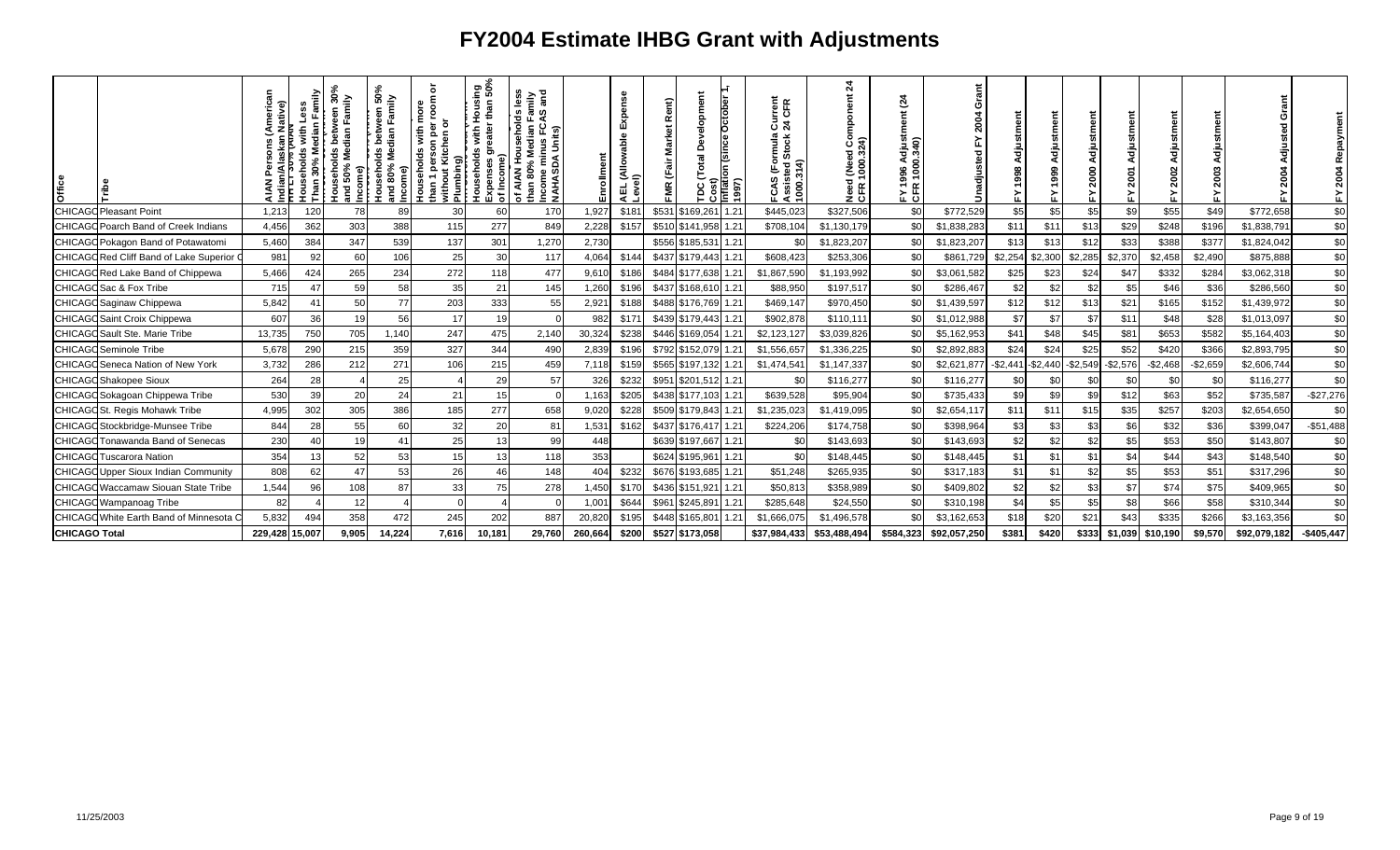| Office              |                                       | lative)        | Median<br>š<br><b>Tousehold</b><br>30% | క<br>Family<br>ო<br>Median<br>sehold<br>50%<br>จ<br>g | 50%<br>Family<br>dian<br>≗<br>sehold<br>80%<br>휴 줄 | ō<br>room<br>ē<br>ŏ<br>with<br>စ္တ<br>han 1 person pe<br>without Kitchen<br><b>douseholds</b><br>මූ<br>Plumbii | ទី ១<br>than<br>울<br>৳<br>with<br>ā<br>ouseholds<br>ㅎ<br>Expenses g<br>of Income) | vil.<br>Mil.<br>and<br>$\frac{9}{2}$<br>៤ ៩<br>usehol<br>Median<br>Inus FC.<br>Units)<br>Medi<br>훈<br>Income min<br>NAHASDA I<br>of AIAN<br>than 80% | ollment | Expense<br> AEL (Allowable I<br> <br> Level) | Rent)<br><b>Market</b><br>FMR (Fair | Development<br>Total | nflation (since October<br>1997) | Current<br>24 CFR<br>(Formula<br>Stock<br>Assisted<br>1000.314)<br>CAS | $\overline{a}$<br>l (Need Component<br>1000.324)<br>Need<br>CFR 1 | $\tilde{c}$<br>진주 | 듧<br>ō       | Adjustment<br>998 |       |       | 2001    | ã<br>Adjustm<br>2002 |         | ō<br>ส                     | 2004<br>놊     |
|---------------------|---------------------------------------|----------------|----------------------------------------|-------------------------------------------------------|----------------------------------------------------|----------------------------------------------------------------------------------------------------------------|-----------------------------------------------------------------------------------|------------------------------------------------------------------------------------------------------------------------------------------------------|---------|----------------------------------------------|-------------------------------------|----------------------|----------------------------------|------------------------------------------------------------------------|-------------------------------------------------------------------|-------------------|--------------|-------------------|-------|-------|---------|----------------------|---------|----------------------------|---------------|
| <b>DENVER</b>       | <b>Blackfeet Tribe</b>                | 9,123          | 683                                    | 419                                                   | 549                                                | 514                                                                                                            | 274                                                                               | 524                                                                                                                                                  | 15,41   | \$148                                        | \$495                               | \$158,043            | 1.21                             | \$4,357,436                                                            | \$1,879,582                                                       | <b>\$C</b>        | \$6,237,018  | \$49              | \$47  | \$49  | \$94    | \$543                | \$481   | \$6,238,282                | \$0           |
| <b>DENVER</b>       | <b>Cheyenne River Sioux</b>           | 6,750          | 583                                    | 298                                                   | 383                                                | 401                                                                                                            | 287                                                                               | 412                                                                                                                                                  | 13,270  | \$153                                        | \$460                               | \$158,91             | 1.21                             | \$3,516,14                                                             | \$1,567,504                                                       | \$0               | \$5,083,646  | \$44              | \$42  | \$43  | \$82    | \$561                | \$519   | \$5,084,937                | \$0           |
| <b>DENVER</b>       | <b>Crow Creek Sioux</b>               | 2,067          | 254                                    | 77                                                    | 80                                                 | 138                                                                                                            | 55                                                                                | 172                                                                                                                                                  | 3,507   | \$158                                        |                                     | \$464 \$156,639      | 1.21                             | \$982,66                                                               | \$472,364                                                         | \$0               | \$1,455,03   | \$12              | \$11  | \$12  | \$22    | \$109                | \$102   | \$1,455,299                | $-$439,040$   |
| <b>DENVER</b>       | Crow Tribe                            | 5,985          | 325                                    | 289                                                   | 265                                                | 455                                                                                                            | 158                                                                               | 301                                                                                                                                                  | 10,450  | \$206                                        |                                     | \$497 \$157,19       | 1.21                             | \$1,907,729                                                            | \$1,209,624                                                       | \$0               | \$3,117,353  | \$26              | \$24  | \$25  | \$53    | \$386                | \$335   | \$3,118,20                 | $-$132,164$   |
| <b>DENVER</b>       | Flandreau Santee Sioux                | 1,432          | 11                                     | -16                                                   | 16                                                 | 11                                                                                                             |                                                                                   |                                                                                                                                                      | 716     | \$204                                        | \$460                               | \$159,783            | 1.21                             | \$292.048                                                              | \$63,089                                                          | \$0               | \$355,138    | \$3               | \$3   | \$3   | \$5     | \$25                 | \$18    | \$355,19                   | $-$18,309$    |
| <b>DENVER</b>       | Fort Belknap Indian Community         | 2,973          | 230                                    | 169                                                   | 157                                                | 186                                                                                                            | 96                                                                                |                                                                                                                                                      | 5,426   | \$184                                        | \$495                               | \$158,043            | 1.21                             | \$1,988,416                                                            | \$595,670                                                         | \$C               | \$2,584,086  | \$19              | \$17  | \$18  | \$32    | \$151                | \$141   | \$2,584,465                | $-$66,105$    |
| <b>DENVER</b>       | Fort Peck Assiniboine and Sioux       | 7,013          | 551                                    | 427                                                   | 388                                                | 283                                                                                                            | 251                                                                               | 488                                                                                                                                                  | 11,248  | \$145                                        | \$495                               | \$157,191            | 1.21                             | \$3,388,980                                                            | \$1,461,053                                                       | <b>SC</b>         | \$4,850,032  | \$43              | \$40  | \$41  | \$78    | \$459                | \$424   | \$4,851,117                | \$0           |
| <b>DENVER</b>       | <b>Ft. Berthold Affiliated Tribes</b> | 4,358          | 299                                    | 19'                                                   | 306                                                | 226                                                                                                            | 93                                                                                | 122                                                                                                                                                  | 10,789  | \$159                                        | \$404                               | \$158,713            | 1.21                             | \$2,398,408                                                            | \$787,559                                                         | <b>\$C</b>        | \$3,185,967  | \$24              | \$23  | \$24  | \$43    | \$240                | \$221   | \$3,186,541                | \$0           |
| <b>DENVER</b>       | <b>Goshute Reservation</b>            | 101            | 17                                     |                                                       |                                                    | $\cap$                                                                                                         |                                                                                   | 13                                                                                                                                                   | 433     | \$402                                        |                                     | \$573 \$161,253      | 1.21                             | \$65,935                                                               | \$23,255                                                          | \$0               | \$89,191     | \$1               | \$1   | \$1   | \$2     | \$12                 | \$12    | \$89,220                   | \$0           |
| <b>DENVER</b>       | Lower Brule Sioux                     | 1,353          | 101                                    | 77                                                    | 69                                                 | 126                                                                                                            | 45                                                                                | 30                                                                                                                                                   | 2,627   | \$177                                        | \$460                               | \$157,173            | 1.21                             | \$859,049                                                              | \$315,467                                                         | \$0               | \$1,174,51   | \$8               | \$7   | \$8   | \$13    | \$65                 | \$68    | \$1,174,685                | $-$74,500$    |
| <b>DENVER</b>       | Northern Arapahoe                     | 4,725          | 422                                    | 198                                                   | 294                                                | 286                                                                                                            | 152                                                                               | 527                                                                                                                                                  | 7,137   |                                              | \$470                               | \$156,64             | 1.21                             | \$1,325,39                                                             | \$1,098,473                                                       | \$0               | \$2,423,864  | \$17              | \$16  | \$18  | \$38    | \$285                | \$241   | \$2,424,479                | \$0           |
| <b>DENVER</b>       | Northern Cheyenne                     | 4,068          | 221                                    | 196                                                   | 180                                                | 309                                                                                                            | 107                                                                               | 61                                                                                                                                                   | 8,036   | \$148                                        | \$495                               | \$157,19'            | 1.21                             | \$1,989,795                                                            | \$781,102                                                         | \$0               | \$2,770,897  | \$25              | \$23  | \$23  | \$43    | \$0                  | \$233   | \$2,771,244                | $-$199,337$   |
| <b>DENVER</b>       | NW Band of Shoshone Nation            | 602            | 15                                     | 26                                                    | 53                                                 | 40                                                                                                             | 15                                                                                | 79                                                                                                                                                   | 433     |                                              |                                     | \$502 \$164,664      | 1.21                             | \$70,98                                                                | \$134,555                                                         | \$C               | \$205,535    | \$0               | \$C   | \$2   | \$5     | \$45                 | \$44    | \$205,63                   | \$0           |
| <b>DENVER</b>       | Oglala Sioux of Pine Ridge Rese       | 15,498         | 1,176                                  | 625                                                   | 583                                                | 1,653                                                                                                          | 299                                                                               | 770                                                                                                                                                  | 41,226  | \$151                                        |                                     | \$460 \$156,839      | 1.21                             | \$6,297,069                                                            | \$3,471,691                                                       | <b>SC</b>         | \$9,768,760  | \$76              | \$72  | \$76  | \$146   | \$1,050              | \$939   | \$9,771,119                | \$0           |
| <b>DENVER</b>       | Omaha Tribe                           | 2,548          | 138                                    | -94                                                   | 128                                                | 212                                                                                                            | 46                                                                                | 95                                                                                                                                                   | 5,427   | \$194                                        | \$416                               | \$170,146            | 1.21                             | \$1,079,77                                                             | \$526,41                                                          | <b>SC</b>         | \$1,606,191  | \$12              | \$11  | \$12  | \$27    | \$166                | \$156   | \$1,606,575                | \$0           |
| <b>DENVER</b>       | Ponca Tribe of Nebraska               | 4,170          | 356                                    | 279                                                   | 412                                                | 147                                                                                                            | 231                                                                               | 975                                                                                                                                                  | 2,085   | \$256                                        | \$581                               | \$170,146            | 1.21                             | \$301,850                                                              | \$1,358,388                                                       | \$0               | \$1,660,238  | \$13              | \$12  | \$14  | \$35    | \$354                | \$345   | \$1,661,010                | \$0           |
| <b>DENVER</b>       | Rocky Boy Chippewa-Cree               | 3,014          | 374                                    | 128                                                   | 85                                                 | 348                                                                                                            | 38                                                                                | 150                                                                                                                                                  | 5,728   | \$217                                        |                                     | \$495 \$158,043      | 1.21                             | \$1,739,167                                                            | \$737,681                                                         | \$0               | \$2,476,849  | \$16              | \$18  | \$19  | \$36    | \$198                | \$183   | \$2,477,319                | $-$90,443$    |
| <b>DENVER</b>       | Rosebud Sioux                         | 21,928         | 857                                    | 501                                                   | 478                                                | 760                                                                                                            | 292                                                                               | 677                                                                                                                                                  | 24,134  | \$127                                        | \$460                               | \$157,173            | 1.21                             | \$4,581,73                                                             | \$2,572,833                                                       | \$0               | \$7,154,568  | \$59              | \$55  | \$60  | \$117   | \$825                | \$724   | \$7,156,409                | \$0           |
| <b>DENVER</b>       | Salish and Kootenai Tribes            | 8,378          | 595                                    | 411                                                   | 661                                                | 286                                                                                                            | 261                                                                               | 1,036                                                                                                                                                | 6,950   | \$211                                        |                                     | \$498 \$159,113      | 1.21                             | \$2,545,929                                                            | \$1,797,194                                                       | <b>SC</b>         | \$4,343,123  | \$32              | \$30  | \$30  | \$57    | \$390                | \$354   | \$4,344,01                 | \$0           |
| <b>DENVER</b>       | Santee Sioux Tribe                    | 618            | 73                                     | 30                                                    | 52                                                 | 22                                                                                                             | 17                                                                                |                                                                                                                                                      | 2,662   | \$169                                        | \$416                               | \$160,38             | 1.21                             | \$617,340                                                              | \$122,303                                                         | \$210,067         | \$949,710    | \$0               | \$C   | \$0   | \$0     | <b>\$C</b>           | \$0     | \$949,71                   | \$0           |
| <b>DENVER</b>       | Shoshone Tribe of the Wind Rive       | 2,533          | 226                                    | 106                                                   | 158                                                | 153                                                                                                            | 82                                                                                | 188                                                                                                                                                  | 3,400   | \$149                                        | \$470                               | \$158,31             | 1.21                             | \$1,055,270                                                            | \$567,010                                                         | \$0               | \$1,622,279  | \$12              | \$11  | \$11  | \$23    | \$158                | \$142   | \$1,622,636                | \$0           |
| <b>DENVER</b>       | Sisseton-Wahpeton Sioux               | 3,859          | 300                                    | 230                                                   | 186                                                | 178                                                                                                            | 102                                                                               | 24                                                                                                                                                   | 10,709  | \$133                                        | \$460                               | \$157,508            | 1.21                             | \$2,780,776                                                            | \$687,391                                                         | \$0               | \$3,468,167  | \$27              | \$25  | \$26  | \$45    | \$248                | \$214   | \$3,468,751                | \$0           |
| <b>DENVER</b>       | Skull Valley Band of Goshute          | 31             |                                        |                                                       |                                                    |                                                                                                                |                                                                                   |                                                                                                                                                      | 118     |                                              |                                     | \$616 \$162,106      | 1.21                             | \$0                                                                    | \$816                                                             | \$0               | \$816        | \$0               | \$0   | \$0   | \$0     | \$0                  | \$0     | \$816                      | \$0           |
| <b>DENVER</b>       | Southern Ute Tribe                    | 1,747          | 117                                    | 97                                                    | 143                                                | 57                                                                                                             | 63                                                                                | 148                                                                                                                                                  | 1,375   | \$160                                        |                                     | \$790 \$157,090      | 1.21                             | \$956,428                                                              | \$360,545                                                         | \$0               | \$1,316,974  | \$9               | \$8   | \$9   | \$15    | \$78                 | \$67    | \$1,317,159                | \$0           |
| <b>DENVER</b>       | Spirit Lake Sioux Tribe               | 3,591          | 228                                    | 170                                                   | 168                                                | 280                                                                                                            | 66                                                                                | 154                                                                                                                                                  | 4,948   | \$166                                        | \$404                               | \$157,308            | 1.21                             | \$1,577,998                                                            | \$702,813                                                         | \$0               | \$2,280,810  | \$18              | \$17  | \$18  | \$33    | \$200                | \$185   | \$2,281,282                | $-$120,110$   |
| <b>DENVER</b>       | <b>Standing Rock Sioux</b>            | 6,413          | 432                                    | 260                                                   | 341                                                | 407                                                                                                            | 102                                                                               | 182                                                                                                                                                  | 15,429  | \$164                                        | \$428                               | \$158,71             |                                  | \$3,229,47                                                             | \$1,135,654                                                       | \$0               | \$4,365,127  | \$34              | \$31  | \$34  | \$63    | \$384                | \$355   | \$4,366,028                | \$0           |
| <b>DENVER</b>       | Turtle Mountain Band of Chippew       | 8,573          | 767                                    | 361                                                   | 366                                                | 383                                                                                                            | 335                                                                               | 182                                                                                                                                                  | 30,188  | \$188                                        |                                     | \$415 \$158,178      | 1.21                             | \$4,768,67                                                             | \$1,687,269                                                       | \$0               | \$6,455,946  | \$56              | \$51  | \$52  | \$97    | \$682                | \$619   | \$6,457,503                | $-$ \$393,601 |
| <b>DENVER</b>       | Uintah & Ouray Ute Indian Tribe       | 3,353          | 346                                    | 188                                                   | 205                                                | 189                                                                                                            | 122                                                                               | 556                                                                                                                                                  | 3,174   | \$136                                        | \$498                               | \$162,106            | 1.21                             | \$714,60                                                               | \$911,980                                                         | <b>SC</b>         | \$1,626,58   | \$14              | \$13  | \$13  | \$29    | \$228                | \$197   | \$1,627,07                 | \$0           |
| <b>DENVER</b>       | <b>Utah Paiute Tribe</b>              | 1,640          | 99                                     | 85                                                    | 132                                                | 105                                                                                                            | 84                                                                                | 58                                                                                                                                                   | 820     | \$218                                        | \$594                               | \$160,400            | 1.21                             | \$1,217,67                                                             | \$394,023                                                         | \$0               | \$1,611,697  | \$12              | \$12  | \$13  | \$21    | \$130                | \$110   | \$1,611,995                | \$0           |
| <b>DENVER</b>       | Ute Mountain Tribe                    | 1,748          | 174                                    | 122                                                   | 102                                                | 105                                                                                                            | 32                                                                                | 133                                                                                                                                                  | 2,012   | \$167                                        | \$536                               | \$157,625            | 1.21                             | \$1,032,558                                                            | \$381,021                                                         | \$0               | \$1,413,579  | \$12              | \$11  | \$1   | \$20    | \$116                | \$101   | \$1,413,850                | \$0           |
| <b>DENVER</b>       | Winnebago Tribe                       | 1,924          | 123                                    | 105                                                   | 117                                                | 140                                                                                                            | 28                                                                                | 115                                                                                                                                                  | 4,104   | \$140                                        | \$416                               | \$170,146            | 1.21                             | \$907,62                                                               | \$411,295                                                         | \$                | \$1,318,918  | \$1C              | \$9   | \$9   | \$18    | \$108                | \$88    | \$1,319,160                | \$0           |
| <b>DENVER</b>       | <b>Yankton Sioux</b>                  | 3,019          | 252                                    | 141                                                   | 196                                                | 207                                                                                                            | 127                                                                               | 286                                                                                                                                                  | 7,570   | \$189                                        | \$460                               | \$157,61             | 1.21                             | \$1,246,04                                                             | \$755,269                                                         | \$0               | \$2,001,310  | \$14              | \$13  | \$14  | \$27    | \$176                | \$161   | \$2,001,716                | \$0           |
| <b>DENVER Total</b> |                                       | 145.133 10.343 |                                        | 6.319                                                 | 7.256                                              | 8.607                                                                                                          | 3.862                                                                             | 8.456                                                                                                                                                | 261.541 | \$180                                        | \$490                               | \$159,700            |                                  | \$59.792.963                                                           | \$28,970,888                                                      | \$210,067         | \$88,973,918 | \$698             | \$653 | \$687 | \$1,318 | \$8,372              | \$7.780 | \$88,993,426 - \$1,533,609 |               |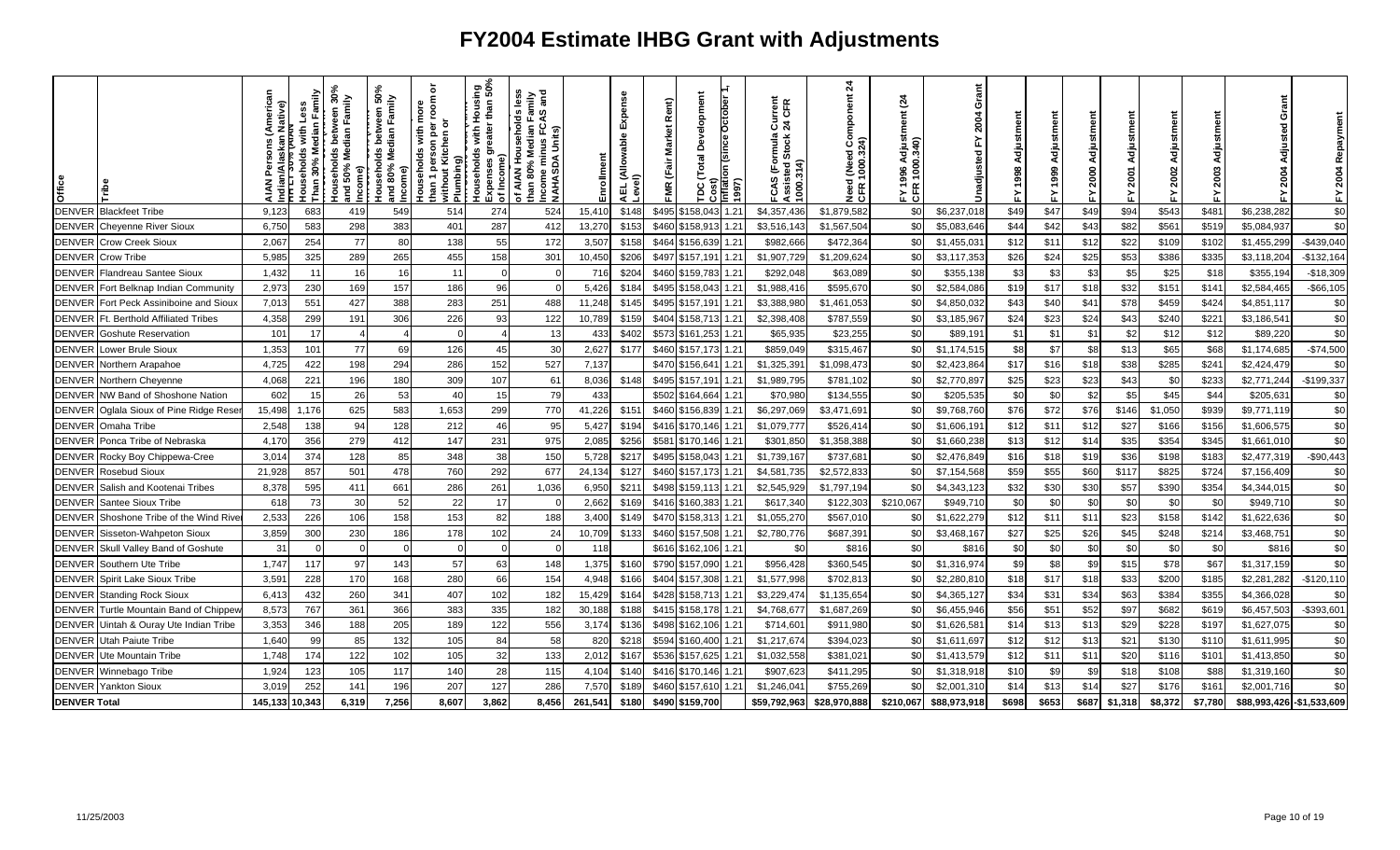| <b>OKLAHO</b><br>2,228<br>58<br>90<br>2,926<br>\$138<br>\$561<br>142.591<br>1.21<br>\$2,661,158<br>\$341,313<br>\$13<br>\$57<br>97<br>189<br>\$0<br>\$3,002,471<br>\$13<br>\$13<br>\$24<br>\$28<br>Absentee-Shawnee<br>114<br>\$3,002,618<br>\$27<br>483<br>17<br>50<br>993<br>\$419<br>1.21<br>\$122,284<br>\$C<br>\$3<br>\$2<br>\$2<br>\$5<br>\$19<br>OKLAHC<br>31<br>23<br>46<br>\$145,204<br>\$91,464<br>\$213,748<br>Alabama-Coushatta<br>15<br>\$213,80<br>25<br>25<br>67<br>\$0<br>\$0<br>\$0<br>\$5<br>\$5<br><b>OKLAH</b><br>499<br>17<br>13<br>422<br>\$595<br>\$137,331<br>1.21<br>\$0<br>\$83,973<br>\$0<br>\$83,973<br>\$0<br>\$83,985<br>Alabama-Quassarte Tribal Town<br>18<br>1,567<br>\$0<br>\$0<br>OKLAHO<br>55<br>58<br>130<br>1.21<br>\$324,408<br>\$269,684<br>\$552,720<br>\$0<br>\$0<br>\$0<br>\$0<br>93<br>69<br>110<br>1,854<br>\$381<br>\$135,998<br>\$1,146,812<br>\$1,146,81<br>Apache Tribe<br>OKLAHO<br>2,911<br>173<br>102<br>482<br>1.21<br>\$78,932<br>\$560,16<br>\$2<br>\$3<br>\$2<br>\$11<br>127<br>204<br>107<br>3,261<br>\$143<br>\$383<br>\$135,998<br>\$0<br>\$639,099<br>\$3<br>\$13<br>Caddo Tribe<br>\$639,132<br>OKLAHC<br>\$12,490,06<br>\$18,529,620<br>\$0<br>\$209<br>103,93<br>5,738<br>5,467<br>5,959<br>2,877<br>13,096<br>228,307<br>\$163<br>\$449<br>\$137,33<br>1.21<br>\$188<br>\$462<br>\$3,981<br>\$3,181<br>4,035<br>\$31,019,682<br>\$184<br>\$31,027,887<br><b>Cherokee Nation</b><br>OKLAHO<br>588<br>456<br>1.21<br>\$643,61<br>\$2,225,250<br>\$0<br>\$15<br>\$18<br>\$19<br>\$409<br>10,91<br>508<br>820<br>481<br>1,645<br>11,459<br>\$460<br>\$136,822<br>\$2,868,866<br>\$47<br>\$460<br>\$2,869,83<br>Cheyenne-Arapaho Tribes<br>OKLAHC<br>1,874<br>1,347<br>4,275<br>\$171<br>\$397<br>\$7,371,93<br>\$6,285,10<br>\$89<br>\$95<br>\$98<br>\$1,124<br>34,260<br>1,908<br>3,013<br>851<br>46,065<br>\$135,998<br>1.21<br>-\$0<br>\$13,657,048<br>\$190<br>\$1,41<br>\$13,660,054<br>Chickasaw<br><b>OKLAHO</b><br>305<br>\$423<br>\$0<br>\$1<br>13<br>20<br>1,026<br>\$137,173<br>1.21<br>\$105,316<br>\$26,666<br>\$131,982<br>$$^{\circ}$<br>\$1<br>\$2<br>\$15<br>\$11<br>\$132,01<br>Chitimacha Tribe<br>OKLAHC<br>42,170<br>2,579<br>2,563<br>3,500<br>1,223<br>152,595<br>\$137<br>\$137,822<br>1.21<br>\$5,533,76<br>\$8,459,934<br>\$82<br>\$82<br>\$206<br>\$1,677<br>\$1,375<br>1,696<br>6,411<br>\$381<br>\$0<br>\$13,993,702<br>\$92<br>\$13,997,215<br><b>Choctaw Nation</b><br>OKLAHO<br>548<br>\$471<br>\$22<br>1,801<br>858<br>3,781<br>23,557<br>\$142,591<br>1.21<br>\$106,83<br>\$4,332,306<br>\$ <sub>6</sub><br>\$10<br>\$18<br>\$654<br>\$679<br>Citizen Band Potawatomi Tribe<br>21,179<br>918<br>1,087<br>\$4,439,139<br>\$62<br>\$4,440,584<br>6,211<br>369<br>272<br>436<br>218<br>228<br>1.21<br>\$1,374,00<br>\$16<br>\$17<br>\$322<br>\$257<br>OKLAHO<br>562<br>9,580<br>\$381<br>\$135,998<br>\$1,072,869<br>-\$0<br>\$2,446,869<br>\$19<br>\$41<br>\$2,447,541<br>l Comanche Tribe<br>21<br>OKLAHO<br>\$36,958<br>\$0<br>\$0<br>\$0<br>\$0<br>\$0<br>\$0<br>10<br>676<br>\$385<br>\$136,349<br>1.21<br>\$50,000<br>\$86,958<br>\$0<br>\$86,959<br>Coushatta Tribe<br>$\overline{4}$<br>$\Omega$<br>$\Omega$<br>$\Omega$<br>386<br>27<br>\$0<br>\$0<br>\$5<br><b>OKLAHO</b><br>23<br>17<br>14<br>67<br>1,302<br>\$381<br>\$135,998<br>1.21<br>\$0<br>\$75,71<br>\$75,71<br>\$0<br>\$0<br>\$0<br>\$0<br>14<br>\$75,716<br>l Delaware Tribe<br>137<br>66<br>\$540,265<br>\$7<br>\$15<br>\$93<br>OKLAHC<br>2,385<br>132<br>125<br>93<br>208<br>\$158<br>\$381<br>\$137,331<br>1.21<br>\$402,31<br>\$0<br>\$942,57<br>\$18<br>\$15<br>\$105<br>\$942,827<br>Delaware Tribe of Indians (Easte<br>10,500<br>OKLAHC<br>32<br>369<br>22<br>\$381<br>\$134,034<br>1.21<br>\$27,28<br>\$0<br>\$0<br>\$1<br>\$1<br>\$2<br>\$45<br>\$44<br>Eastern Shawnee Tribe<br>18<br>60<br>2,10'<br>\$69,34<br>\$96,624<br>\$96,716<br>14<br>24<br>28<br>55<br>1.21<br>\$34,51'<br>\$75,660<br>\$0<br>\$0<br>\$0<br>\$2<br>\$6<br>\$25<br>OKLAHO<br>406<br>14<br>488<br>\$381<br>\$135,998<br>\$110,171<br>\$26<br>Fort Sill Apache Tribe<br>18<br>15<br>\$110,230<br>\$2<br>38<br>67<br>\$270,124<br>\$2<br>\$2<br>\$6<br>\$38<br>\$27<br>OKLAHC<br>810<br>61<br>17<br>30<br>99<br>2,997<br>\$417<br>\$154,392<br>1.21<br>\$164,87<br>\$0<br>\$435,001<br>\$435,07<br>Iowa Tribe of Kansas and Nebras<br>\$170<br>548<br><b>OKLAHO</b><br>38<br>21<br>57<br>30<br>17<br>116<br>491<br>\$131<br>\$428<br>\$141,609<br>1.21<br>\$0<br>\$128,646<br>\$0<br>\$128,646<br>\$0<br>\$0<br>\$0<br>\$1<br>\$14<br>lowa Tribe of Oklahoma<br>\$15<br>\$128,677<br>426<br>\$0<br>\$0<br>\$1<br>\$2<br>OKLAHC<br>20<br>39<br>31<br>17<br>90<br>213<br>1.21<br>$\mathcal{F}$<br>\$0<br>\$20<br>\$20<br>Jena Band of Choctaw<br>16<br>\$439<br>\$138,804<br>\$97,437<br>\$97,43<br>\$97,480<br>OKLAHC<br>2,939<br>276<br>2,553<br>\$410<br>1.21<br>\$260,002<br>\$0<br>\$0<br>\$0<br>\$0<br>\$0<br>193<br>164<br>84<br>521<br>\$135,840<br>\$612,180<br>\$872,182<br>\$0<br>\$0<br>\$872,182<br><b>Kaw Tribe</b><br>118<br>292<br>\$0<br>\$0<br>\$0<br>\$0<br>\$1<br>\$7<br>\$7<br>OKLAHO<br>15<br>15<br>39<br>432<br>\$595<br>\$139,295<br>1.21<br>\$0<br>\$49,775<br>\$49,775<br>\$49,791<br>10<br>Kialegee Tribal Town<br>8<br>10<br>\$0<br>804<br>50<br>\$0<br>\$0<br>\$0<br>\$0<br>OKLAHC<br>39<br>64<br>23<br>82<br>\$418<br>\$149,482<br>1.21<br>\$292,036<br>\$137,349<br>\$391,030<br>\$820,415<br>\$0<br>\$820,415<br>15<br>1,605<br>\$128<br>Kickapoo Tribe<br><b>OKLAHO</b><br>63<br>\$505<br>\$135,998<br>1.21<br>\$5<br>\$4<br>\$150<br>2,466<br>158<br>142<br>216<br>108<br>515<br>2,505<br>\$0<br>\$537,339<br>\$0<br>\$537,339<br>\$2<br>\$10<br>\$144<br>\$537,653<br>Kickapoo Tribe of Oklahoma<br>\$12<br>OKLAHC<br>8,994<br>534<br>394<br>631<br>316<br>331<br>1,375<br>1.21<br>\$431,640<br>\$14<br>\$1<br>\$31<br>\$312<br>\$246<br>11,088<br>\$461<br>\$135,998<br>\$1,698,01<br>\$0<br>\$2,129,65<br>\$2,130,27<br><b>Kiowa Tribe</b><br>OKLAHO<br>2,091<br>102<br>126<br>180<br>43<br>2,677<br>\$381<br>\$134,034<br>1.21<br>\$0<br>\$410,456<br>\$0<br>\$0<br>\$0<br>\$1<br>\$2<br>\$49<br>\$47<br>82<br>408<br>\$410,456<br>\$410,555<br>Miami Tribe<br>122<br>24<br>1.21<br>\$55,810<br>\$0<br>\$C<br>\$0<br>\$0<br>\$1<br>\$5<br>OKLAHO<br>10<br>156<br>\$152<br>\$382<br>\$134,034<br>\$23,91<br>\$79,728<br>\$1<br>\$79,736<br><b>Modoc Tribe</b><br>- 6<br>OKLAHO<br>4,152<br>4,186<br>2,235<br>52,937<br>\$526<br>\$137,331<br>1.21<br>\$3,858,10<br>\$13,432,28<br>\$17,290,387<br>\$11'<br>\$277<br>\$2,682<br>82,684<br>2,777<br>2,972<br>9,797<br>\$144<br>-\$0<br>\$104<br>\$114<br>\$2,334<br>\$17,296,008<br>Muskogee (Creek) Nation<br><b>OKLAHO</b><br>174<br>\$595<br>\$800,12<br>\$16<br>\$15<br>\$272<br>9,541<br>558<br>612<br>813<br>252<br>1,663<br>19,415<br>\$135,016<br>1.21<br>\$1,705,41<br>\$0<br>\$2,505,53<br>\$15<br>\$35<br>\$32<br>\$2,506,21<br>Osage Tribe<br>OKLAHO<br>422<br>37<br>39<br>1.21<br>\$178,09<br>\$3<br>\$3<br>\$5<br>\$25<br>33<br>12<br>1,505<br>\$146<br>\$381<br>\$135,840<br>\$88,253<br>\$C<br>\$266,350<br>-\$3<br>\$35<br>\$266,425<br><b>NOtoe-Missouria Tribe</b><br>62<br>OKLAHO<br>547<br>27<br>\$381<br>\$0<br>33<br>47<br>11<br>21<br>107<br>2,290<br>\$134,034<br>1.21<br>\$0<br>\$107,329<br>\$0<br>\$107,329<br>\$0<br>\$1<br>\$1<br>\$16<br>\$15<br>\$107,362<br><b>Ottawa Tribe</b><br>\$4<br>2,793<br>140<br>188<br>405<br>\$394 \$135,840<br>1.21<br>\$174,265<br>\$0<br>\$4<br>\$4<br>\$9<br>\$71<br>OKLAHO<br>138<br>88<br>112<br>2,560<br>\$138<br>\$516,395<br>\$690,660<br>\$88<br>\$690,840<br>l Pawnee Tribe<br>202<br>1.21<br>\$1,235,427<br>\$7<br>\$8<br>\$8<br>\$12<br><b>OKLAHO</b><br>10<br>12<br>17<br>2,662<br>\$137<br>\$381<br>\$134,034<br>\$29,085<br>\$0<br>\$1,264,51<br>\$49<br>\$33<br>\$1,264,628<br>Peoria Tribe<br>OKLAHC<br>1,489<br>140<br>43<br>271<br>\$0<br>\$8<br>\$7<br>98<br>83<br>60<br>2,618<br>\$129<br>\$408<br>\$135,840<br>1.21<br>\$168,79<br>\$309,645<br>\$478,444<br>\$7<br>\$17<br>\$136<br>\$102<br>\$478,720<br>Ponca Tribe<br>28<br>\$3<br>\$3<br>OKLAHO<br>580<br>46<br>4,870<br>1.21<br>\$286,61<br>\$C<br>\$:<br>\$6<br>\$40<br>\$34<br>Prairie Band of Potawatomi<br>\$166<br>\$418<br>\$149,482<br>\$91,057<br>\$377,666<br>\$377,755<br>$\mathbf{A}$ | <b>Office</b> | ative) | Family<br>Households with L<br>Than 30% Median | veen 30%<br>Family<br>useholds betw<br>  50% Median F<br>ncome)<br>$\overline{a}$ | ween 50%<br>Family<br>between<br>Income) | ৯<br>room<br>Ē<br>৯<br>ē<br>with<br>than 1 person pe<br> <br> without Kitchen c<br><b>touseholds</b><br>Plumbing) | using<br>an 50%<br>than<br>운<br>greater<br>with<br> <br>  Households<br> <br>Income)<br>Expenses<br>of Income) | s less<br>mily<br>and<br>ian Fan<br>FCAS<br>of AIAN Households<br>than 80% Median Faı<br>Income minus FC.<br>NAHASDA Units) | Enrollment | Expense<br> AEL (Allowable I<br> <br> Level) | Rent)<br><b>Market</b><br>FMR (Fair | Development<br>Total<br>g | October<br>ntlati<br>1997) | Current<br>24 CFR<br>FCAS (Formula (<br>Assisted Stock 2<br>1000.314) | 24<br>mponent<br>1 (Need Con<br>1000.324)<br>Need<br>CFR 1 | $\frac{3}{4}$<br>ã<br>grafp<br>Sag<br>E<br>E<br>E | ŏ<br>2004<br>ᇎ<br>Jnadjusted | 1998<br>λ. | ے<br>주<br>2000 | Adju<br><b>2001</b><br>놊 | ā<br>Adjustm<br>2002<br>≿ | 놊 | Grant<br>Adjusted<br>2004 | 2004<br>십   |
|----------------------------------------------------------------------------------------------------------------------------------------------------------------------------------------------------------------------------------------------------------------------------------------------------------------------------------------------------------------------------------------------------------------------------------------------------------------------------------------------------------------------------------------------------------------------------------------------------------------------------------------------------------------------------------------------------------------------------------------------------------------------------------------------------------------------------------------------------------------------------------------------------------------------------------------------------------------------------------------------------------------------------------------------------------------------------------------------------------------------------------------------------------------------------------------------------------------------------------------------------------------------------------------------------------------------------------------------------------------------------------------------------------------------------------------------------------------------------------------------------------------------------------------------------------------------------------------------------------------------------------------------------------------------------------------------------------------------------------------------------------------------------------------------------------------------------------------------------------------------------------------------------------------------------------------------------------------------------------------------------------------------------------------------------------------------------------------------------------------------------------------------------------------------------------------------------------------------------------------------------------------------------------------------------------------------------------------------------------------------------------------------------------------------------------------------------------------------------------------------------------------------------------------------------------------------------------------------------------------------------------------------------------------------------------------------------------------------------------------------------------------------------------------------------------------------------------------------------------------------------------------------------------------------------------------------------------------------------------------------------------------------------------------------------------------------------------------------------------------------------------------------------------------------------------------------------------------------------------------------------------------------------------------------------------------------------------------------------------------------------------------------------------------------------------------------------------------------------------------------------------------------------------------------------------------------------------------------------------------------------------------------------------------------------------------------------------------------------------------------------------------------------------------------------------------------------------------------------------------------------------------------------------------------------------------------------------------------------------------------------------------------------------------------------------------------------------------------------------------------------------------------------------------------------------------------------------------------------------------------------------------------------------------------------------------------------------------------------------------------------------------------------------------------------------------------------------------------------------------------------------------------------------------------------------------------------------------------------------------------------------------------------------------------------------------------------------------------------------------------------------------------------------------------------------------------------------------------------------------------------------------------------------------------------------------------------------------------------------------------------------------------------------------------------------------------------------------------------------------------------------------------------------------------------------------------------------------------------------------------------------------------------------------------------------------------------------------------------------------------------------------------------------------------------------------------------------------------------------------------------------------------------------------------------------------------------------------------------------------------------------------------------------------------------------------------------------------------------------------------------------------------------------------------------------------------------------------------------------------------------------------------------------------------------------------------------------------------------------------------------------------------------------------------------------------------------------------------------------------------------------------------------------------------------------------------------------------------------------------------------------------------------------------------------------------------------------------------------------------------------------------------------------------------------------------------------------------------------------------------------------------------------------------------------------------------------------------------------------------------------------------------------------------------------------------------------------------------------------------------------------------------------------------------------------------------------------------------------------------------------------------------------------------------------------------------------------------------------------------------------------------------------------------------------------------------------------------------------------------------------------------------------------------------------------------------------------------------------------------------------------------------------------------------------------------------------------------------------------------------------------------------------------------------------------------------------------------------------------------------------------------------------------------------------------------------------------------------------------------------------------------------------------------------------------------------------------------------------------------------------------------------------------------------------------------------------------------------------------------------------------------------------------------------------------------------------------------------------------------------------------------------------------------------------------------------------------------------------------------------------------------------------------------------------------------------------------------------------------------------------------------------------------------------------------------------------------------------------------------------------|---------------|--------|------------------------------------------------|-----------------------------------------------------------------------------------|------------------------------------------|-------------------------------------------------------------------------------------------------------------------|----------------------------------------------------------------------------------------------------------------|-----------------------------------------------------------------------------------------------------------------------------|------------|----------------------------------------------|-------------------------------------|---------------------------|----------------------------|-----------------------------------------------------------------------|------------------------------------------------------------|---------------------------------------------------|------------------------------|------------|----------------|--------------------------|---------------------------|---|---------------------------|-------------|
|                                                                                                                                                                                                                                                                                                                                                                                                                                                                                                                                                                                                                                                                                                                                                                                                                                                                                                                                                                                                                                                                                                                                                                                                                                                                                                                                                                                                                                                                                                                                                                                                                                                                                                                                                                                                                                                                                                                                                                                                                                                                                                                                                                                                                                                                                                                                                                                                                                                                                                                                                                                                                                                                                                                                                                                                                                                                                                                                                                                                                                                                                                                                                                                                                                                                                                                                                                                                                                                                                                                                                                                                                                                                                                                                                                                                                                                                                                                                                                                                                                                                                                                                                                                                                                                                                                                                                                                                                                                                                                                                                                                                                                                                                                                                                                                                                                                                                                                                                                                                                                                                                                                                                                                                                                                                                                                                                                                                                                                                                                                                                                                                                                                                                                                                                                                                                                                                                                                                                                                                                                                                                                                                                                                                                                                                                                                                                                                                                                                                                                                                                                                                                                                                                                                                                                                                                                                                                                                                                                                                                                                                                                                                                                                                                                                                                                                                                                                                                                                                                                                                                                                                                                                                                                                                                                                                                                                                                                                                                                                                                                                                                                                                                                                                                                                                                                                                                                            |               |        |                                                |                                                                                   |                                          |                                                                                                                   |                                                                                                                |                                                                                                                             |            |                                              |                                     |                           |                            |                                                                       |                                                            |                                                   |                              |            |                |                          |                           |   |                           | \$0         |
|                                                                                                                                                                                                                                                                                                                                                                                                                                                                                                                                                                                                                                                                                                                                                                                                                                                                                                                                                                                                                                                                                                                                                                                                                                                                                                                                                                                                                                                                                                                                                                                                                                                                                                                                                                                                                                                                                                                                                                                                                                                                                                                                                                                                                                                                                                                                                                                                                                                                                                                                                                                                                                                                                                                                                                                                                                                                                                                                                                                                                                                                                                                                                                                                                                                                                                                                                                                                                                                                                                                                                                                                                                                                                                                                                                                                                                                                                                                                                                                                                                                                                                                                                                                                                                                                                                                                                                                                                                                                                                                                                                                                                                                                                                                                                                                                                                                                                                                                                                                                                                                                                                                                                                                                                                                                                                                                                                                                                                                                                                                                                                                                                                                                                                                                                                                                                                                                                                                                                                                                                                                                                                                                                                                                                                                                                                                                                                                                                                                                                                                                                                                                                                                                                                                                                                                                                                                                                                                                                                                                                                                                                                                                                                                                                                                                                                                                                                                                                                                                                                                                                                                                                                                                                                                                                                                                                                                                                                                                                                                                                                                                                                                                                                                                                                                                                                                                                                            |               |        |                                                |                                                                                   |                                          |                                                                                                                   |                                                                                                                |                                                                                                                             |            |                                              |                                     |                           |                            |                                                                       |                                                            |                                                   |                              |            |                |                          |                           |   |                           | $-$77,852$  |
|                                                                                                                                                                                                                                                                                                                                                                                                                                                                                                                                                                                                                                                                                                                                                                                                                                                                                                                                                                                                                                                                                                                                                                                                                                                                                                                                                                                                                                                                                                                                                                                                                                                                                                                                                                                                                                                                                                                                                                                                                                                                                                                                                                                                                                                                                                                                                                                                                                                                                                                                                                                                                                                                                                                                                                                                                                                                                                                                                                                                                                                                                                                                                                                                                                                                                                                                                                                                                                                                                                                                                                                                                                                                                                                                                                                                                                                                                                                                                                                                                                                                                                                                                                                                                                                                                                                                                                                                                                                                                                                                                                                                                                                                                                                                                                                                                                                                                                                                                                                                                                                                                                                                                                                                                                                                                                                                                                                                                                                                                                                                                                                                                                                                                                                                                                                                                                                                                                                                                                                                                                                                                                                                                                                                                                                                                                                                                                                                                                                                                                                                                                                                                                                                                                                                                                                                                                                                                                                                                                                                                                                                                                                                                                                                                                                                                                                                                                                                                                                                                                                                                                                                                                                                                                                                                                                                                                                                                                                                                                                                                                                                                                                                                                                                                                                                                                                                                                            |               |        |                                                |                                                                                   |                                          |                                                                                                                   |                                                                                                                |                                                                                                                             |            |                                              |                                     |                           |                            |                                                                       |                                                            |                                                   |                              |            |                |                          |                           |   |                           | \$0         |
|                                                                                                                                                                                                                                                                                                                                                                                                                                                                                                                                                                                                                                                                                                                                                                                                                                                                                                                                                                                                                                                                                                                                                                                                                                                                                                                                                                                                                                                                                                                                                                                                                                                                                                                                                                                                                                                                                                                                                                                                                                                                                                                                                                                                                                                                                                                                                                                                                                                                                                                                                                                                                                                                                                                                                                                                                                                                                                                                                                                                                                                                                                                                                                                                                                                                                                                                                                                                                                                                                                                                                                                                                                                                                                                                                                                                                                                                                                                                                                                                                                                                                                                                                                                                                                                                                                                                                                                                                                                                                                                                                                                                                                                                                                                                                                                                                                                                                                                                                                                                                                                                                                                                                                                                                                                                                                                                                                                                                                                                                                                                                                                                                                                                                                                                                                                                                                                                                                                                                                                                                                                                                                                                                                                                                                                                                                                                                                                                                                                                                                                                                                                                                                                                                                                                                                                                                                                                                                                                                                                                                                                                                                                                                                                                                                                                                                                                                                                                                                                                                                                                                                                                                                                                                                                                                                                                                                                                                                                                                                                                                                                                                                                                                                                                                                                                                                                                                                            |               |        |                                                |                                                                                   |                                          |                                                                                                                   |                                                                                                                |                                                                                                                             |            |                                              |                                     |                           |                            |                                                                       |                                                            |                                                   |                              |            |                |                          |                           |   |                           | \$0         |
|                                                                                                                                                                                                                                                                                                                                                                                                                                                                                                                                                                                                                                                                                                                                                                                                                                                                                                                                                                                                                                                                                                                                                                                                                                                                                                                                                                                                                                                                                                                                                                                                                                                                                                                                                                                                                                                                                                                                                                                                                                                                                                                                                                                                                                                                                                                                                                                                                                                                                                                                                                                                                                                                                                                                                                                                                                                                                                                                                                                                                                                                                                                                                                                                                                                                                                                                                                                                                                                                                                                                                                                                                                                                                                                                                                                                                                                                                                                                                                                                                                                                                                                                                                                                                                                                                                                                                                                                                                                                                                                                                                                                                                                                                                                                                                                                                                                                                                                                                                                                                                                                                                                                                                                                                                                                                                                                                                                                                                                                                                                                                                                                                                                                                                                                                                                                                                                                                                                                                                                                                                                                                                                                                                                                                                                                                                                                                                                                                                                                                                                                                                                                                                                                                                                                                                                                                                                                                                                                                                                                                                                                                                                                                                                                                                                                                                                                                                                                                                                                                                                                                                                                                                                                                                                                                                                                                                                                                                                                                                                                                                                                                                                                                                                                                                                                                                                                                                            |               |        |                                                |                                                                                   |                                          |                                                                                                                   |                                                                                                                |                                                                                                                             |            |                                              |                                     |                           |                            |                                                                       |                                                            |                                                   |                              |            |                |                          |                           |   |                           | \$0         |
|                                                                                                                                                                                                                                                                                                                                                                                                                                                                                                                                                                                                                                                                                                                                                                                                                                                                                                                                                                                                                                                                                                                                                                                                                                                                                                                                                                                                                                                                                                                                                                                                                                                                                                                                                                                                                                                                                                                                                                                                                                                                                                                                                                                                                                                                                                                                                                                                                                                                                                                                                                                                                                                                                                                                                                                                                                                                                                                                                                                                                                                                                                                                                                                                                                                                                                                                                                                                                                                                                                                                                                                                                                                                                                                                                                                                                                                                                                                                                                                                                                                                                                                                                                                                                                                                                                                                                                                                                                                                                                                                                                                                                                                                                                                                                                                                                                                                                                                                                                                                                                                                                                                                                                                                                                                                                                                                                                                                                                                                                                                                                                                                                                                                                                                                                                                                                                                                                                                                                                                                                                                                                                                                                                                                                                                                                                                                                                                                                                                                                                                                                                                                                                                                                                                                                                                                                                                                                                                                                                                                                                                                                                                                                                                                                                                                                                                                                                                                                                                                                                                                                                                                                                                                                                                                                                                                                                                                                                                                                                                                                                                                                                                                                                                                                                                                                                                                                                            |               |        |                                                |                                                                                   |                                          |                                                                                                                   |                                                                                                                |                                                                                                                             |            |                                              |                                     |                           |                            |                                                                       |                                                            |                                                   |                              |            |                |                          |                           |   |                           | \$0         |
|                                                                                                                                                                                                                                                                                                                                                                                                                                                                                                                                                                                                                                                                                                                                                                                                                                                                                                                                                                                                                                                                                                                                                                                                                                                                                                                                                                                                                                                                                                                                                                                                                                                                                                                                                                                                                                                                                                                                                                                                                                                                                                                                                                                                                                                                                                                                                                                                                                                                                                                                                                                                                                                                                                                                                                                                                                                                                                                                                                                                                                                                                                                                                                                                                                                                                                                                                                                                                                                                                                                                                                                                                                                                                                                                                                                                                                                                                                                                                                                                                                                                                                                                                                                                                                                                                                                                                                                                                                                                                                                                                                                                                                                                                                                                                                                                                                                                                                                                                                                                                                                                                                                                                                                                                                                                                                                                                                                                                                                                                                                                                                                                                                                                                                                                                                                                                                                                                                                                                                                                                                                                                                                                                                                                                                                                                                                                                                                                                                                                                                                                                                                                                                                                                                                                                                                                                                                                                                                                                                                                                                                                                                                                                                                                                                                                                                                                                                                                                                                                                                                                                                                                                                                                                                                                                                                                                                                                                                                                                                                                                                                                                                                                                                                                                                                                                                                                                                            |               |        |                                                |                                                                                   |                                          |                                                                                                                   |                                                                                                                |                                                                                                                             |            |                                              |                                     |                           |                            |                                                                       |                                                            |                                                   |                              |            |                |                          |                           |   |                           | \$0         |
|                                                                                                                                                                                                                                                                                                                                                                                                                                                                                                                                                                                                                                                                                                                                                                                                                                                                                                                                                                                                                                                                                                                                                                                                                                                                                                                                                                                                                                                                                                                                                                                                                                                                                                                                                                                                                                                                                                                                                                                                                                                                                                                                                                                                                                                                                                                                                                                                                                                                                                                                                                                                                                                                                                                                                                                                                                                                                                                                                                                                                                                                                                                                                                                                                                                                                                                                                                                                                                                                                                                                                                                                                                                                                                                                                                                                                                                                                                                                                                                                                                                                                                                                                                                                                                                                                                                                                                                                                                                                                                                                                                                                                                                                                                                                                                                                                                                                                                                                                                                                                                                                                                                                                                                                                                                                                                                                                                                                                                                                                                                                                                                                                                                                                                                                                                                                                                                                                                                                                                                                                                                                                                                                                                                                                                                                                                                                                                                                                                                                                                                                                                                                                                                                                                                                                                                                                                                                                                                                                                                                                                                                                                                                                                                                                                                                                                                                                                                                                                                                                                                                                                                                                                                                                                                                                                                                                                                                                                                                                                                                                                                                                                                                                                                                                                                                                                                                                                            |               |        |                                                |                                                                                   |                                          |                                                                                                                   |                                                                                                                |                                                                                                                             |            |                                              |                                     |                           |                            |                                                                       |                                                            |                                                   |                              |            |                |                          |                           |   |                           | $-$358,162$ |
|                                                                                                                                                                                                                                                                                                                                                                                                                                                                                                                                                                                                                                                                                                                                                                                                                                                                                                                                                                                                                                                                                                                                                                                                                                                                                                                                                                                                                                                                                                                                                                                                                                                                                                                                                                                                                                                                                                                                                                                                                                                                                                                                                                                                                                                                                                                                                                                                                                                                                                                                                                                                                                                                                                                                                                                                                                                                                                                                                                                                                                                                                                                                                                                                                                                                                                                                                                                                                                                                                                                                                                                                                                                                                                                                                                                                                                                                                                                                                                                                                                                                                                                                                                                                                                                                                                                                                                                                                                                                                                                                                                                                                                                                                                                                                                                                                                                                                                                                                                                                                                                                                                                                                                                                                                                                                                                                                                                                                                                                                                                                                                                                                                                                                                                                                                                                                                                                                                                                                                                                                                                                                                                                                                                                                                                                                                                                                                                                                                                                                                                                                                                                                                                                                                                                                                                                                                                                                                                                                                                                                                                                                                                                                                                                                                                                                                                                                                                                                                                                                                                                                                                                                                                                                                                                                                                                                                                                                                                                                                                                                                                                                                                                                                                                                                                                                                                                                                            |               |        |                                                |                                                                                   |                                          |                                                                                                                   |                                                                                                                |                                                                                                                             |            |                                              |                                     |                           |                            |                                                                       |                                                            |                                                   |                              |            |                |                          |                           |   |                           | \$0         |
|                                                                                                                                                                                                                                                                                                                                                                                                                                                                                                                                                                                                                                                                                                                                                                                                                                                                                                                                                                                                                                                                                                                                                                                                                                                                                                                                                                                                                                                                                                                                                                                                                                                                                                                                                                                                                                                                                                                                                                                                                                                                                                                                                                                                                                                                                                                                                                                                                                                                                                                                                                                                                                                                                                                                                                                                                                                                                                                                                                                                                                                                                                                                                                                                                                                                                                                                                                                                                                                                                                                                                                                                                                                                                                                                                                                                                                                                                                                                                                                                                                                                                                                                                                                                                                                                                                                                                                                                                                                                                                                                                                                                                                                                                                                                                                                                                                                                                                                                                                                                                                                                                                                                                                                                                                                                                                                                                                                                                                                                                                                                                                                                                                                                                                                                                                                                                                                                                                                                                                                                                                                                                                                                                                                                                                                                                                                                                                                                                                                                                                                                                                                                                                                                                                                                                                                                                                                                                                                                                                                                                                                                                                                                                                                                                                                                                                                                                                                                                                                                                                                                                                                                                                                                                                                                                                                                                                                                                                                                                                                                                                                                                                                                                                                                                                                                                                                                                                            |               |        |                                                |                                                                                   |                                          |                                                                                                                   |                                                                                                                |                                                                                                                             |            |                                              |                                     |                           |                            |                                                                       |                                                            |                                                   |                              |            |                |                          |                           |   |                           | $-$168,263$ |
|                                                                                                                                                                                                                                                                                                                                                                                                                                                                                                                                                                                                                                                                                                                                                                                                                                                                                                                                                                                                                                                                                                                                                                                                                                                                                                                                                                                                                                                                                                                                                                                                                                                                                                                                                                                                                                                                                                                                                                                                                                                                                                                                                                                                                                                                                                                                                                                                                                                                                                                                                                                                                                                                                                                                                                                                                                                                                                                                                                                                                                                                                                                                                                                                                                                                                                                                                                                                                                                                                                                                                                                                                                                                                                                                                                                                                                                                                                                                                                                                                                                                                                                                                                                                                                                                                                                                                                                                                                                                                                                                                                                                                                                                                                                                                                                                                                                                                                                                                                                                                                                                                                                                                                                                                                                                                                                                                                                                                                                                                                                                                                                                                                                                                                                                                                                                                                                                                                                                                                                                                                                                                                                                                                                                                                                                                                                                                                                                                                                                                                                                                                                                                                                                                                                                                                                                                                                                                                                                                                                                                                                                                                                                                                                                                                                                                                                                                                                                                                                                                                                                                                                                                                                                                                                                                                                                                                                                                                                                                                                                                                                                                                                                                                                                                                                                                                                                                                            |               |        |                                                |                                                                                   |                                          |                                                                                                                   |                                                                                                                |                                                                                                                             |            |                                              |                                     |                           |                            |                                                                       |                                                            |                                                   |                              |            |                |                          |                           |   |                           | \$0         |
|                                                                                                                                                                                                                                                                                                                                                                                                                                                                                                                                                                                                                                                                                                                                                                                                                                                                                                                                                                                                                                                                                                                                                                                                                                                                                                                                                                                                                                                                                                                                                                                                                                                                                                                                                                                                                                                                                                                                                                                                                                                                                                                                                                                                                                                                                                                                                                                                                                                                                                                                                                                                                                                                                                                                                                                                                                                                                                                                                                                                                                                                                                                                                                                                                                                                                                                                                                                                                                                                                                                                                                                                                                                                                                                                                                                                                                                                                                                                                                                                                                                                                                                                                                                                                                                                                                                                                                                                                                                                                                                                                                                                                                                                                                                                                                                                                                                                                                                                                                                                                                                                                                                                                                                                                                                                                                                                                                                                                                                                                                                                                                                                                                                                                                                                                                                                                                                                                                                                                                                                                                                                                                                                                                                                                                                                                                                                                                                                                                                                                                                                                                                                                                                                                                                                                                                                                                                                                                                                                                                                                                                                                                                                                                                                                                                                                                                                                                                                                                                                                                                                                                                                                                                                                                                                                                                                                                                                                                                                                                                                                                                                                                                                                                                                                                                                                                                                                                            |               |        |                                                |                                                                                   |                                          |                                                                                                                   |                                                                                                                |                                                                                                                             |            |                                              |                                     |                           |                            |                                                                       |                                                            |                                                   |                              |            |                |                          |                           |   |                           | \$0         |
|                                                                                                                                                                                                                                                                                                                                                                                                                                                                                                                                                                                                                                                                                                                                                                                                                                                                                                                                                                                                                                                                                                                                                                                                                                                                                                                                                                                                                                                                                                                                                                                                                                                                                                                                                                                                                                                                                                                                                                                                                                                                                                                                                                                                                                                                                                                                                                                                                                                                                                                                                                                                                                                                                                                                                                                                                                                                                                                                                                                                                                                                                                                                                                                                                                                                                                                                                                                                                                                                                                                                                                                                                                                                                                                                                                                                                                                                                                                                                                                                                                                                                                                                                                                                                                                                                                                                                                                                                                                                                                                                                                                                                                                                                                                                                                                                                                                                                                                                                                                                                                                                                                                                                                                                                                                                                                                                                                                                                                                                                                                                                                                                                                                                                                                                                                                                                                                                                                                                                                                                                                                                                                                                                                                                                                                                                                                                                                                                                                                                                                                                                                                                                                                                                                                                                                                                                                                                                                                                                                                                                                                                                                                                                                                                                                                                                                                                                                                                                                                                                                                                                                                                                                                                                                                                                                                                                                                                                                                                                                                                                                                                                                                                                                                                                                                                                                                                                                            |               |        |                                                |                                                                                   |                                          |                                                                                                                   |                                                                                                                |                                                                                                                             |            |                                              |                                     |                           |                            |                                                                       |                                                            |                                                   |                              |            |                |                          |                           |   |                           | \$0         |
|                                                                                                                                                                                                                                                                                                                                                                                                                                                                                                                                                                                                                                                                                                                                                                                                                                                                                                                                                                                                                                                                                                                                                                                                                                                                                                                                                                                                                                                                                                                                                                                                                                                                                                                                                                                                                                                                                                                                                                                                                                                                                                                                                                                                                                                                                                                                                                                                                                                                                                                                                                                                                                                                                                                                                                                                                                                                                                                                                                                                                                                                                                                                                                                                                                                                                                                                                                                                                                                                                                                                                                                                                                                                                                                                                                                                                                                                                                                                                                                                                                                                                                                                                                                                                                                                                                                                                                                                                                                                                                                                                                                                                                                                                                                                                                                                                                                                                                                                                                                                                                                                                                                                                                                                                                                                                                                                                                                                                                                                                                                                                                                                                                                                                                                                                                                                                                                                                                                                                                                                                                                                                                                                                                                                                                                                                                                                                                                                                                                                                                                                                                                                                                                                                                                                                                                                                                                                                                                                                                                                                                                                                                                                                                                                                                                                                                                                                                                                                                                                                                                                                                                                                                                                                                                                                                                                                                                                                                                                                                                                                                                                                                                                                                                                                                                                                                                                                                            |               |        |                                                |                                                                                   |                                          |                                                                                                                   |                                                                                                                |                                                                                                                             |            |                                              |                                     |                           |                            |                                                                       |                                                            |                                                   |                              |            |                |                          |                           |   |                           | \$0         |
|                                                                                                                                                                                                                                                                                                                                                                                                                                                                                                                                                                                                                                                                                                                                                                                                                                                                                                                                                                                                                                                                                                                                                                                                                                                                                                                                                                                                                                                                                                                                                                                                                                                                                                                                                                                                                                                                                                                                                                                                                                                                                                                                                                                                                                                                                                                                                                                                                                                                                                                                                                                                                                                                                                                                                                                                                                                                                                                                                                                                                                                                                                                                                                                                                                                                                                                                                                                                                                                                                                                                                                                                                                                                                                                                                                                                                                                                                                                                                                                                                                                                                                                                                                                                                                                                                                                                                                                                                                                                                                                                                                                                                                                                                                                                                                                                                                                                                                                                                                                                                                                                                                                                                                                                                                                                                                                                                                                                                                                                                                                                                                                                                                                                                                                                                                                                                                                                                                                                                                                                                                                                                                                                                                                                                                                                                                                                                                                                                                                                                                                                                                                                                                                                                                                                                                                                                                                                                                                                                                                                                                                                                                                                                                                                                                                                                                                                                                                                                                                                                                                                                                                                                                                                                                                                                                                                                                                                                                                                                                                                                                                                                                                                                                                                                                                                                                                                                                            |               |        |                                                |                                                                                   |                                          |                                                                                                                   |                                                                                                                |                                                                                                                             |            |                                              |                                     |                           |                            |                                                                       |                                                            |                                                   |                              |            |                |                          |                           |   |                           | \$0         |
|                                                                                                                                                                                                                                                                                                                                                                                                                                                                                                                                                                                                                                                                                                                                                                                                                                                                                                                                                                                                                                                                                                                                                                                                                                                                                                                                                                                                                                                                                                                                                                                                                                                                                                                                                                                                                                                                                                                                                                                                                                                                                                                                                                                                                                                                                                                                                                                                                                                                                                                                                                                                                                                                                                                                                                                                                                                                                                                                                                                                                                                                                                                                                                                                                                                                                                                                                                                                                                                                                                                                                                                                                                                                                                                                                                                                                                                                                                                                                                                                                                                                                                                                                                                                                                                                                                                                                                                                                                                                                                                                                                                                                                                                                                                                                                                                                                                                                                                                                                                                                                                                                                                                                                                                                                                                                                                                                                                                                                                                                                                                                                                                                                                                                                                                                                                                                                                                                                                                                                                                                                                                                                                                                                                                                                                                                                                                                                                                                                                                                                                                                                                                                                                                                                                                                                                                                                                                                                                                                                                                                                                                                                                                                                                                                                                                                                                                                                                                                                                                                                                                                                                                                                                                                                                                                                                                                                                                                                                                                                                                                                                                                                                                                                                                                                                                                                                                                                            |               |        |                                                |                                                                                   |                                          |                                                                                                                   |                                                                                                                |                                                                                                                             |            |                                              |                                     |                           |                            |                                                                       |                                                            |                                                   |                              |            |                |                          |                           |   |                           | \$0         |
|                                                                                                                                                                                                                                                                                                                                                                                                                                                                                                                                                                                                                                                                                                                                                                                                                                                                                                                                                                                                                                                                                                                                                                                                                                                                                                                                                                                                                                                                                                                                                                                                                                                                                                                                                                                                                                                                                                                                                                                                                                                                                                                                                                                                                                                                                                                                                                                                                                                                                                                                                                                                                                                                                                                                                                                                                                                                                                                                                                                                                                                                                                                                                                                                                                                                                                                                                                                                                                                                                                                                                                                                                                                                                                                                                                                                                                                                                                                                                                                                                                                                                                                                                                                                                                                                                                                                                                                                                                                                                                                                                                                                                                                                                                                                                                                                                                                                                                                                                                                                                                                                                                                                                                                                                                                                                                                                                                                                                                                                                                                                                                                                                                                                                                                                                                                                                                                                                                                                                                                                                                                                                                                                                                                                                                                                                                                                                                                                                                                                                                                                                                                                                                                                                                                                                                                                                                                                                                                                                                                                                                                                                                                                                                                                                                                                                                                                                                                                                                                                                                                                                                                                                                                                                                                                                                                                                                                                                                                                                                                                                                                                                                                                                                                                                                                                                                                                                                            |               |        |                                                |                                                                                   |                                          |                                                                                                                   |                                                                                                                |                                                                                                                             |            |                                              |                                     |                           |                            |                                                                       |                                                            |                                                   |                              |            |                |                          |                           |   |                           | \$0         |
|                                                                                                                                                                                                                                                                                                                                                                                                                                                                                                                                                                                                                                                                                                                                                                                                                                                                                                                                                                                                                                                                                                                                                                                                                                                                                                                                                                                                                                                                                                                                                                                                                                                                                                                                                                                                                                                                                                                                                                                                                                                                                                                                                                                                                                                                                                                                                                                                                                                                                                                                                                                                                                                                                                                                                                                                                                                                                                                                                                                                                                                                                                                                                                                                                                                                                                                                                                                                                                                                                                                                                                                                                                                                                                                                                                                                                                                                                                                                                                                                                                                                                                                                                                                                                                                                                                                                                                                                                                                                                                                                                                                                                                                                                                                                                                                                                                                                                                                                                                                                                                                                                                                                                                                                                                                                                                                                                                                                                                                                                                                                                                                                                                                                                                                                                                                                                                                                                                                                                                                                                                                                                                                                                                                                                                                                                                                                                                                                                                                                                                                                                                                                                                                                                                                                                                                                                                                                                                                                                                                                                                                                                                                                                                                                                                                                                                                                                                                                                                                                                                                                                                                                                                                                                                                                                                                                                                                                                                                                                                                                                                                                                                                                                                                                                                                                                                                                                                            |               |        |                                                |                                                                                   |                                          |                                                                                                                   |                                                                                                                |                                                                                                                             |            |                                              |                                     |                           |                            |                                                                       |                                                            |                                                   |                              |            |                |                          |                           |   |                           | $-$36,715$  |
|                                                                                                                                                                                                                                                                                                                                                                                                                                                                                                                                                                                                                                                                                                                                                                                                                                                                                                                                                                                                                                                                                                                                                                                                                                                                                                                                                                                                                                                                                                                                                                                                                                                                                                                                                                                                                                                                                                                                                                                                                                                                                                                                                                                                                                                                                                                                                                                                                                                                                                                                                                                                                                                                                                                                                                                                                                                                                                                                                                                                                                                                                                                                                                                                                                                                                                                                                                                                                                                                                                                                                                                                                                                                                                                                                                                                                                                                                                                                                                                                                                                                                                                                                                                                                                                                                                                                                                                                                                                                                                                                                                                                                                                                                                                                                                                                                                                                                                                                                                                                                                                                                                                                                                                                                                                                                                                                                                                                                                                                                                                                                                                                                                                                                                                                                                                                                                                                                                                                                                                                                                                                                                                                                                                                                                                                                                                                                                                                                                                                                                                                                                                                                                                                                                                                                                                                                                                                                                                                                                                                                                                                                                                                                                                                                                                                                                                                                                                                                                                                                                                                                                                                                                                                                                                                                                                                                                                                                                                                                                                                                                                                                                                                                                                                                                                                                                                                                                            |               |        |                                                |                                                                                   |                                          |                                                                                                                   |                                                                                                                |                                                                                                                             |            |                                              |                                     |                           |                            |                                                                       |                                                            |                                                   |                              |            |                |                          |                           |   |                           | \$0         |
|                                                                                                                                                                                                                                                                                                                                                                                                                                                                                                                                                                                                                                                                                                                                                                                                                                                                                                                                                                                                                                                                                                                                                                                                                                                                                                                                                                                                                                                                                                                                                                                                                                                                                                                                                                                                                                                                                                                                                                                                                                                                                                                                                                                                                                                                                                                                                                                                                                                                                                                                                                                                                                                                                                                                                                                                                                                                                                                                                                                                                                                                                                                                                                                                                                                                                                                                                                                                                                                                                                                                                                                                                                                                                                                                                                                                                                                                                                                                                                                                                                                                                                                                                                                                                                                                                                                                                                                                                                                                                                                                                                                                                                                                                                                                                                                                                                                                                                                                                                                                                                                                                                                                                                                                                                                                                                                                                                                                                                                                                                                                                                                                                                                                                                                                                                                                                                                                                                                                                                                                                                                                                                                                                                                                                                                                                                                                                                                                                                                                                                                                                                                                                                                                                                                                                                                                                                                                                                                                                                                                                                                                                                                                                                                                                                                                                                                                                                                                                                                                                                                                                                                                                                                                                                                                                                                                                                                                                                                                                                                                                                                                                                                                                                                                                                                                                                                                                                            |               |        |                                                |                                                                                   |                                          |                                                                                                                   |                                                                                                                |                                                                                                                             |            |                                              |                                     |                           |                            |                                                                       |                                                            |                                                   |                              |            |                |                          |                           |   |                           | \$0         |
|                                                                                                                                                                                                                                                                                                                                                                                                                                                                                                                                                                                                                                                                                                                                                                                                                                                                                                                                                                                                                                                                                                                                                                                                                                                                                                                                                                                                                                                                                                                                                                                                                                                                                                                                                                                                                                                                                                                                                                                                                                                                                                                                                                                                                                                                                                                                                                                                                                                                                                                                                                                                                                                                                                                                                                                                                                                                                                                                                                                                                                                                                                                                                                                                                                                                                                                                                                                                                                                                                                                                                                                                                                                                                                                                                                                                                                                                                                                                                                                                                                                                                                                                                                                                                                                                                                                                                                                                                                                                                                                                                                                                                                                                                                                                                                                                                                                                                                                                                                                                                                                                                                                                                                                                                                                                                                                                                                                                                                                                                                                                                                                                                                                                                                                                                                                                                                                                                                                                                                                                                                                                                                                                                                                                                                                                                                                                                                                                                                                                                                                                                                                                                                                                                                                                                                                                                                                                                                                                                                                                                                                                                                                                                                                                                                                                                                                                                                                                                                                                                                                                                                                                                                                                                                                                                                                                                                                                                                                                                                                                                                                                                                                                                                                                                                                                                                                                                                            |               |        |                                                |                                                                                   |                                          |                                                                                                                   |                                                                                                                |                                                                                                                             |            |                                              |                                     |                           |                            |                                                                       |                                                            |                                                   |                              |            |                |                          |                           |   |                           | \$0         |
|                                                                                                                                                                                                                                                                                                                                                                                                                                                                                                                                                                                                                                                                                                                                                                                                                                                                                                                                                                                                                                                                                                                                                                                                                                                                                                                                                                                                                                                                                                                                                                                                                                                                                                                                                                                                                                                                                                                                                                                                                                                                                                                                                                                                                                                                                                                                                                                                                                                                                                                                                                                                                                                                                                                                                                                                                                                                                                                                                                                                                                                                                                                                                                                                                                                                                                                                                                                                                                                                                                                                                                                                                                                                                                                                                                                                                                                                                                                                                                                                                                                                                                                                                                                                                                                                                                                                                                                                                                                                                                                                                                                                                                                                                                                                                                                                                                                                                                                                                                                                                                                                                                                                                                                                                                                                                                                                                                                                                                                                                                                                                                                                                                                                                                                                                                                                                                                                                                                                                                                                                                                                                                                                                                                                                                                                                                                                                                                                                                                                                                                                                                                                                                                                                                                                                                                                                                                                                                                                                                                                                                                                                                                                                                                                                                                                                                                                                                                                                                                                                                                                                                                                                                                                                                                                                                                                                                                                                                                                                                                                                                                                                                                                                                                                                                                                                                                                                                            |               |        |                                                |                                                                                   |                                          |                                                                                                                   |                                                                                                                |                                                                                                                             |            |                                              |                                     |                           |                            |                                                                       |                                                            |                                                   |                              |            |                |                          |                           |   |                           | \$0         |
|                                                                                                                                                                                                                                                                                                                                                                                                                                                                                                                                                                                                                                                                                                                                                                                                                                                                                                                                                                                                                                                                                                                                                                                                                                                                                                                                                                                                                                                                                                                                                                                                                                                                                                                                                                                                                                                                                                                                                                                                                                                                                                                                                                                                                                                                                                                                                                                                                                                                                                                                                                                                                                                                                                                                                                                                                                                                                                                                                                                                                                                                                                                                                                                                                                                                                                                                                                                                                                                                                                                                                                                                                                                                                                                                                                                                                                                                                                                                                                                                                                                                                                                                                                                                                                                                                                                                                                                                                                                                                                                                                                                                                                                                                                                                                                                                                                                                                                                                                                                                                                                                                                                                                                                                                                                                                                                                                                                                                                                                                                                                                                                                                                                                                                                                                                                                                                                                                                                                                                                                                                                                                                                                                                                                                                                                                                                                                                                                                                                                                                                                                                                                                                                                                                                                                                                                                                                                                                                                                                                                                                                                                                                                                                                                                                                                                                                                                                                                                                                                                                                                                                                                                                                                                                                                                                                                                                                                                                                                                                                                                                                                                                                                                                                                                                                                                                                                                                            |               |        |                                                |                                                                                   |                                          |                                                                                                                   |                                                                                                                |                                                                                                                             |            |                                              |                                     |                           |                            |                                                                       |                                                            |                                                   |                              |            |                |                          |                           |   |                           | \$0         |
|                                                                                                                                                                                                                                                                                                                                                                                                                                                                                                                                                                                                                                                                                                                                                                                                                                                                                                                                                                                                                                                                                                                                                                                                                                                                                                                                                                                                                                                                                                                                                                                                                                                                                                                                                                                                                                                                                                                                                                                                                                                                                                                                                                                                                                                                                                                                                                                                                                                                                                                                                                                                                                                                                                                                                                                                                                                                                                                                                                                                                                                                                                                                                                                                                                                                                                                                                                                                                                                                                                                                                                                                                                                                                                                                                                                                                                                                                                                                                                                                                                                                                                                                                                                                                                                                                                                                                                                                                                                                                                                                                                                                                                                                                                                                                                                                                                                                                                                                                                                                                                                                                                                                                                                                                                                                                                                                                                                                                                                                                                                                                                                                                                                                                                                                                                                                                                                                                                                                                                                                                                                                                                                                                                                                                                                                                                                                                                                                                                                                                                                                                                                                                                                                                                                                                                                                                                                                                                                                                                                                                                                                                                                                                                                                                                                                                                                                                                                                                                                                                                                                                                                                                                                                                                                                                                                                                                                                                                                                                                                                                                                                                                                                                                                                                                                                                                                                                                            |               |        |                                                |                                                                                   |                                          |                                                                                                                   |                                                                                                                |                                                                                                                             |            |                                              |                                     |                           |                            |                                                                       |                                                            |                                                   |                              |            |                |                          |                           |   |                           | \$0         |
|                                                                                                                                                                                                                                                                                                                                                                                                                                                                                                                                                                                                                                                                                                                                                                                                                                                                                                                                                                                                                                                                                                                                                                                                                                                                                                                                                                                                                                                                                                                                                                                                                                                                                                                                                                                                                                                                                                                                                                                                                                                                                                                                                                                                                                                                                                                                                                                                                                                                                                                                                                                                                                                                                                                                                                                                                                                                                                                                                                                                                                                                                                                                                                                                                                                                                                                                                                                                                                                                                                                                                                                                                                                                                                                                                                                                                                                                                                                                                                                                                                                                                                                                                                                                                                                                                                                                                                                                                                                                                                                                                                                                                                                                                                                                                                                                                                                                                                                                                                                                                                                                                                                                                                                                                                                                                                                                                                                                                                                                                                                                                                                                                                                                                                                                                                                                                                                                                                                                                                                                                                                                                                                                                                                                                                                                                                                                                                                                                                                                                                                                                                                                                                                                                                                                                                                                                                                                                                                                                                                                                                                                                                                                                                                                                                                                                                                                                                                                                                                                                                                                                                                                                                                                                                                                                                                                                                                                                                                                                                                                                                                                                                                                                                                                                                                                                                                                                                            |               |        |                                                |                                                                                   |                                          |                                                                                                                   |                                                                                                                |                                                                                                                             |            |                                              |                                     |                           |                            |                                                                       |                                                            |                                                   |                              |            |                |                          |                           |   |                           | \$0         |
|                                                                                                                                                                                                                                                                                                                                                                                                                                                                                                                                                                                                                                                                                                                                                                                                                                                                                                                                                                                                                                                                                                                                                                                                                                                                                                                                                                                                                                                                                                                                                                                                                                                                                                                                                                                                                                                                                                                                                                                                                                                                                                                                                                                                                                                                                                                                                                                                                                                                                                                                                                                                                                                                                                                                                                                                                                                                                                                                                                                                                                                                                                                                                                                                                                                                                                                                                                                                                                                                                                                                                                                                                                                                                                                                                                                                                                                                                                                                                                                                                                                                                                                                                                                                                                                                                                                                                                                                                                                                                                                                                                                                                                                                                                                                                                                                                                                                                                                                                                                                                                                                                                                                                                                                                                                                                                                                                                                                                                                                                                                                                                                                                                                                                                                                                                                                                                                                                                                                                                                                                                                                                                                                                                                                                                                                                                                                                                                                                                                                                                                                                                                                                                                                                                                                                                                                                                                                                                                                                                                                                                                                                                                                                                                                                                                                                                                                                                                                                                                                                                                                                                                                                                                                                                                                                                                                                                                                                                                                                                                                                                                                                                                                                                                                                                                                                                                                                                            |               |        |                                                |                                                                                   |                                          |                                                                                                                   |                                                                                                                |                                                                                                                             |            |                                              |                                     |                           |                            |                                                                       |                                                            |                                                   |                              |            |                |                          |                           |   |                           | \$0         |
|                                                                                                                                                                                                                                                                                                                                                                                                                                                                                                                                                                                                                                                                                                                                                                                                                                                                                                                                                                                                                                                                                                                                                                                                                                                                                                                                                                                                                                                                                                                                                                                                                                                                                                                                                                                                                                                                                                                                                                                                                                                                                                                                                                                                                                                                                                                                                                                                                                                                                                                                                                                                                                                                                                                                                                                                                                                                                                                                                                                                                                                                                                                                                                                                                                                                                                                                                                                                                                                                                                                                                                                                                                                                                                                                                                                                                                                                                                                                                                                                                                                                                                                                                                                                                                                                                                                                                                                                                                                                                                                                                                                                                                                                                                                                                                                                                                                                                                                                                                                                                                                                                                                                                                                                                                                                                                                                                                                                                                                                                                                                                                                                                                                                                                                                                                                                                                                                                                                                                                                                                                                                                                                                                                                                                                                                                                                                                                                                                                                                                                                                                                                                                                                                                                                                                                                                                                                                                                                                                                                                                                                                                                                                                                                                                                                                                                                                                                                                                                                                                                                                                                                                                                                                                                                                                                                                                                                                                                                                                                                                                                                                                                                                                                                                                                                                                                                                                                            |               |        |                                                |                                                                                   |                                          |                                                                                                                   |                                                                                                                |                                                                                                                             |            |                                              |                                     |                           |                            |                                                                       |                                                            |                                                   |                              |            |                |                          |                           |   |                           | \$0         |
|                                                                                                                                                                                                                                                                                                                                                                                                                                                                                                                                                                                                                                                                                                                                                                                                                                                                                                                                                                                                                                                                                                                                                                                                                                                                                                                                                                                                                                                                                                                                                                                                                                                                                                                                                                                                                                                                                                                                                                                                                                                                                                                                                                                                                                                                                                                                                                                                                                                                                                                                                                                                                                                                                                                                                                                                                                                                                                                                                                                                                                                                                                                                                                                                                                                                                                                                                                                                                                                                                                                                                                                                                                                                                                                                                                                                                                                                                                                                                                                                                                                                                                                                                                                                                                                                                                                                                                                                                                                                                                                                                                                                                                                                                                                                                                                                                                                                                                                                                                                                                                                                                                                                                                                                                                                                                                                                                                                                                                                                                                                                                                                                                                                                                                                                                                                                                                                                                                                                                                                                                                                                                                                                                                                                                                                                                                                                                                                                                                                                                                                                                                                                                                                                                                                                                                                                                                                                                                                                                                                                                                                                                                                                                                                                                                                                                                                                                                                                                                                                                                                                                                                                                                                                                                                                                                                                                                                                                                                                                                                                                                                                                                                                                                                                                                                                                                                                                                            |               |        |                                                |                                                                                   |                                          |                                                                                                                   |                                                                                                                |                                                                                                                             |            |                                              |                                     |                           |                            |                                                                       |                                                            |                                                   |                              |            |                |                          |                           |   |                           | \$0         |
|                                                                                                                                                                                                                                                                                                                                                                                                                                                                                                                                                                                                                                                                                                                                                                                                                                                                                                                                                                                                                                                                                                                                                                                                                                                                                                                                                                                                                                                                                                                                                                                                                                                                                                                                                                                                                                                                                                                                                                                                                                                                                                                                                                                                                                                                                                                                                                                                                                                                                                                                                                                                                                                                                                                                                                                                                                                                                                                                                                                                                                                                                                                                                                                                                                                                                                                                                                                                                                                                                                                                                                                                                                                                                                                                                                                                                                                                                                                                                                                                                                                                                                                                                                                                                                                                                                                                                                                                                                                                                                                                                                                                                                                                                                                                                                                                                                                                                                                                                                                                                                                                                                                                                                                                                                                                                                                                                                                                                                                                                                                                                                                                                                                                                                                                                                                                                                                                                                                                                                                                                                                                                                                                                                                                                                                                                                                                                                                                                                                                                                                                                                                                                                                                                                                                                                                                                                                                                                                                                                                                                                                                                                                                                                                                                                                                                                                                                                                                                                                                                                                                                                                                                                                                                                                                                                                                                                                                                                                                                                                                                                                                                                                                                                                                                                                                                                                                                                            |               |        |                                                |                                                                                   |                                          |                                                                                                                   |                                                                                                                |                                                                                                                             |            |                                              |                                     |                           |                            |                                                                       |                                                            |                                                   |                              |            |                |                          |                           |   |                           | \$0         |
|                                                                                                                                                                                                                                                                                                                                                                                                                                                                                                                                                                                                                                                                                                                                                                                                                                                                                                                                                                                                                                                                                                                                                                                                                                                                                                                                                                                                                                                                                                                                                                                                                                                                                                                                                                                                                                                                                                                                                                                                                                                                                                                                                                                                                                                                                                                                                                                                                                                                                                                                                                                                                                                                                                                                                                                                                                                                                                                                                                                                                                                                                                                                                                                                                                                                                                                                                                                                                                                                                                                                                                                                                                                                                                                                                                                                                                                                                                                                                                                                                                                                                                                                                                                                                                                                                                                                                                                                                                                                                                                                                                                                                                                                                                                                                                                                                                                                                                                                                                                                                                                                                                                                                                                                                                                                                                                                                                                                                                                                                                                                                                                                                                                                                                                                                                                                                                                                                                                                                                                                                                                                                                                                                                                                                                                                                                                                                                                                                                                                                                                                                                                                                                                                                                                                                                                                                                                                                                                                                                                                                                                                                                                                                                                                                                                                                                                                                                                                                                                                                                                                                                                                                                                                                                                                                                                                                                                                                                                                                                                                                                                                                                                                                                                                                                                                                                                                                                            |               |        |                                                |                                                                                   |                                          |                                                                                                                   |                                                                                                                |                                                                                                                             |            |                                              |                                     |                           |                            |                                                                       |                                                            |                                                   |                              |            |                |                          |                           |   |                           | \$0         |
|                                                                                                                                                                                                                                                                                                                                                                                                                                                                                                                                                                                                                                                                                                                                                                                                                                                                                                                                                                                                                                                                                                                                                                                                                                                                                                                                                                                                                                                                                                                                                                                                                                                                                                                                                                                                                                                                                                                                                                                                                                                                                                                                                                                                                                                                                                                                                                                                                                                                                                                                                                                                                                                                                                                                                                                                                                                                                                                                                                                                                                                                                                                                                                                                                                                                                                                                                                                                                                                                                                                                                                                                                                                                                                                                                                                                                                                                                                                                                                                                                                                                                                                                                                                                                                                                                                                                                                                                                                                                                                                                                                                                                                                                                                                                                                                                                                                                                                                                                                                                                                                                                                                                                                                                                                                                                                                                                                                                                                                                                                                                                                                                                                                                                                                                                                                                                                                                                                                                                                                                                                                                                                                                                                                                                                                                                                                                                                                                                                                                                                                                                                                                                                                                                                                                                                                                                                                                                                                                                                                                                                                                                                                                                                                                                                                                                                                                                                                                                                                                                                                                                                                                                                                                                                                                                                                                                                                                                                                                                                                                                                                                                                                                                                                                                                                                                                                                                                            |               |        |                                                |                                                                                   |                                          |                                                                                                                   |                                                                                                                |                                                                                                                             |            |                                              |                                     |                           |                            |                                                                       |                                                            |                                                   |                              |            |                |                          |                           |   |                           | \$0         |
|                                                                                                                                                                                                                                                                                                                                                                                                                                                                                                                                                                                                                                                                                                                                                                                                                                                                                                                                                                                                                                                                                                                                                                                                                                                                                                                                                                                                                                                                                                                                                                                                                                                                                                                                                                                                                                                                                                                                                                                                                                                                                                                                                                                                                                                                                                                                                                                                                                                                                                                                                                                                                                                                                                                                                                                                                                                                                                                                                                                                                                                                                                                                                                                                                                                                                                                                                                                                                                                                                                                                                                                                                                                                                                                                                                                                                                                                                                                                                                                                                                                                                                                                                                                                                                                                                                                                                                                                                                                                                                                                                                                                                                                                                                                                                                                                                                                                                                                                                                                                                                                                                                                                                                                                                                                                                                                                                                                                                                                                                                                                                                                                                                                                                                                                                                                                                                                                                                                                                                                                                                                                                                                                                                                                                                                                                                                                                                                                                                                                                                                                                                                                                                                                                                                                                                                                                                                                                                                                                                                                                                                                                                                                                                                                                                                                                                                                                                                                                                                                                                                                                                                                                                                                                                                                                                                                                                                                                                                                                                                                                                                                                                                                                                                                                                                                                                                                                                            |               |        |                                                |                                                                                   |                                          |                                                                                                                   |                                                                                                                |                                                                                                                             |            |                                              |                                     |                           |                            |                                                                       |                                                            |                                                   |                              |            |                |                          |                           |   |                           | \$0         |
|                                                                                                                                                                                                                                                                                                                                                                                                                                                                                                                                                                                                                                                                                                                                                                                                                                                                                                                                                                                                                                                                                                                                                                                                                                                                                                                                                                                                                                                                                                                                                                                                                                                                                                                                                                                                                                                                                                                                                                                                                                                                                                                                                                                                                                                                                                                                                                                                                                                                                                                                                                                                                                                                                                                                                                                                                                                                                                                                                                                                                                                                                                                                                                                                                                                                                                                                                                                                                                                                                                                                                                                                                                                                                                                                                                                                                                                                                                                                                                                                                                                                                                                                                                                                                                                                                                                                                                                                                                                                                                                                                                                                                                                                                                                                                                                                                                                                                                                                                                                                                                                                                                                                                                                                                                                                                                                                                                                                                                                                                                                                                                                                                                                                                                                                                                                                                                                                                                                                                                                                                                                                                                                                                                                                                                                                                                                                                                                                                                                                                                                                                                                                                                                                                                                                                                                                                                                                                                                                                                                                                                                                                                                                                                                                                                                                                                                                                                                                                                                                                                                                                                                                                                                                                                                                                                                                                                                                                                                                                                                                                                                                                                                                                                                                                                                                                                                                                                            |               |        |                                                |                                                                                   |                                          |                                                                                                                   |                                                                                                                |                                                                                                                             |            |                                              |                                     |                           |                            |                                                                       |                                                            |                                                   |                              |            |                |                          |                           |   |                           | \$0         |
|                                                                                                                                                                                                                                                                                                                                                                                                                                                                                                                                                                                                                                                                                                                                                                                                                                                                                                                                                                                                                                                                                                                                                                                                                                                                                                                                                                                                                                                                                                                                                                                                                                                                                                                                                                                                                                                                                                                                                                                                                                                                                                                                                                                                                                                                                                                                                                                                                                                                                                                                                                                                                                                                                                                                                                                                                                                                                                                                                                                                                                                                                                                                                                                                                                                                                                                                                                                                                                                                                                                                                                                                                                                                                                                                                                                                                                                                                                                                                                                                                                                                                                                                                                                                                                                                                                                                                                                                                                                                                                                                                                                                                                                                                                                                                                                                                                                                                                                                                                                                                                                                                                                                                                                                                                                                                                                                                                                                                                                                                                                                                                                                                                                                                                                                                                                                                                                                                                                                                                                                                                                                                                                                                                                                                                                                                                                                                                                                                                                                                                                                                                                                                                                                                                                                                                                                                                                                                                                                                                                                                                                                                                                                                                                                                                                                                                                                                                                                                                                                                                                                                                                                                                                                                                                                                                                                                                                                                                                                                                                                                                                                                                                                                                                                                                                                                                                                                                            |               |        |                                                |                                                                                   |                                          |                                                                                                                   |                                                                                                                |                                                                                                                             |            |                                              |                                     |                           |                            |                                                                       |                                                            |                                                   |                              |            |                |                          |                           |   |                           | $\sqrt{6}$  |
|                                                                                                                                                                                                                                                                                                                                                                                                                                                                                                                                                                                                                                                                                                                                                                                                                                                                                                                                                                                                                                                                                                                                                                                                                                                                                                                                                                                                                                                                                                                                                                                                                                                                                                                                                                                                                                                                                                                                                                                                                                                                                                                                                                                                                                                                                                                                                                                                                                                                                                                                                                                                                                                                                                                                                                                                                                                                                                                                                                                                                                                                                                                                                                                                                                                                                                                                                                                                                                                                                                                                                                                                                                                                                                                                                                                                                                                                                                                                                                                                                                                                                                                                                                                                                                                                                                                                                                                                                                                                                                                                                                                                                                                                                                                                                                                                                                                                                                                                                                                                                                                                                                                                                                                                                                                                                                                                                                                                                                                                                                                                                                                                                                                                                                                                                                                                                                                                                                                                                                                                                                                                                                                                                                                                                                                                                                                                                                                                                                                                                                                                                                                                                                                                                                                                                                                                                                                                                                                                                                                                                                                                                                                                                                                                                                                                                                                                                                                                                                                                                                                                                                                                                                                                                                                                                                                                                                                                                                                                                                                                                                                                                                                                                                                                                                                                                                                                                                            |               |        |                                                |                                                                                   |                                          |                                                                                                                   |                                                                                                                |                                                                                                                             |            |                                              |                                     |                           |                            |                                                                       |                                                            |                                                   |                              |            |                |                          |                           |   |                           | \$0         |
| \$2<br>OKLAHO<br>2,083<br>179<br>43<br>2,667<br>\$381<br>\$34,10<br>\$404,944<br>\$0<br>\$439,044<br>$\mathbb{S}^2$<br>\$1<br>\$7<br>\$34<br>\$33<br>101<br>126<br>82<br>391<br>\$134,034<br>1.21<br>\$439,123<br><b>Quapaw Tribe</b>                                                                                                                                                                                                                                                                                                                                                                                                                                                                                                                                                                                                                                                                                                                                                                                                                                                                                                                                                                                                                                                                                                                                                                                                                                                                                                                                                                                                                                                                                                                                                                                                                                                                                                                                                                                                                                                                                                                                                                                                                                                                                                                                                                                                                                                                                                                                                                                                                                                                                                                                                                                                                                                                                                                                                                                                                                                                                                                                                                                                                                                                                                                                                                                                                                                                                                                                                                                                                                                                                                                                                                                                                                                                                                                                                                                                                                                                                                                                                                                                                                                                                                                                                                                                                                                                                                                                                                                                                                                                                                                                                                                                                                                                                                                                                                                                                                                                                                                                                                                                                                                                                                                                                                                                                                                                                                                                                                                                                                                                                                                                                                                                                                                                                                                                                                                                                                                                                                                                                                                                                                                                                                                                                                                                                                                                                                                                                                                                                                                                                                                                                                                                                                                                                                                                                                                                                                                                                                                                                                                                                                                                                                                                                                                                                                                                                                                                                                                                                                                                                                                                                                                                                                                                                                                                                                                                                                                                                                                                                                                                                                                                                                                                      |               |        |                                                |                                                                                   |                                          |                                                                                                                   |                                                                                                                |                                                                                                                             |            |                                              |                                     |                           |                            |                                                                       |                                                            |                                                   |                              |            |                |                          |                           |   |                           | \$0         |
| 54<br>\$154,069<br>$\mathbb{S}^2$<br>\$1<br>\$1<br>\$1<br>OKLAHOI Sac and Fox of Missouri<br>433<br>\$163<br>\$418<br>\$149,482<br>1.21<br>\$4,302<br>\$0<br>\$158,37<br>\$1<br>$$^{\textdegree}$<br>\$158,376                                                                                                                                                                                                                                                                                                                                                                                                                                                                                                                                                                                                                                                                                                                                                                                                                                                                                                                                                                                                                                                                                                                                                                                                                                                                                                                                                                                                                                                                                                                                                                                                                                                                                                                                                                                                                                                                                                                                                                                                                                                                                                                                                                                                                                                                                                                                                                                                                                                                                                                                                                                                                                                                                                                                                                                                                                                                                                                                                                                                                                                                                                                                                                                                                                                                                                                                                                                                                                                                                                                                                                                                                                                                                                                                                                                                                                                                                                                                                                                                                                                                                                                                                                                                                                                                                                                                                                                                                                                                                                                                                                                                                                                                                                                                                                                                                                                                                                                                                                                                                                                                                                                                                                                                                                                                                                                                                                                                                                                                                                                                                                                                                                                                                                                                                                                                                                                                                                                                                                                                                                                                                                                                                                                                                                                                                                                                                                                                                                                                                                                                                                                                                                                                                                                                                                                                                                                                                                                                                                                                                                                                                                                                                                                                                                                                                                                                                                                                                                                                                                                                                                                                                                                                                                                                                                                                                                                                                                                                                                                                                                                                                                                                                             |               |        |                                                |                                                                                   |                                          |                                                                                                                   |                                                                                                                |                                                                                                                             |            |                                              |                                     |                           |                            |                                                                       |                                                            |                                                   |                              |            |                |                          |                           |   |                           | \$0         |
| OKLAHOI Sac and Fox Tribe<br>453<br>163<br>\$890,217<br>\$14<br>\$14<br>\$35<br>\$294<br>\$244<br>6,050<br>416<br>449<br>250<br>1,019<br>3,025<br>\$131<br>\$507<br>\$142,591<br>1.21<br>\$1,316,836<br>\$0<br>\$2,207,053<br>\$15<br>\$2,207,668                                                                                                                                                                                                                                                                                                                                                                                                                                                                                                                                                                                                                                                                                                                                                                                                                                                                                                                                                                                                                                                                                                                                                                                                                                                                                                                                                                                                                                                                                                                                                                                                                                                                                                                                                                                                                                                                                                                                                                                                                                                                                                                                                                                                                                                                                                                                                                                                                                                                                                                                                                                                                                                                                                                                                                                                                                                                                                                                                                                                                                                                                                                                                                                                                                                                                                                                                                                                                                                                                                                                                                                                                                                                                                                                                                                                                                                                                                                                                                                                                                                                                                                                                                                                                                                                                                                                                                                                                                                                                                                                                                                                                                                                                                                                                                                                                                                                                                                                                                                                                                                                                                                                                                                                                                                                                                                                                                                                                                                                                                                                                                                                                                                                                                                                                                                                                                                                                                                                                                                                                                                                                                                                                                                                                                                                                                                                                                                                                                                                                                                                                                                                                                                                                                                                                                                                                                                                                                                                                                                                                                                                                                                                                                                                                                                                                                                                                                                                                                                                                                                                                                                                                                                                                                                                                                                                                                                                                                                                                                                                                                                                                                                          |               |        |                                                |                                                                                   |                                          |                                                                                                                   |                                                                                                                |                                                                                                                             |            |                                              |                                     |                           |                            |                                                                       |                                                            |                                                   |                              |            |                |                          |                           |   |                           | $\sqrt{6}$  |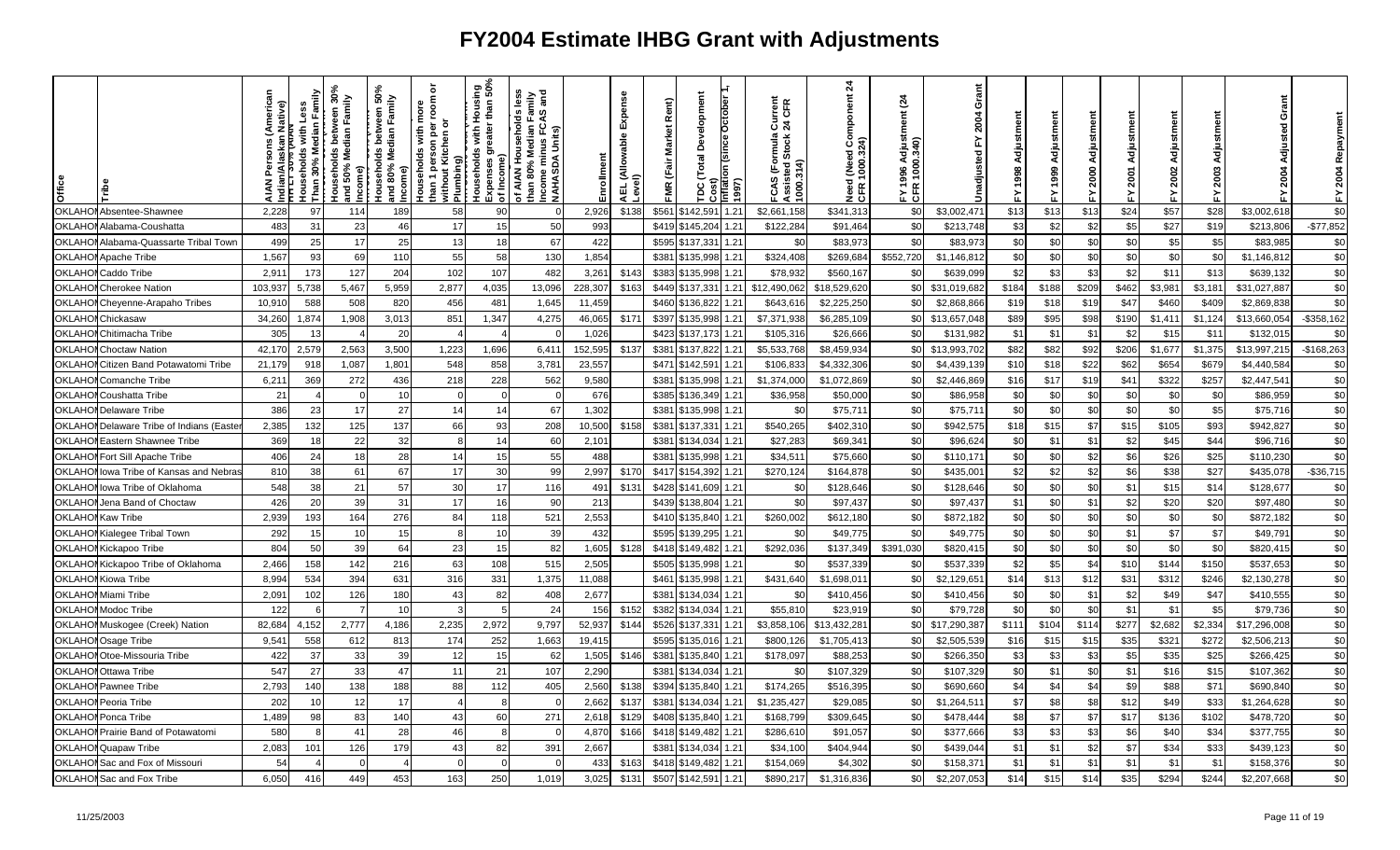| <b>Office</b>         |                                         |                |     | ੇ<br>50%<br>훎 | $\bullet$<br>ം ∈<br>ង<br>ចំនា<br>; ಕತ<br>sehol<br>80%<br>ᅙ | ႍ<br>with<br>೩<br>Househo<br>han 1 p | ក្ខុទ្ធ<br><u>ිත</u><br>우 술<br>토 룹 | $rac{1}{\sin \theta}$<br>ഗ<br><u>ശ</u> ര<br>ுட்<br>움 들 없<br>ninus FC.<br>DA Units)<br>ੌਰ<br>AIAN<br>an 80%<br>Income<br>NAHASI |         | \EL (Allo<br>_evel) | ent)<br>œ<br>¥ |                      | Cost)<br>Inflati<br>1997) | 를 뚠<br>ະ ວ<br>రె న<br>rmula<br>Stock<br>Assisted<br>1000.314)<br>╚<br>s<br>75⊼<br>ة ن | 24<br>Need (Need Cor<br>CFR 1000.324) | Ñ<br>gag<br>Sag |                         |       |       |       |      |                              |       |               |             |
|-----------------------|-----------------------------------------|----------------|-----|---------------|------------------------------------------------------------|--------------------------------------|------------------------------------|--------------------------------------------------------------------------------------------------------------------------------|---------|---------------------|----------------|----------------------|---------------------------|---------------------------------------------------------------------------------------|---------------------------------------|-----------------|-------------------------|-------|-------|-------|------|------------------------------|-------|---------------|-------------|
|                       | <b>OKLAHOI</b> Seminole Nation          | 4,563          | 229 | 153           | 231                                                        | 123                                  | 164                                | 300                                                                                                                            | 13,642  | \$157               |                | \$381 \$135,998 1.21 |                           | \$835,351                                                                             | \$668,586                             | \$0             | \$1,503,936             | \$12  | \$1   | \$14  | \$29 | \$255                        | \$202 | \$1,504,463   | \$0         |
|                       | OKLAHOI Seneca-Cayuga                   | 821            | 40  |               | 71                                                         |                                      | 32                                 | 160                                                                                                                            | 3,674   |                     |                | \$381 \$134,034 1.21 |                           | \$0                                                                                   | \$161,146                             | \$0             | \$161,146               | \$1   | \$1   | \$1   | \$3  | \$29                         | \$27  | \$161,209     | \$0         |
|                       | Oklahoma Shawnee                        | 410            | 23  | 22            | 24                                                         |                                      |                                    | 68                                                                                                                             | 1,357   |                     |                | \$381 \$137,331 1.21 |                           | \$0                                                                                   | \$78,290                              | \$0             | \$78,290                | \$0   | \$ı   | \$0   | \$0  | \$17                         | \$17  | \$78,324      | \$0         |
|                       | OKLAHOI Texas Band of Kickapoo Indians  | 752            | 58  | 28            | 39                                                         | 70                                   |                                    | 105                                                                                                                            | 880     | \$180               |                | \$412 \$133,672 1.21 |                           | \$76,541                                                                              | \$159,889                             | \$0             | \$236,430               | \$6   | \$    | \$6   | \$15 | \$147                        | \$116 | \$236,727     | \$0         |
|                       | <b>OKLAHOI Thlopthlocco Tribal Town</b> | 681            | 34  | 23            | 34                                                         | 18                                   | 24                                 | 91                                                                                                                             | 646     |                     |                | \$595 \$139,295 1.21 |                           | \$0                                                                                   | \$116,081                             | \$0             | \$116,081               | \$1   | \$1   | \$1   | \$2  | \$22                         | \$22  | \$116,129     | \$0         |
|                       | <b>OKLAHOI</b> Tonkawa Tribe            | 519            | 58  |               | 32                                                         |                                      | 27                                 | 26                                                                                                                             | 420     | \$169               |                | \$410 \$135,840 1.21 |                           | \$273,708                                                                             | \$101,400                             | \$0             | \$375,108               | \$3   | \$3   | \$3   | \$5  | \$35                         | \$25  | \$375,182     | \$0         |
|                       | <b>OKLAHOI</b> Tunica-Biloxi Tribe      | 1,442          |     | 28            | 104                                                        |                                      | 101                                | 266                                                                                                                            | 920     |                     |                | \$435 \$138,804 1.21 |                           |                                                                                       | \$355,336                             | \$0             | \$355,336               | \$0   |       | \$2   | \$4  | \$43                         | \$47  | \$355,433     | \$0         |
|                       | <b>OKLAHOI United Keetoowah</b>         | 4,606          | 254 | 242           | 264                                                        | 128                                  | 179                                | 761                                                                                                                            | 7,953   |                     |                | \$381 \$137,331 1.21 |                           | \$ <sub>6</sub>                                                                       | \$878,116                             | \$0             | \$878,116               | \$5   |       |       | \$17 | \$190                        | \$190 | \$878,529     | \$0         |
|                       | <b>OKLAHOI</b> Wichita Tribe            | 730            | 4:  | 32            | 51                                                         | 26                                   | 27                                 | 27                                                                                                                             | 2,174   |                     |                | \$381 \$135,998 1.21 |                           | \$285,568                                                                             | \$116,653                             | \$0             | \$402,221               | \$1   | \$    | \$2   | \$3  | \$15                         | \$22  | \$402,267     | \$0         |
|                       | OKLAHOI Wyandotte                       | 2,623          | 166 | 122           | 238                                                        | 79                                   | 163                                | 511                                                                                                                            | 3,860   |                     |                | \$414 \$134,034 1.21 |                           | \$34,614                                                                              | \$611,560                             |                 | \$646,174               | \$2   | \$.   | \$2   | \$5  | \$47                         | \$45  | \$646,276     | \$0         |
| <b>OKLAHOMA Total</b> |                                         | 373,307 20,443 |     | 18,368        | 25,089                                                     | 10,483                               | 14,336                             | 50,192                                                                                                                         | 652,337 | \$150               |                | \$429 \$138,040      |                           | \$42,046,539                                                                          | \$68,063,964                          |                 | \$943,749 \$111,054,253 | \$657 | \$669 | \$716 |      | $$1,604$ $$13,875$ $$11,663$ |       | \$111,083,438 | $-$640,992$ |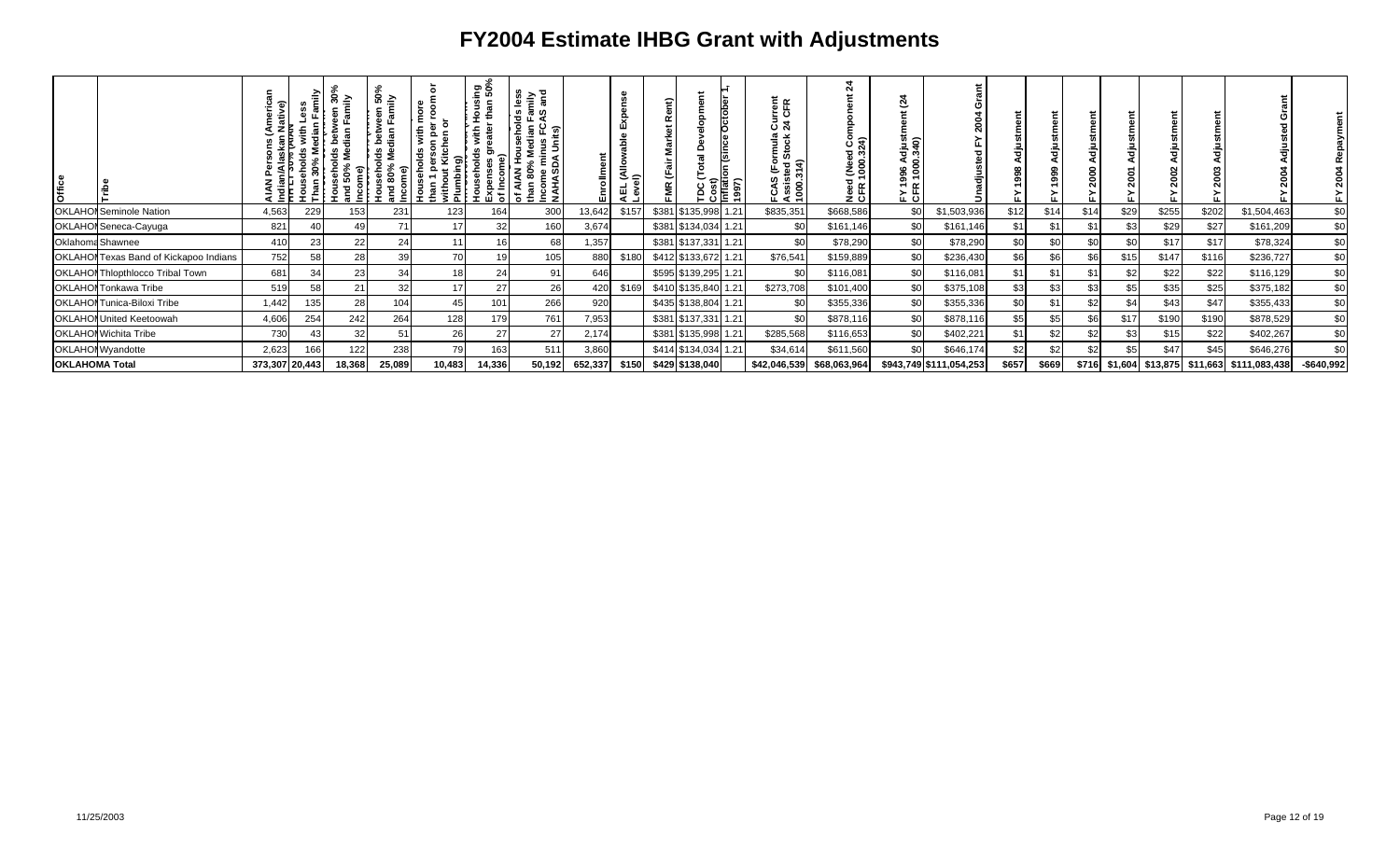| Office  |                                 | ative) | Median Family<br>with Less<br>ouseholds<br>Than | ween 30%<br>Family<br>between<br>Households betwe<br>and 50% Median F<br>Income) | ween 50%<br>Family<br>between<br>Median<br>Households I<br>and 80% Med<br>Income) | ō<br>room<br>Households with more<br>than 1 person per roon<br>without Kitchen or<br>Plumbing) | Housing<br>r than 50%<br>than<br>reater<br>with<br>touseholds<br>ಕಾ<br>Expenses g<br>of Income) | iess<br>riin<br>sand<br>of AIAN Households Ie<br>than 80% Median Fam<br>Income minus FCAS a<br>NAHASDA Units) | Enrollment      | Expense<br>AEL (Allowable I<br>Level) | Rent)<br><b>Market</b><br>FMR (Fair | Development<br>October<br>Total<br>ntlati<br>1997)<br>$30$ st)<br>g | ormula Current<br>I Stock 24 CFR<br>FCAS (Formula (<br>Assisted Stock 2<br>1000.314) | 24<br>(Need Component<br>1000.324)<br>Need<br>CFR 1 | $\tilde{a}$<br>djust<br>340)<br>8<br>EY Č | Grant<br>2004<br>Jnadjusted | Adjustment<br>998<br>孟 |         | ត្ថ<br>Adju<br>2000 | 2001<br>着 | Adjustment<br>2002<br>놊 | 2003<br>놊 | Grant<br><b>2004</b> | 2004 Repaym<br>ᇫ |
|---------|---------------------------------|--------|-------------------------------------------------|----------------------------------------------------------------------------------|-----------------------------------------------------------------------------------|------------------------------------------------------------------------------------------------|-------------------------------------------------------------------------------------------------|---------------------------------------------------------------------------------------------------------------|-----------------|---------------------------------------|-------------------------------------|---------------------------------------------------------------------|--------------------------------------------------------------------------------------|-----------------------------------------------------|-------------------------------------------|-----------------------------|------------------------|---------|---------------------|-----------|-------------------------|-----------|----------------------|------------------|
| PHOENI  | Acoma Pueblo                    | 2.892  | 114                                             | 74                                                                               | 161                                                                               | 215                                                                                            | 68                                                                                              | 143                                                                                                           | 6,344           |                                       | \$422                               | 1.21<br>\$150.35                                                    | \$575,390                                                                            | \$508,492                                           | \$0                                       | \$1,083,882                 | \$8                    | \$8     | \$8                 | \$20      | \$163                   | \$134     | \$1,084,222          | \$0              |
| PHOENI  | Agua Caliente Band of Cahuilla  | 305    | 37                                              | 17                                                                               | 30                                                                                | 17                                                                                             | 37                                                                                              | 84                                                                                                            | 379             |                                       | \$729                               | 1.21<br>\$182,321                                                   | \$ <sub>6</sub>                                                                      | \$153,830                                           | \$C                                       | \$153,830                   | \$0                    | \$C     | \$0                 | \$1       | \$8                     | \$8       | \$153,848            | \$0              |
| PHOEN   | Ak-Chin                         | 690    | 50                                              | 36                                                                               | 62                                                                                | 64                                                                                             | $\Omega$                                                                                        | 117                                                                                                           | 679             | \$329                                 | \$835                               | 1.21<br>\$165,41                                                    | \$201,585                                                                            | \$175,01                                            | \$0                                       | \$376,602                   | \$4                    | \$3     | \$4                 | \$5       | \$26                    | \$21      | \$376,665            | \$0              |
| PHOENI  | Alturas Rancheria               |        |                                                 |                                                                                  |                                                                                   |                                                                                                |                                                                                                 | $\mathcal{C}$                                                                                                 |                 |                                       | \$537                               | \$192,867<br>1.21                                                   | \$0                                                                                  | \$50,000                                            | \$0                                       | \$50,000                    | \$0                    | \$0     | \$0                 | \$0       | \$0                     | \$0       | \$50,000             | \$0              |
| PHOEN   | Auburn Rancheria                | 488    | 24                                              | 15                                                                               | 37                                                                                | 17                                                                                             | 33                                                                                              | 75                                                                                                            | 244             |                                       | \$950                               | 1.21<br>\$193,402                                                   | \$0                                                                                  | \$152,178                                           | \$0                                       | \$152,178                   | \$1                    | \$1     | \$2                 | \$4       | \$42                    | \$41      | \$152,269            | \$0              |
| PHOEN   | Augustine Band of Cahuilla      |        |                                                 |                                                                                  | $\Omega$                                                                          |                                                                                                |                                                                                                 |                                                                                                               |                 |                                       | \$729                               | 1.21<br>\$182,321                                                   | \$0                                                                                  | \$0                                                 | \$0                                       | \$0                         | \$0                    | \$0     | \$0                 | \$0       | \$0                     | \$0       | \$0                  | \$0              |
| PHOENI. | Barona Group of Capitan Grande  | 413    |                                                 |                                                                                  |                                                                                   | 18                                                                                             |                                                                                                 |                                                                                                               | 362             | \$395                                 | \$1,175                             | 1.21<br>\$192,980                                                   | \$172,421                                                                            | \$58,047                                            | \$C                                       | \$230,469                   | \$3                    | \$3     | \$3                 | \$3       | \$19                    | \$18      | \$230,518            | $-$ \$33,059     |
| PHOEN   | Berry Creek Rancheria           | 928    | 72                                              | 62                                                                               | 93                                                                                | 45                                                                                             | 80                                                                                              | 187                                                                                                           | 464             | \$380                                 | \$660                               | 1.21<br>\$192,867                                                   | \$216,891                                                                            | \$385,906                                           | \$0                                       | \$602,797                   | \$5                    | \$5     | \$5                 | \$9       | \$89                    | \$76      | \$602,986            | \$0              |
| PHOENI. | Big Lagoon Rancheria            | 21     |                                                 |                                                                                  |                                                                                   |                                                                                                |                                                                                                 | 17                                                                                                            | -18             |                                       | \$638                               | \$205,791<br>1.21                                                   | \$0                                                                                  | \$37,705                                            | \$0                                       | \$37,705                    | \$0                    | \$0     | \$0                 | \$0       | \$0                     | \$0       | \$37,705             | \$0              |
| PHOENI) | <b>Big Pine Band</b>            | 328    | 32                                              | 19                                                                               | 21                                                                                |                                                                                                | 16                                                                                              | 16                                                                                                            | 398             | \$233                                 | \$612                               | 1.21<br>\$195,542                                                   | \$219,170                                                                            | \$88,143                                            | \$0                                       | \$307,313                   | \$3                    | \$3     | \$3                 | \$5       | \$22                    | \$18      | \$307,367            | \$0              |
| PHOENI  | <b>Big Sandy Rancheria</b>      | 89     | 17                                              |                                                                                  |                                                                                   |                                                                                                |                                                                                                 | 26                                                                                                            | 331             |                                       | \$603                               | 1.21<br>\$188,155                                                   | \$0                                                                                  | \$48,258                                            | \$0                                       | \$48,258                    | \$0                    | \$0     | \$0                 | \$1       | \$10                    | \$10      | \$48,280             | \$0              |
| PHOENIX | Big Valley Rancheria            | 801    | 60                                              | 48                                                                               | 60                                                                                | 38                                                                                             | 63                                                                                              | 168                                                                                                           | 696             |                                       | \$653                               | 1.21<br>\$204,100                                                   | \$0                                                                                  | \$333,893                                           | \$0                                       | \$333,893                   | \$1                    | \$1     | \$2                 | \$5       | \$61                    | \$65      | \$334,030            | \$0              |
| PHOENI  | <b>Blue Lake Rancheria</b>      | 44     | 9                                               |                                                                                  |                                                                                   |                                                                                                |                                                                                                 |                                                                                                               | 48              |                                       | \$638                               | 1.21<br>\$205,791                                                   | \$0                                                                                  | \$10,041                                            | \$0                                       | \$10,04                     | \$0                    | \$0     | \$0                 | \$0       | \$0                     | \$1       | \$10,042             | $$0$             |
| PHOENI  | Bridgeport Paiute Indian Colony | 36     | 13                                              |                                                                                  |                                                                                   |                                                                                                |                                                                                                 |                                                                                                               | 113             | \$233                                 | \$830                               | \$195,542<br>1.21                                                   | \$141,215                                                                            | \$26,255                                            | \$0                                       | \$167,471                   | \$1                    | \$1     | \$1                 | \$1       | \$3                     | \$4       | \$167,48             | $\sqrt{6}$       |
| PHOENI  | Buena Vista Rancheria           | 24     |                                                 |                                                                                  |                                                                                   |                                                                                                |                                                                                                 |                                                                                                               | 12              |                                       | \$692                               | 1.21<br>\$193,402                                                   | \$0                                                                                  | \$4,734                                             | \$0                                       | \$4,734                     | \$0                    | \$0     | \$0                 | \$0       | \$0                     | \$1       | \$4,734              | \$0              |
| PHOENI  | Cabazon Band                    | 19     |                                                 |                                                                                  |                                                                                   |                                                                                                |                                                                                                 |                                                                                                               | 3 <sup>0</sup>  |                                       | \$729                               | 1.21<br>3182,32                                                     | \$c                                                                                  | \$50,000                                            | \$0                                       | \$50,000                    | \$0                    | \$C     | \$0                 | \$0       | \$0                     | \$0       | \$50,000             | \$0              |
| PHOENI. | Cahuilla Band                   | 125    |                                                 |                                                                                  |                                                                                   | 17                                                                                             |                                                                                                 |                                                                                                               | 297             | \$395                                 | \$729                               | 1.21<br>\$182,321                                                   | \$45,028                                                                             | \$40,756                                            | \$0                                       | \$85,784                    | \$0                    | \$1     | \$1                 | \$1       | \$9                     | \$9       | \$85,805             | \$0              |
| PHOENI  | Campo Band                      | 273    | 37                                              | 29                                                                               | 15                                                                                | 23                                                                                             | 21                                                                                              | 26                                                                                                            | 294             | \$391                                 | \$1,175                             | 1.21<br>\$188,561                                                   | \$359,741                                                                            | \$117,164                                           | \$191,350                                 | \$668,255                   | \$0                    | \$0     | \$0                 | \$0       | \$0                     | \$0       | \$668,255            | \$0              |
| PHOENI. | Cedarville Rancheria            | 24     |                                                 |                                                                                  |                                                                                   |                                                                                                |                                                                                                 | 12                                                                                                            | 30              |                                       | \$537                               | \$192,867<br>1.21                                                   | \$0                                                                                  | \$15,605                                            | \$C                                       | \$15,605                    | \$0                    | \$0     | \$0                 | \$0       | \$0                     | \$0       | \$15,606             | \$0              |
| PHOENI  | Chemehuevi                      | 174    | 29                                              |                                                                                  | 31                                                                                |                                                                                                |                                                                                                 |                                                                                                               | 708             | \$374                                 | \$729                               | 1.21<br>\$182,321                                                   | \$485,010                                                                            | \$50,469                                            | \$327,810                                 | \$863,289                   | \$0                    | \$0     | \$0                 | \$0       | \$0                     | \$0       | \$863,289            | \$0              |
| PHOEN   | Chicken Ranch Rancheria         |        |                                                 |                                                                                  | $\sqrt{ }$                                                                        |                                                                                                |                                                                                                 |                                                                                                               | 2,12'           |                                       | \$687                               | \$189,658<br>1.21                                                   | \$50,574                                                                             | \$0                                                 | \$0                                       | \$50,574                    | \$0                    | \$0     | \$0                 | \$0       | \$0                     | \$1       | \$50,575             | \$0              |
| PHOENI. | Chico Rancheria                 | 613    | 47                                              | 41                                                                               | 62                                                                                | 29                                                                                             | 53                                                                                              | 150                                                                                                           | 380             |                                       | \$660                               | \$192,867<br>1.21                                                   | \$0                                                                                  | \$267,244                                           | \$0                                       | \$267,244                   | \$2                    | \$2     | \$2                 | \$6       | \$60                    | \$61      | \$267,378            | \$0              |
| PHOEN   | Cloverdale Rancheria            | 808    | 48                                              | 52                                                                               | 36                                                                                | 45                                                                                             | 56                                                                                              | 137                                                                                                           | 404             |                                       | \$1,163                             | 1.21<br>\$209,217                                                   | \$0                                                                                  | \$312,15                                            | \$0                                       | \$312,15                    | \$2                    | \$1     | \$2                 | \$6       | \$66                    | \$62      | \$312,290            | \$0              |
| PHOENI. | Cochiti Pueblo                  | 751    | 24                                              | 45                                                                               | 45                                                                                | 38                                                                                             | 15                                                                                              | 87                                                                                                            | 1,189           |                                       | \$673                               | \$150,353<br>1.21                                                   | \$78,081                                                                             | \$136,026                                           | \$0                                       | \$214,107                   | \$3                    | \$2     | \$3                 | \$6       | \$55                    | \$45      | \$214,22             | \$0              |
| PHOENI  | <b>Cocopah Tribe</b>            | 558    | 53                                              | 45                                                                               | 30                                                                                | 47                                                                                             |                                                                                                 | 54                                                                                                            | 880             | \$376                                 | \$659                               | 1.21<br>\$160,284                                                   | \$472,93                                                                             | \$132,043                                           | \$0                                       | \$604,978                   | \$7                    | \$9     | \$10                | \$13      | \$72                    | \$56      | \$605,146            | $-$78,633$       |
| PHOENI  | Cold Springs Rancheria          | 200    | 13                                              | -11                                                                              | 19                                                                                | 13                                                                                             |                                                                                                 | 6                                                                                                             | 271             | \$378                                 | \$603                               | 1.21<br>\$188,155                                                   | \$226,13                                                                             | \$47,483                                            | \$0                                       | \$273,617                   | \$3                    | \$3     | \$4                 | \$4       | \$22                    | \$19      | \$273,673            | \$0              |
| PHOENI. | Colorado River Indian Tribes    | 2,606  | 172                                             | 112                                                                              | 153                                                                               | 86                                                                                             | 74                                                                                              | 25                                                                                                            | 3,526           | \$194                                 | \$541                               | 1.21<br>\$182,321                                                   | \$1,735,588                                                                          | \$485,744                                           | \$0                                       | \$2,221,332                 | \$19                   | \$17    | \$18                | \$33      | \$189                   | \$161     | \$2,221,769          | \$0              |
| PHOEN   | Colusa Rancheria                | 67     | 13                                              |                                                                                  |                                                                                   |                                                                                                |                                                                                                 | 21                                                                                                            | 10 <sub>C</sub> |                                       | \$537                               | \$192,867<br>1.21                                                   | \$0                                                                                  | \$29,92                                             | \$0                                       | \$29,92                     | \$0                    | \$0     | \$0                 | \$0       | \$0                     | \$1       | \$29,923             | \$0              |
| PHOENI) | Cortina Rancheria               | 272    | 17                                              | 18                                                                               | 21                                                                                | 12                                                                                             | 21                                                                                              | 56                                                                                                            | 136             |                                       | \$560                               | 1.21<br>\$193,402                                                   | \$0                                                                                  | \$104,097                                           | \$0                                       | \$104,097                   | \$1                    | \$1     | \$1                 | \$3       | \$25                    | \$25      | \$104,152            | $$0$             |
| PHOENI. | Coyote Valley Band              | 716    | 43                                              | $\Delta\theta$                                                                   | 32                                                                                | 40                                                                                             | 50                                                                                              | 91                                                                                                            | 358             | \$222                                 | \$715                               | 1.21<br>\$204,100                                                   | \$187,805                                                                            | \$255,53                                            | \$0                                       | \$443,343                   | \$2                    | \$3     | \$3                 | \$5       | \$45                    | \$36      | \$443,436            | \$0              |
| PHOENI  | <b>Cuyapaipe Community</b>      |        | $\Omega$                                        |                                                                                  | $\Omega$                                                                          |                                                                                                | $\Omega$                                                                                        | $\Omega$                                                                                                      |                 |                                       | \$1.175                             | \$192,980<br>1.21                                                   | \$0                                                                                  | \$0                                                 | \$0                                       | \$0                         | \$0                    | \$0     | \$0                 | \$0       | \$C                     | \$0       | \$0                  | \$0              |
| PHOENI) | Death Valley Timba-Sha          | 540    | 69                                              | 34                                                                               | 50                                                                                | 10 <sup>1</sup>                                                                                | 36                                                                                              | 153                                                                                                           | 270             |                                       | \$612                               | 1.21<br>\$195,542                                                   | \$0                                                                                  | \$224,206                                           | \$0                                       | \$224,206                   | \$1                    | \$1     | \$1                 | \$3       | \$29                    | \$30      | \$224,270            | \$0              |
| PHOENI  | Dry Creek Rancheria             | 1,166  | 70                                              | 75                                                                               | 52                                                                                | 65                                                                                             | 81                                                                                              | 197                                                                                                           | 583             | \$380                                 | \$1,144                             | \$209,217<br>1.21                                                   | \$0                                                                                  | \$450,455                                           | \$0                                       | \$450,455                   | \$3                    | \$2     | \$3                 | \$9       | \$103                   | \$97      | \$450,673            | \$0              |
| PHOENI  | Duck Valley Shoshone-Paiute     | 1,053  | 141                                             | 63                                                                               | 79                                                                                | 41                                                                                             | 17                                                                                              | 125                                                                                                           | 1,888           | \$377                                 | \$625                               | 1.21<br>\$174,161                                                   | \$766,020                                                                            | \$262,799                                           | \$0                                       | \$1,028,819                 | $-$4,997$              | \$4,986 | $-$5,128$           | $-$5,216$ | $-$5,355$               | \$101     | \$1,003,238          | \$0              |
| PHOENI. | Duckwater Shoshone              | 121    | 18                                              |                                                                                  | 10                                                                                |                                                                                                |                                                                                                 | 11                                                                                                            | 337             | \$402                                 | \$856                               | 1.21<br>\$178,021                                                   | \$151,306                                                                            | \$34,565                                            | \$C                                       | \$185,87                    | \$0                    | \$      | \$0                 | \$C       | \$18                    | \$18      | \$185,908            | \$0              |
| PHOENI. | <b>Elk Valley Rancheria</b>     | 47     | ∩                                               | 17                                                                               | $\mathbf{q}$                                                                      |                                                                                                |                                                                                                 | 26                                                                                                            | 10 <sub>C</sub> |                                       | \$635                               | 1.21<br>\$199,821                                                   | \$0                                                                                  | \$28,717                                            | \$0                                       | \$28,717                    | \$0                    | \$0     | \$0                 | \$0       | \$0                     | \$3       | \$28,720             | $$0$             |
| PHOENI. | <b>Ely Shoshone</b>             | 110    | 13                                              |                                                                                  | 11                                                                                |                                                                                                |                                                                                                 | $\mathcal{C}$                                                                                                 | 418             | \$402                                 | \$663                               | 1.21<br>\$171,603                                                   | \$257,377                                                                            | \$30,938                                            | \$0                                       | \$288,316                   | \$4                    | \$0     | \$0                 | \$0       | \$0                     | \$0       | \$288,320            | \$0              |
|         | PHOENIX Enterprise Rancheria    | 828    | 64                                              | 56                                                                               | 83                                                                                | 40                                                                                             | 71                                                                                              | 203                                                                                                           | 414             |                                       | \$660                               | 1.21<br>\$192,867                                                   | \$0                                                                                  | \$360,899                                           | \$0                                       | \$360,899                   | \$2                    | \$2     | \$2                 | \$6       | \$78                    | \$78      | \$361,067            | \$0              |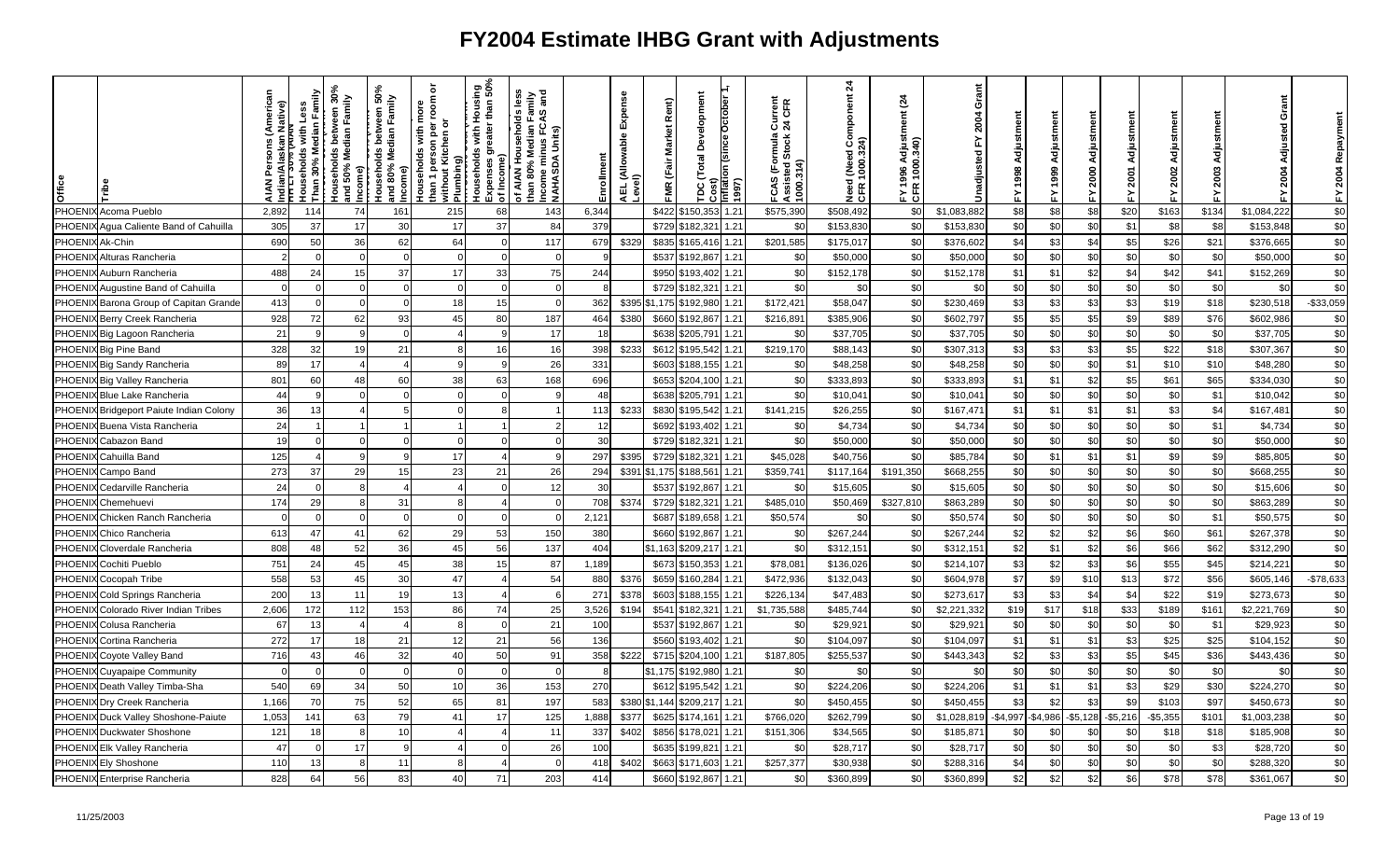| office        |                                 | (America<br>n Native)<br>Alaska<br>Indian/<br>z | Family<br>with Less<br>30% Median<br>touseholds<br><b>Than</b> | between 30%<br>dian Family<br>Households betw<br>and 50% Median F<br>ncome) | ween 50%<br>Family<br>between<br>Households betw<br>and 80% Median F<br>Income) | ō<br>room<br>ē<br>৯<br>per<br>with<br>Kitchen<br>person<br>Households<br>than 1 persor<br>without Kite<br>Plumbing) | ۵q.<br>និ<br>than<br>Housi<br>eater<br>with<br>Households<br>৯<br>Income)<br>Expenses<br>of Income) | olds less<br>I Family<br>CAS and<br>of AIAN Households le<br>than 80% Median Fam<br>Income minus FCAS a<br>NAHASDA Units) | nallm<br>T | Expense<br>AEL (Allowable<br>Level) | Rent)<br><b>Market</b><br>(Fair<br><b>FMR</b> | Development<br>Total<br>Cost)<br>ă | b<br>1997)<br>$\frac{1}{2}$ | Current<br>24 CFR<br>FCAS (Formula (<br>Assisted Stock 2<br>1000.314) | 24<br>mponent<br>1 (Need Con<br>1000.324)<br>Need<br>CFR 1 | $\frac{3}{4}$<br>sire<br>Sirip | Grant<br>2004<br>ᇎ<br>Jnadjusted | 998            |              | 릉<br>2000 | 2001<br>≿ | ã<br>Adjustm<br>2002<br>십 | 2003<br>놊 | Grant<br>Isted<br>공<br><b>2004</b> | Repaym<br>2004<br>십 |
|---------------|---------------------------------|-------------------------------------------------|----------------------------------------------------------------|-----------------------------------------------------------------------------|---------------------------------------------------------------------------------|---------------------------------------------------------------------------------------------------------------------|-----------------------------------------------------------------------------------------------------|---------------------------------------------------------------------------------------------------------------------------|------------|-------------------------------------|-----------------------------------------------|------------------------------------|-----------------------------|-----------------------------------------------------------------------|------------------------------------------------------------|--------------------------------|----------------------------------|----------------|--------------|-----------|-----------|---------------------------|-----------|------------------------------------|---------------------|
| PHOEN         | Fallon Paiute-Shoshone          | 706                                             | 66                                                             | 60                                                                          | 49                                                                              | 21                                                                                                                  | 17                                                                                                  | 21                                                                                                                        | 1,002      | \$336                               | \$664                                         | \$172,355                          | 1.21                        | \$657,691                                                             | \$147,864                                                  | \$172,492                      | \$978.047                        | \$0            | \$0          | \$0       | \$0       | \$0                       | \$0       | \$978,047                          | \$0                 |
| <b>PHOEN</b>  | <b>Fort Bidwell</b>             | 488                                             | 59                                                             | 37                                                                          | 55                                                                              | 31                                                                                                                  | 23                                                                                                  | 128                                                                                                                       | 244        | \$387                               | \$537                                         | \$193,720                          | 1.21                        | \$106,56                                                              | \$207,764                                                  | \$0                            | \$314,329                        | \$3            | \$3          | \$0       | \$5       | \$36                      | \$36      | \$314,412                          | $-$12,993$          |
| PHOEN         | Fort Independence               | 50                                              |                                                                |                                                                             | $\boldsymbol{\varDelta}$                                                        | $\Omega$                                                                                                            |                                                                                                     |                                                                                                                           | 135        | \$233                               | \$612                                         | \$195,542                          | 1.21                        | \$49,349                                                              | \$18,035                                                   | \$0                            | \$67,384                         | \$0            | \$0          | \$0       | \$0       | \$0                       | \$2       | \$67,387                           | \$0                 |
| PHOEN         | Fort McDermitt Paiute and Shosh | 313                                             | 38                                                             | 33                                                                          | 24                                                                              | 39                                                                                                                  | 15                                                                                                  | 96                                                                                                                        | 928        |                                     | \$671                                         | \$178,975                          | 1.21                        | \$C                                                                   | \$149,10                                                   | \$0                            | \$149,104                        | \$1            | \$1          | \$1       | \$4       | \$40                      | \$38      | \$149,190                          | \$0                 |
| PHOEN         | Fort McDowell Mohave Apache     | 840                                             | 33                                                             | 20                                                                          | 36                                                                              | 49                                                                                                                  | 16                                                                                                  | 38                                                                                                                        | 939        | \$315                               | \$835                                         | \$165,416                          | 1.21                        | \$204,658                                                             | \$139,128                                                  | \$0                            | \$343,787                        | \$4            | \$3          | \$3       | \$6       | \$47                      | \$36      | \$343,884                          | \$0                 |
| PHOEN         | Fort Mojave Tribe               | 634                                             | 41                                                             | 44                                                                          | 42                                                                              | 17                                                                                                                  | 17                                                                                                  |                                                                                                                           | 1,082      | \$359                               | \$810                                         | \$170,084                          | 1.21                        | \$981,24                                                              | \$111,140                                                  | \$0                            | \$1,092,389                      | \$15           | \$15         | \$15      | \$19      | \$92                      | \$76      | \$1,092,620                        | \$0                 |
| <b>PHOENI</b> | Gila River                      | 17,863                                          | 1,222                                                          | 494                                                                         | 455                                                                             | 1,012                                                                                                               | 250                                                                                                 | 1,123                                                                                                                     | 20,479     | \$187                               | \$835                                         | \$164,346                          | 1.21                        | \$5,455,645                                                           | \$3,062,653                                                | \$C                            | \$8,518,298                      | \$61           | \$58         | \$60      | \$111     | \$755                     | \$612     | \$8,519,955                        | \$0                 |
| Phoenix       | Graton Rancheria                | 721                                             | 43                                                             | 46                                                                          | 32                                                                              | 40                                                                                                                  | 50                                                                                                  | 122                                                                                                                       | 526        |                                     | \$1.773                                       | \$260,559                          | 1.21                        | \$0                                                                   | \$347,115                                                  | \$0                            | \$347,115                        | \$0            | \$0          | \$0       | \$0       | \$58                      | \$58      | \$347,230                          | \$0                 |
| PHOEN         | Greenville Rancheria            | 336                                             | 21                                                             | 29                                                                          | 31                                                                              | 11                                                                                                                  | 20                                                                                                  | 81                                                                                                                        | 168        |                                     | \$537                                         | \$192,867                          | 1.21                        | \$C                                                                   | \$123,729                                                  | \$0                            | \$123,729                        | \$1            | \$1          | \$1       | \$3       | \$36                      | \$36      | \$123,808                          | \$0                 |
| PHOEN         | Grindstone Rancheria            | 314                                             | 28                                                             | 29                                                                          | 28                                                                              | 23                                                                                                                  | 21                                                                                                  | 53                                                                                                                        | 157        | \$38                                | \$537                                         | \$193,720                          | 1.21                        | \$217,517                                                             | \$130,02                                                   | \$0                            | \$347,540                        | \$5            | \$5          | \$5       | \$7       | \$46                      | \$38      | \$347,646                          | \$0                 |
| <b>PHOEN</b>  | Guidiville Rancheria            | 129                                             | 18                                                             | 37                                                                          | 12                                                                              | 17                                                                                                                  | 17                                                                                                  | 48                                                                                                                        | 114        | \$380                               | \$698                                         | \$204,100                          | 1.21                        | \$133,19                                                              | \$108,239                                                  | \$0                            | \$241,429                        | \$1            | \$1          | \$1       | \$4       | \$33                      | \$33      | \$241,501                          | \$0                 |
| PHOEN         | Havasupai                       | 483                                             | 59                                                             | 26                                                                          | 19                                                                              | 97                                                                                                                  |                                                                                                     | 103                                                                                                                       | 674        |                                     | \$887                                         | \$278,454                          | 1.21                        | \$C                                                                   | \$330.314                                                  | \$0                            | \$330,314                        | \$1            | \$2          | \$2       | \$6       | \$60                      | \$59      | \$330,444                          | \$0                 |
| PHOEN         | Hoopa Valley                    | 2,444                                           | 183                                                            | 141                                                                         | 172                                                                             | 133                                                                                                                 | 86                                                                                                  | 263                                                                                                                       | 1,893      | \$38'                               | \$638                                         | \$205,791                          | 1.21                        | \$1,042,728                                                           | \$743,920                                                  | \$0                            | \$1,786,648                      | \$17           | \$16         | \$17      | \$29      | \$191                     | \$161     | \$1,787,079                        | \$0                 |
| <b>PHOEN</b>  | Hopi                            | 7,022                                           | 570                                                            | 315                                                                         | 285                                                                             | 949                                                                                                                 | 185                                                                                                 | 892                                                                                                                       | 11,354     | \$31                                | \$596                                         | \$163,796                          | 1.21                        | \$921,952                                                             | \$2,108,482                                                | \$0                            | \$3,030,434                      | \$36           | \$33         | \$35      | \$75      | \$655                     | \$547     | \$3,031,814                        | \$0                 |
| PHOEN         | Hopland Rancheria               | 560                                             | 88                                                             | 72                                                                          | 43                                                                              | 25                                                                                                                  | 67                                                                                                  | 183                                                                                                                       | 692        | \$380                               | \$698                                         | \$204,100                          | 1.21                        | \$138,89                                                              | \$342,61                                                   | \$0                            | \$481,51                         | \$5            | \$5          | \$5       | \$10      | \$87                      | \$73      | \$481,695                          | \$0                 |
| PHOEN         | Hualapai                        | 1,467                                           | 185                                                            | 60                                                                          | 55                                                                              | 294                                                                                                                 | 41                                                                                                  | 58                                                                                                                        | 1,921      | \$358                               | \$856                                         | \$174,060                          | 1.21                        | \$1,241,78                                                            | \$554,849                                                  | \$0                            | \$1,796,634                      | \$23           | \$22         | \$23      | \$34      | \$162                     | \$159     | \$1,797,058                        | \$0                 |
| PHOEN         | naja Band                       |                                                 |                                                                |                                                                             |                                                                                 |                                                                                                                     |                                                                                                     |                                                                                                                           | 18         |                                     | \$1.175                                       | \$192,980                          | 1.21                        | \$C                                                                   | \$0                                                        | \$0                            | \$0                              | \$0            | \$0          | \$0       | \$0       | \$0                       | \$0       | \$0                                | \$0                 |
| <b>PHOEN</b>  | lone Band of Miwok Indians      | 1,072                                           | 23                                                             | 40                                                                          | 45                                                                              | 35                                                                                                                  | 29                                                                                                  | 108                                                                                                                       | 536        |                                     | \$692                                         | \$193,402                          | 1.21                        | \$C                                                                   | \$211,436                                                  | \$0                            | \$211,436                        | \$1            | \$1          | \$1       | \$2       | \$25                      | \$28      | \$211,493                          | \$0                 |
| <b>PHOEN</b>  | Isleta Pueblo                   | 3,049                                           | 201                                                            | 176                                                                         | 236                                                                             | 83                                                                                                                  | 57                                                                                                  | 497                                                                                                                       | 4,441      |                                     | \$673                                         | \$152,91.                          | 1.21                        | \$390,410                                                             | \$594,183                                                  | \$0                            | \$984,593                        | \$7            | \$6          | \$7       | \$18      | \$169                     | \$134     | \$984,934                          | $-$50,101$          |
| <b>PHOENI</b> | Jackson Rancheria               | C                                               |                                                                |                                                                             | $\Omega$                                                                        |                                                                                                                     |                                                                                                     |                                                                                                                           | 24         |                                     | \$692                                         | \$193,402                          | 1.21                        | \$0                                                                   | \$50,000                                                   | \$0                            | \$50,000                         | \$0            | \$0          | \$0       | \$0       | \$0                       | \$0       | \$50,000                           | \$0                 |
| PHOEN         | Jamul Indian Village            |                                                 |                                                                |                                                                             |                                                                                 |                                                                                                                     |                                                                                                     |                                                                                                                           | 56         |                                     | \$1,175                                       | \$192,980                          | 1.21                        | \$C                                                                   | \$50,000                                                   | \$0                            | \$50,000                         | \$0            | \$0          | \$0       | \$0       | \$0                       | \$0       | \$50,000                           | \$0                 |
| PHOEN         | Jemez Pueblo                    | 2,049                                           | 114                                                            | 74                                                                          | 118                                                                             | 156                                                                                                                 | 41                                                                                                  | 227                                                                                                                       | 3,486      |                                     | \$673                                         | \$150,353                          | 1.21                        | \$220,003                                                             | \$414,51                                                   | \$0                            | \$634,518                        | \$6            | \$5          | \$6       | \$14      | \$120                     | \$98      | \$634,767                          | \$0                 |
| <b>PHOEN</b>  | Jicarilla Reservation           | 2,627                                           | 154                                                            | 70                                                                          | 146                                                                             | 124                                                                                                                 | 48                                                                                                  | 132                                                                                                                       | 3,403      | \$225                               | \$429                                         | \$150,35:                          | 1.21                        | \$889,20                                                              | \$407,313                                                  | \$0                            | \$1,296,519                      | \$16           | \$15         | \$16      | \$25      | \$157                     | \$138     | \$1,296,886                        | \$0                 |
| PHOEN         | Kaibab Band of Paiute           | 147                                             | 17                                                             | 26                                                                          | 20                                                                              |                                                                                                                     |                                                                                                     |                                                                                                                           | 252        | \$346                               | \$856                                         | \$163,796                          | 1.21                        | \$360,506                                                             | \$42,91                                                    | \$0                            | \$403,420                        | \$3            | \$3          | \$3       | \$2       | \$6                       | \$7       | \$403,444                          | \$0                 |
| <b>PHOEN</b>  | Karuk                           | 6,330                                           | 430                                                            | 403                                                                         | 495                                                                             | 254                                                                                                                 | 443                                                                                                 | 1,180                                                                                                                     | 3,165      | \$380                               | \$635                                         | \$205,791                          | 1.21                        | \$952,48                                                              | \$2,426,126                                                | \$0                            | \$3,378,613                      | \$25           | \$27         | \$27      | \$55      | \$438                     | \$395     | \$3,379,580                        | \$0                 |
| PHOEN         | La Jolla Band                   | 333                                             | 13                                                             | -13                                                                         | 35                                                                              | 23                                                                                                                  |                                                                                                     |                                                                                                                           | 696        | \$395                               | \$1,175                                       | \$192,980                          | 1.21                        | \$227,962                                                             | \$78,098                                                   | \$0                            | \$306,060                        | \$2            | \$2          | \$2       | \$2       | \$9                       | \$11      | \$306,088                          | \$0                 |
| PHOEN         | La Posta Band                   | 16                                              | 8                                                              |                                                                             |                                                                                 |                                                                                                                     |                                                                                                     | 13                                                                                                                        | 20         |                                     |                                               | \$1,175 \$180,705                  | 1.21                        | \$C                                                                   | \$15,310                                                   | \$0                            | \$15,310                         | \$0            | \$0          | \$0       | \$0       | \$0                       | \$0       | \$15,310                           | \$0                 |
| PHOEN         | Laguna Pueblo                   | 3,927                                           | 184                                                            | 163                                                                         | 183                                                                             | 208                                                                                                                 | 52                                                                                                  | 362                                                                                                                       | 7,825      | \$203                               | \$423                                         | \$152,91                           | 1.21                        | \$505,195                                                             | \$655,568                                                  | \$349,358                      | \$1,510,121                      | \$20           | \$19         | \$15      | \$30      | \$241                     | \$234     | \$1,510,680                        | \$0                 |
| <b>PHOEN</b>  | Las Vegas Colony                | 110                                             |                                                                |                                                                             | 13                                                                              |                                                                                                                     |                                                                                                     | 30                                                                                                                        | 55         |                                     | \$856                                         | \$178,02                           | 1.21                        | \$C                                                                   | \$50,00                                                    | \$0                            | \$50,000                         | \$0            | \$0          | \$0       | \$1       | \$0                       | \$0       | \$50,00'                           | \$0                 |
| <b>PHOEN</b>  | Laytonville Rancheria           | 162                                             | 10                                                             |                                                                             |                                                                                 |                                                                                                                     |                                                                                                     |                                                                                                                           | 81         | \$380                               | \$708                                         | \$204,100                          | 1.21                        | \$223,57                                                              | \$49,705                                                   | \$0                            | \$273,283                        | \$5            | \$4          | \$4       | \$5       | \$30                      | \$27      | \$273,357                          | \$0                 |
| PHOEN         | one Pine Paiute-Shoshone        | 499                                             | 29                                                             | 31                                                                          | 24                                                                              |                                                                                                                     | 13                                                                                                  | 30                                                                                                                        | 295        | \$233                               | \$768                                         | \$196,395                          | 1.21                        | \$327,146                                                             | \$98,83'                                                   | \$0                            | \$425,976                        | \$2            | \$2          | \$2       | \$5       | \$25                      | \$33      | \$426,046                          | \$0                 |
| PHOEN         | Los Coyotes Band of Cahuilla    | 63                                              | 13                                                             |                                                                             |                                                                                 |                                                                                                                     |                                                                                                     | 21                                                                                                                        | 286        |                                     | \$1.175                                       | \$192,980                          | 1.21                        | \$C                                                                   | \$32,61                                                    | \$0                            | \$32,612                         | \$1            | \$1          | \$1       | \$2       | \$15                      | \$15      | \$32,646                           | $$0$                |
| <b>PHOEN</b>  | Lovelock Colony                 | 102                                             | 16                                                             |                                                                             | q                                                                               | 21                                                                                                                  |                                                                                                     | 23                                                                                                                        | 369        |                                     | \$677                                         | \$173,207                          | 1.21                        | \$12,524                                                              | \$50,509                                                   | \$0                            | \$63,033                         | \$0            | \$0          | \$0       | \$1       | \$7                       | \$7       | \$63,048                           | \$0                 |
| Phoenix       | Lower Lake Rancheria            | 60                                              |                                                                |                                                                             | $\mathbf{a}$                                                                    |                                                                                                                     |                                                                                                     | 10                                                                                                                        | 44         |                                     | \$1,006                                       | \$211,210                          | 1.21                        | \$0                                                                   | \$50,000                                                   | \$0                            | \$50,000                         | \$0            | \$0          | \$0       | \$0       | \$0                       | \$0       | \$50,000                           | \$0                 |
| <b>PHOEN</b>  | Lytton Rancheria of California  | 492                                             | 30                                                             | 32                                                                          | 22                                                                              | 28                                                                                                                  | 34                                                                                                  | 83                                                                                                                        | 246        |                                     | \$1,006                                       | \$209,217                          | 1.21                        | \$C                                                                   | \$190,07                                                   | \$0                            | \$190,072                        | \$1            | $\mathbb{S}$ | \$1       | \$4       | \$42                      | \$39      | \$190,160                          | \$0                 |
| PHOEN         | Manchester Point Arena Ranche   | 1,242                                           | 75                                                             | 80                                                                          | 56                                                                              | 70                                                                                                                  | 86                                                                                                  | 161                                                                                                                       | 621        | \$380                               | \$705                                         | \$204.100                          | 1.21                        | \$305,105                                                             | \$444,558                                                  | \$0                            | \$749,663                        | \$4            | \$4          | \$6       | \$9       | \$66                      | \$112     | \$749,865                          | \$0                 |
| <b>PHOEN</b>  | Manzanita Band                  | 59                                              |                                                                |                                                                             | $\Omega$                                                                        | $\Omega$                                                                                                            |                                                                                                     | ε                                                                                                                         | 98         |                                     | \$1,175                                       | \$192,980                          | 1.21                        | \$ <sub>0</sub>                                                       | \$9,464                                                    | \$0                            | \$9,464                          | \$0            | \$0          | \$0       | \$0       | \$0                       | \$2       | \$9,466                            | \$0                 |
|               | PHOENIX Mesa Grande Band        | 68                                              | 13                                                             |                                                                             |                                                                                 |                                                                                                                     |                                                                                                     |                                                                                                                           | 628        | \$391                               | \$1,175                                       | \$192,980                          | 1.21                        | \$182,920                                                             | \$32,004                                                   | \$0                            | \$214,925                        | $\mathbb{S}^1$ | \$2          | \$2       | \$1       | \$4                       | \$5       | \$214,940                          | \$0                 |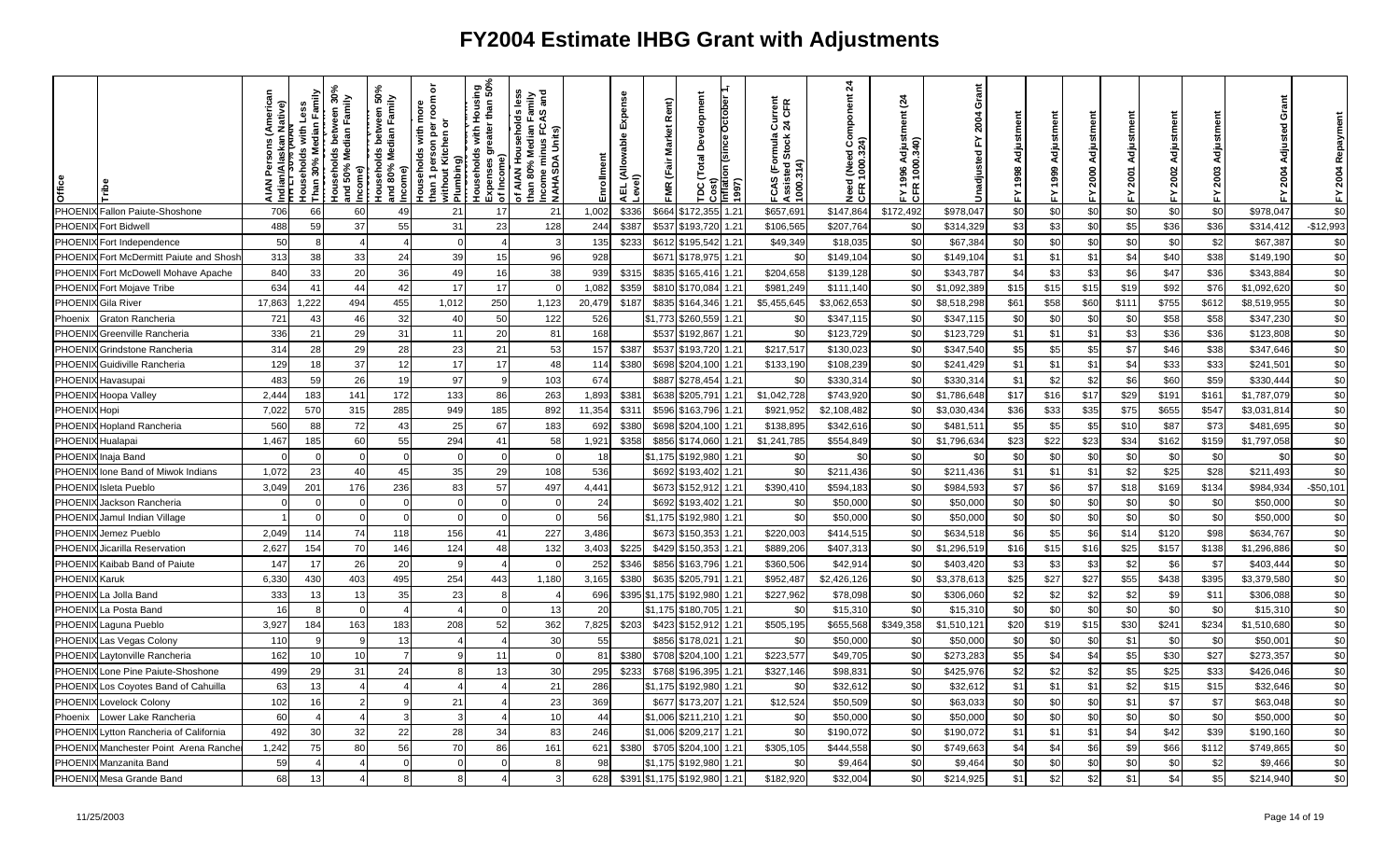| Office        |                                  | ative)<br>ਛੇ | Less<br>ouseholds with I<br>han 30% Median<br>Than | between 30 <sup>9</sup><br>dian Family<br>Median<br>louseholds k<br>Ind 50% Med<br>Income)<br>힡 | : between 50%<br>dian Family<br>Median I<br>Households<br>and 80% Med<br>ncome) | ō<br>room<br>Households with more<br>than 1 person per roon<br>without Kitchen or<br>person pe<br>ut Kitchen<br>Plumbing) | Housing<br>r than 50%<br>$\epsilon$<br>£<br>reater<br>with I<br>touseholds<br>ౚ<br>Expenses g<br>of Income) | Sana<br>Lim<br>Sana<br>ian Fan<br>FCAS<br><u>ds</u><br>of AIAN Househo<br>han 80% Median<br>ncome minus FC<br>VAHASDA Units)<br>፞፝፝፝፝፝ | Enrollment | Expense<br>AEL (Allowable I<br>Level) | Rent)<br><b>Market</b><br>FMR (Fair | Development<br><b>October</b><br>Total<br>$\overline{\text{min}}$<br>ă | 997) | Current<br>24 CFR<br>FCAS (Formula (<br>Assisted Stock 2<br>1000.314) | $\overline{a}$<br>(Need Component<br>1000.324)<br>Need<br>CFR <sub>1</sub> | $\tilde{q}$<br>djust<br>340)<br>1000<br>996<br>E<br>E<br>E | Grant<br>2004<br>≿<br>Inadjusted | Adjustm<br>998 |           | Adjustm<br>2000 | Adiu<br>2001<br>놊 | ã<br>Adjustm<br>2002<br>십 | ≿.       | Grant<br>Adjusted<br>2004 | Repaym<br>2004<br>눏 |
|---------------|----------------------------------|--------------|----------------------------------------------------|-------------------------------------------------------------------------------------------------|---------------------------------------------------------------------------------|---------------------------------------------------------------------------------------------------------------------------|-------------------------------------------------------------------------------------------------------------|----------------------------------------------------------------------------------------------------------------------------------------|------------|---------------------------------------|-------------------------------------|------------------------------------------------------------------------|------|-----------------------------------------------------------------------|----------------------------------------------------------------------------|------------------------------------------------------------|----------------------------------|----------------|-----------|-----------------|-------------------|---------------------------|----------|---------------------------|---------------------|
| PHOENI        | Mescalero Reservation            | 3,144        | 222                                                | 98                                                                                              | 159                                                                             | 178                                                                                                                       | 47                                                                                                          | 101                                                                                                                                    | 3,979      | \$287                                 | \$422                               | \$148,864                                                              | 1.21 | \$1,806,989                                                           | \$496,268                                                                  | \$0                                                        | \$2,303,257                      | \$0            | \$0       | \$0             | \$0               | \$214                     | \$218    | \$2,303,688               | \$0                 |
| PHOENI        | Middletown Rancheria             | 152          | 11                                                 |                                                                                                 | 11                                                                              |                                                                                                                           | 12                                                                                                          | 32                                                                                                                                     | 76         |                                       | \$653                               | 1.21<br>\$204,100                                                      |      | \$0                                                                   | \$63,334                                                                   | \$0                                                        | \$63,334                         | \$0            | \$0       | \$0             | \$1               | \$1C                      | \$10     | \$63,357                  | \$0                 |
| PHOEN         | Moapa Band of Paiute             | 183          | 22                                                 |                                                                                                 | 15                                                                              |                                                                                                                           |                                                                                                             | $\mathcal{C}$                                                                                                                          | 295        | \$388                                 | \$856                               | 1.21<br>\$178,021                                                      |      | \$296,580                                                             | \$43,563                                                                   | \$0                                                        | \$340,144                        | \$5            | \$5       | \$5             | \$6               | \$33                      | \$35     | \$340,233                 | \$0                 |
| PHOENI        | Mooretown Rancheria              | 2,386        | 184                                                | 160                                                                                             | 240                                                                             | 115                                                                                                                       | 205                                                                                                         | 534                                                                                                                                    | 1,193      | \$380                                 | \$660                               | \$192,867<br>1.21                                                      |      | \$307,10'                                                             | \$1,011,095                                                                | \$C                                                        | \$1,318,196                      | \$12           | \$12      | \$10            | \$20              | \$229                     | \$193    | \$1,318,672               | \$0                 |
| PHOEN         | Morongo Band of Cahuilla         | 626          |                                                    |                                                                                                 |                                                                                 | 24                                                                                                                        | 30                                                                                                          |                                                                                                                                        | 1,055      | \$395                                 | \$729                               | 1.21<br>\$183,129                                                      |      | \$317,54                                                              | \$92,210                                                                   | \$C                                                        | \$409,759                        | \$4            | \$4       | \$4             | \$6               | \$25                      | \$27     | \$409,82                  | \$0                 |
| PHOENI        | Nambe Pueblo                     | 544          | 102                                                | .50                                                                                             | 54                                                                              | 30                                                                                                                        | 50                                                                                                          | 79                                                                                                                                     | 643        |                                       | \$798                               | \$158,462                                                              | 1.21 | \$448.548                                                             | \$217,187                                                                  | \$C                                                        | \$665,734                        | \$3            | <b>S3</b> | \$3             | \$5               | \$26                      | \$23     | \$665,797                 | \$0                 |
|               | PHOENIX Navajo Nation            | 185,681      | 15,853                                             | 1,342                                                                                           | 3,298                                                                           | 28,713                                                                                                                    | 3,856                                                                                                       | 13,507                                                                                                                                 | 250,010    | \$293                                 | \$553                               | \$163,796                                                              | 1.21 | \$29,589,453                                                          | \$50,657,369                                                               | \$0                                                        | \$80,246,822                     | \$923          | \$925     | \$965           | \$1,911           | \$15,867                  | \$13,219 | \$80,280,631              | $\$0$               |
| PHOEN         | North Fork Rancheria             |              |                                                    |                                                                                                 |                                                                                 |                                                                                                                           |                                                                                                             |                                                                                                                                        | 51(        |                                       | \$603                               | \$186,449                                                              | 1.21 | \$0                                                                   | \$161                                                                      | \$0                                                        | \$161                            | \$2            | \$2       | \$2             | \$11              | \$109                     | \$106    | \$392                     | \$0                 |
| <b>PHOENI</b> | Paiute-Shoshone of Bishop Color  | 1,376        | 418                                                | 196                                                                                             | 222                                                                             | 121                                                                                                                       | 121                                                                                                         | 675                                                                                                                                    | 914        | \$233                                 | \$612                               | 1.21<br>\$195,542                                                      |      | \$617,970                                                             | \$1,055,368                                                                | \$0                                                        | \$1,673,338                      | \$11           | \$11      | \$12            | \$27              | \$226                     | \$191    | \$1,673,815               | \$0                 |
| PHOENI        | Pajoaque Pueblo                  | 304          | 42                                                 | 45                                                                                              | 31                                                                              | 17                                                                                                                        | 13                                                                                                          | 82                                                                                                                                     | 327        |                                       | \$798                               | 1.21<br>\$158,462                                                      |      | \$106,31                                                              | \$112,218                                                                  | \$0                                                        | \$218,530                        | \$1            | \$1       | \$1             | \$2               | \$12                      | \$13     | \$218,560                 | \$0                 |
| PHOENI        | Pala Bank                        | 762          | 69                                                 | 24                                                                                              | 59                                                                              | 41                                                                                                                        | 35                                                                                                          | 85                                                                                                                                     | 891        | \$395                                 | \$1.175                             | 188,56                                                                 | 1.21 | \$315,19                                                              | \$227,048                                                                  | \$C                                                        | \$542,24                         | \$5            | \$4       | \$4             | \$6               | \$17,992                  | \$19,176 | \$505,092                 | \$0                 |
| PHOENI        | Pascua Yaqui Tribe               | 5,935        | 388                                                | 269                                                                                             | 373                                                                             | 374                                                                                                                       | 220                                                                                                         | 269                                                                                                                                    | 13,231     | \$356                                 | \$766                               | \$160,81!                                                              | 1.21 | \$3,504,578                                                           | \$1,294,760                                                                | \$0                                                        | \$4,799,339                      | \$110          | \$112     | \$122           | \$243             | \$436                     | \$398    | \$4,800,76                | $\sqrt{6}$          |
| PHOENI        | Paskenta Band of Nomlaki Indiar  | 564          | 43                                                 | 49                                                                                              | 56                                                                              | 20                                                                                                                        | 46                                                                                                          | 149                                                                                                                                    | 282        |                                       | \$537                               | 1.21<br>\$192,867                                                      |      | \$0                                                                   | \$243,199                                                                  | \$0                                                        | \$243,199                        | \$1            | \$1       | \$2             | \$5               | \$14                      | \$15     | \$243,237                 | \$0                 |
| PHOENI        | Pauma Band                       | 174          |                                                    |                                                                                                 | 15                                                                              |                                                                                                                           |                                                                                                             | 13                                                                                                                                     | 132        | \$395                                 | \$1,175                             | \$192,980                                                              | 1.21 | \$74,276                                                              | \$40,954                                                                   | \$0                                                        | \$115,230                        | \$1            | \$1       | \$1             | \$2               | \$13                      | \$12     | \$115,261                 | \$0                 |
| PHOENI        | Payson Tonto Apache              | 125          |                                                    |                                                                                                 | 13                                                                              | 17                                                                                                                        |                                                                                                             | 26                                                                                                                                     | 111        |                                       | \$537                               | \$162,727<br>1.21                                                      |      | \$0                                                                   | \$37,627                                                                   | \$0                                                        | \$37,627                         | \$0            | \$0       | \$0             | \$0               | \$5                       | \$5      | \$37,638                  | \$0                 |
| PHOENI        | Pechanga Band                    | 381          | 33                                                 |                                                                                                 | 15                                                                              | 32                                                                                                                        |                                                                                                             | 66                                                                                                                                     | 1,372      |                                       | \$729                               | \$182,321<br>1.21                                                      |      | \$C                                                                   | \$120,41                                                                   | \$0                                                        | \$120,413                        | \$1            | \$1       | \$1             | \$3               | \$28                      | \$28     | \$120,475                 | \$0                 |
| PHOENI        | Picayune Rancheria               | 2,346        | 159                                                | 112                                                                                             | 46                                                                              | 191                                                                                                                       | 156                                                                                                         | 305                                                                                                                                    | 1,173      | \$378                                 | \$603                               | \$186,449                                                              | 1.21 | \$80,008                                                              | \$790,223                                                                  | \$0                                                        | \$870,230                        | \$6            | \$6       | \$7             | \$19              | \$181                     | \$149    | \$870,598                 | \$0                 |
| <b>PHOENI</b> | Picuris Pueblo                   | 192          | 17                                                 | 27                                                                                              | 12                                                                              | 21                                                                                                                        |                                                                                                             | 29                                                                                                                                     | 324        |                                       | \$675                               | 1.21<br>\$152,493                                                      |      | \$76,31                                                               | \$63,486                                                                   | \$0                                                        | \$139,799                        | \$1            | \$1       | \$1             | \$2               | \$15                      | \$14     | \$139,834                 | \$0                 |
| PHOENI        | <b>Pinoleville Rancheria</b>     | 372          | 22                                                 | 24                                                                                              | 17                                                                              | 21                                                                                                                        | 26                                                                                                          | 44                                                                                                                                     | 186        | \$380                                 | \$704                               | \$204,100<br>1.21                                                      |      | \$133,190                                                             | \$132,525                                                                  | \$0                                                        | \$265,715                        | \$1            | \$1       | \$2             | \$5               | \$51                      | \$53     | \$265,827                 | \$0                 |
| PHOENI        | <b>Pit River Tribe</b>           | 2,621        | 157                                                | 162                                                                                             | 222                                                                             | 139                                                                                                                       | 189                                                                                                         | 540                                                                                                                                    | 2,290      |                                       | \$580                               | 1.21<br>\$193,720                                                      |      | \$ <sub>6</sub>                                                       | \$1,013,110                                                                | \$0                                                        | \$1,013,110                      | \$0            | \$0       | \$0             | \$11              | \$99                      | \$104    | \$1,013,32                | \$0                 |
| PHOEN         | Potter Valley Rancheria          | 388          | 23                                                 | 25                                                                                              | 17                                                                              | 22                                                                                                                        | 27                                                                                                          | 66                                                                                                                                     | 194        |                                       | \$698                               | \$204,100                                                              | 1.21 | \$0                                                                   | \$146,228                                                                  | \$0                                                        | \$146,228                        | \$1            | \$1       | \$1             | \$0               | \$0                       | \$4      | \$146,235                 | \$0                 |
| PHOENI        | <b>Pyramid Lake Paiute</b>       | 1,345        | 95                                                 | 90                                                                                              | 97                                                                              | 28                                                                                                                        | 23                                                                                                          | 19                                                                                                                                     | 2,133      | \$379                                 | \$828                               | \$176,619                                                              | 1.21 | \$1,070,452                                                           | \$229,235                                                                  | \$0                                                        | \$1,299,687                      | \$16           | \$15      | \$16            | \$24              | \$135                     | \$129    | \$1,300,022               | \$0                 |
| PHOENI        | <b>Quartz Valley Reservation</b> | 318          | 25                                                 | 24                                                                                              | 30                                                                              | 12                                                                                                                        | 19                                                                                                          | 68                                                                                                                                     | 159        | \$387                                 | \$537                               | 1.21<br>\$198,837                                                      |      | \$77,156                                                              | \$120,465                                                                  | \$C                                                        | \$197,62                         | \$1            | \$1       | \$0             | \$2               | \$18                      | \$26     | \$197,67                  | \$0                 |
| PHOENI        | Quechan Tribe                    | 1,505        | 83                                                 | 80                                                                                              | 126                                                                             | 105                                                                                                                       | 25                                                                                                          | 78                                                                                                                                     | 2,668      | \$389                                 | \$594                               | 1.21<br>\$181,513                                                      |      | \$990,28                                                              | \$343,780                                                                  | \$0                                                        | \$1,334,062                      | \$18           | \$17      | \$17            | \$25              | \$132                     | \$124    | \$1,334,396               | \$0                 |
| PHOENI.       | Ramona Band                      |              |                                                    |                                                                                                 |                                                                                 |                                                                                                                           |                                                                                                             |                                                                                                                                        |            |                                       | \$729                               | 1.21<br>\$182,321                                                      |      | \$0                                                                   | \$0                                                                        | \$0                                                        | \$0                              | \$0            | \$C       | \$0             | \$0               | \$0                       | \$0      | \$0                       | \$0                 |
| PHOENI        | Redding Rancheria                | 562          | 34                                                 | 35                                                                                              | 48                                                                              | 30                                                                                                                        | 40                                                                                                          | 116                                                                                                                                    | 281        |                                       | \$608                               | 1.21<br>\$193,720                                                      |      | \$0                                                                   | \$217,246                                                                  | \$0                                                        | \$217,246                        | \$0            | \$1       | \$2             | \$5               | \$51                      | \$50     | \$217,354                 | \$0                 |
| PHOENI.       | Redwood Valley Rancheria         | 316          | 19                                                 | 20                                                                                              | 14                                                                              | 18                                                                                                                        | 22                                                                                                          | 53                                                                                                                                     | 158        | \$380                                 | \$713                               | \$204.100<br>1.21                                                      |      | \$122,244                                                             | \$118,222                                                                  | \$0                                                        | \$240,466                        | \$1            | \$1       | \$2             | \$2               | \$14                      | \$26     | \$240,512                 | \$0                 |
| PHOENI        | Reno-Sparks Colony               | 899          | 43                                                 | 269                                                                                             | 22                                                                              | 41                                                                                                                        | 28                                                                                                          | 134                                                                                                                                    | 585        | \$260                                 | \$828                               | 1.21<br>\$176,61                                                       |      | \$905,764                                                             | \$301,356                                                                  | \$0                                                        | \$1,207,120                      | \$5            | \$6       | \$7             | \$13              | \$58                      | \$54     | \$1,207,264               | $$0$                |
| PHOENI        | Resighini Rancheria              | 39           |                                                    |                                                                                                 | $\Omega$                                                                        |                                                                                                                           |                                                                                                             | $\mathsf{C}$                                                                                                                           | 90         |                                       | \$635                               | 1.21<br>\$199,82                                                       |      | \$0                                                                   | \$50,000                                                                   | \$0                                                        | \$50,000                         | \$0            | \$0       | \$0             | \$0               | \$0                       | \$0      | \$50,000                  | \$0                 |
| PHOENI.       | <b>Rincon Reservation</b>        | 465          | 66                                                 | 24                                                                                              | 29                                                                              | 33                                                                                                                        |                                                                                                             | 22                                                                                                                                     | 639        | \$395                                 | \$1,175                             | 1.21<br>\$188,561                                                      |      | \$439,97                                                              | \$139,345                                                                  | \$0                                                        | \$579,316                        | \$6            | \$5       | \$6             | \$8               | \$49                      | \$43     | \$579,432                 | \$0                 |
| PHOEN         | Robinson Rancheria               | 866          | 65                                                 | 52                                                                                              | 64                                                                              | 41                                                                                                                        | 68                                                                                                          | 140                                                                                                                                    | 433        | \$380                                 | \$653                               | \$204.100<br>1.21                                                      |      | \$188,11                                                              | \$341,380                                                                  | \$0                                                        | \$529,494                        | \$3            | \$3       | \$3             | \$5               | \$51                      | \$47     | \$529,606                 | \$0                 |
| PHOENI        | Rohnerville Rancheria            | 72           | 24                                                 |                                                                                                 | q                                                                               | 11                                                                                                                        | 10                                                                                                          | 40                                                                                                                                     | 265        |                                       | \$638                               | 1.21<br>\$205,791                                                      |      | \$0                                                                   | \$69,832                                                                   | \$0                                                        | \$69,832                         | \$0            | \$0       | \$0             | \$0               | \$0                       | \$14     | \$69,846                  | $$0$                |
| PHOENI        | Round Valley Reservation         | 6,988        | 419                                                | 449                                                                                             | 314                                                                             | 391                                                                                                                       | 484                                                                                                         | 1,069                                                                                                                                  | 3,494      | \$222                                 | \$705                               | \$204,100                                                              | 1.21 | \$540,459                                                             | \$2,561,585                                                                | \$0                                                        | \$3,102,045                      | \$14           | \$20      | \$21            | \$53              | \$513                     | \$404    | \$3,103,070               | $\sqrt{6}$          |
| PHOEN         | Rumsey Rancheria                 | 88           |                                                    |                                                                                                 |                                                                                 |                                                                                                                           |                                                                                                             | 18                                                                                                                                     | 44         | \$380                                 | \$779                               | \$193,402                                                              | 1.21 | \$0                                                                   | \$50,000                                                                   | \$0                                                        | \$50,000                         | \$0            | <b>SC</b> | \$0             | \$0               | \$0                       | \$0      | \$50,000                  | \$0                 |
| PHOENI        | Salt River PIma-Maricopa         | 4,389        | 271                                                | 194                                                                                             | 175                                                                             | 268                                                                                                                       | 65                                                                                                          | 283                                                                                                                                    | 7,37'      | \$333                                 | \$835                               | \$164,346                                                              | 1.21 | \$1,675,19                                                            | \$815,31                                                                   | \$C                                                        | \$2,490,508                      | \$35           | \$33      | \$35            | \$58              | \$409                     | \$315    | \$2,491,394               | \$0                 |
| PHOENI        | San Carlos Apache                | 9,544        | 740                                                | 387                                                                                             | 465                                                                             | 988                                                                                                                       | 279                                                                                                         | 726                                                                                                                                    | 11,916     | \$368                                 | \$537                               | \$158,462                                                              | 1.21 | \$3,994,987                                                           | \$2,383,174                                                                | \$0                                                        | \$6,378,162                      | \$79           | \$74      | \$76            | \$118             | \$53,049                  | \$55,278 | \$6,270,182               | \$0                 |
| PHOENI.       | San Felipe Pueblo                | 2,619        | 163                                                | 104                                                                                             | 63                                                                              | 240                                                                                                                       | 51                                                                                                          | 331                                                                                                                                    | 3,248      |                                       | \$673                               | \$150,353                                                              | 1.21 | \$ <sub>0</sub>                                                       | \$559,57                                                                   | \$C                                                        | \$559,57                         | \$4            | \$4       | \$4             | \$1C              | \$123                     | \$101    | \$559,819                 | \$0                 |
|               | PHOENIX San Ildefonso Pueblo     | 580          | 63                                                 | 45                                                                                              | 59                                                                              | 17                                                                                                                        | 13                                                                                                          | 40                                                                                                                                     | 628        |                                       | \$798                               | \$150,353                                                              | 1.21 | \$428,687                                                             | \$117,854                                                                  | \$0                                                        | \$546,54                         | \$2            | \$2       | \$2             | \$4               | \$21                      | \$8,529  | \$555,102                 | \$17,550            |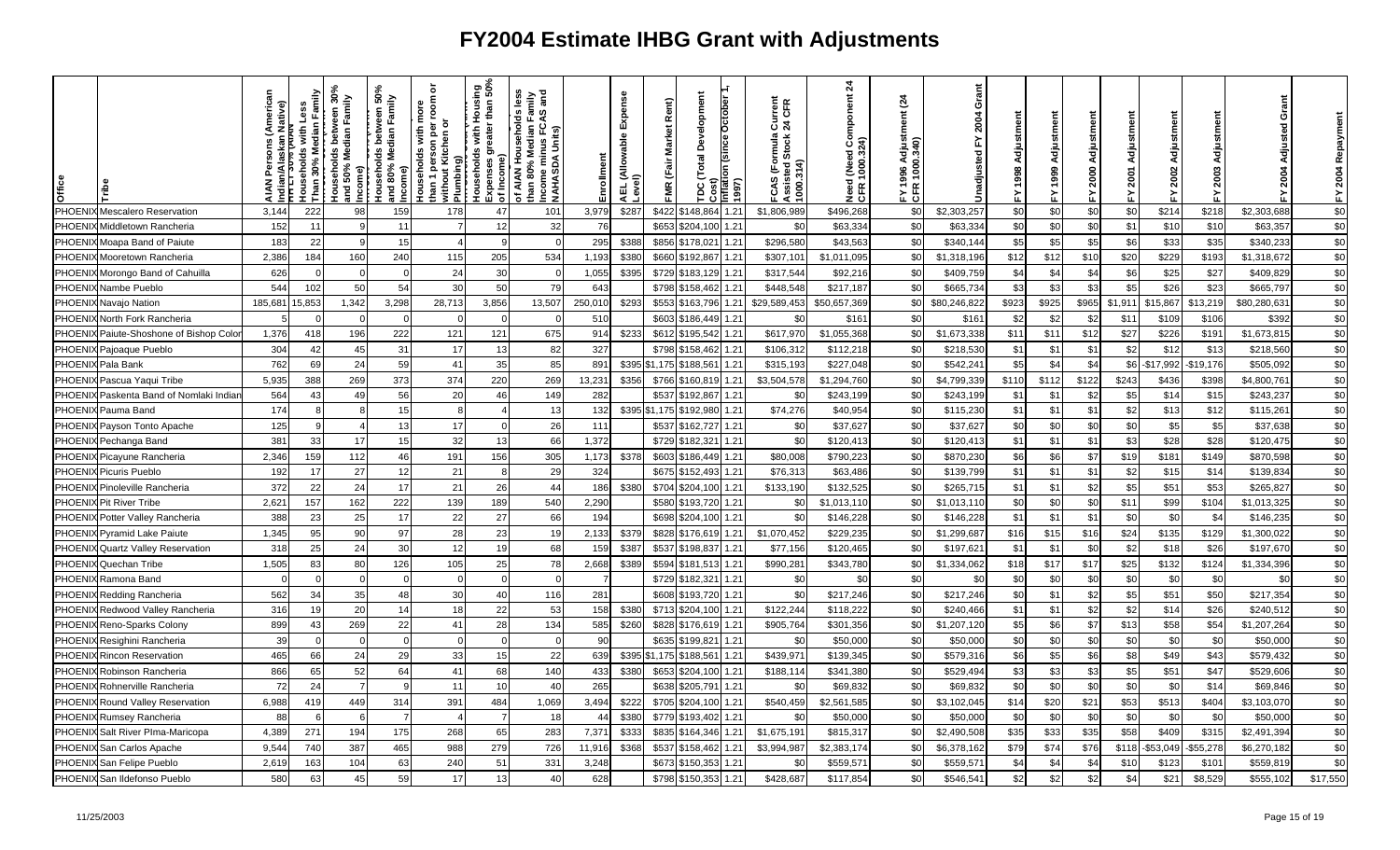| Office        |                                  | lative)  | with Less<br><b>touseholds</b><br>$\frac{5}{2}$ | between 30%<br>dian Family<br>Median<br>Households I<br>Ind 50% Med<br>:ome)<br>$\frac{1}{6}$ | veen 50%<br>Family<br>Median<br>ğ<br>Iseholds<br>80% Med<br><br>오류 | ō<br>room<br>ε<br>৯<br>per<br>Kitchen<br>person<br>Households<br>without Kit<br>Plumbing)<br>han 1 | Housing<br>r than 50%<br>with H<br>Households<br>ౚ<br>Income)<br>Expenses<br>of Income) | Ses<br>v⊪n<br>Sand<br>9y<br>۴g<br>usehol<br>ledian I<br>lus FC/<br>Media<br>š<br>nus<br>of AIAN Hoi<br>than 80% M<br>Income min<br>NAHASDA I | inrollment | Expense<br>AEL (Allowable I<br>Level) | ě<br>arket<br>Σ<br><b>FMR</b> | Development<br>Total<br>٥<br>م | ctober<br>b<br>n<br>(1997) | Current<br>24 CFR<br>CFR<br>FCAS (Formula (<br>Assisted Stock 2<br>1000.314) | $\frac{4}{3}$<br>mponent<br>l (Need Con<br>1000.324)<br>Need<br>CFR 1 | প্ৰ<br>$\tilde{5}$<br>996<br>ទ្<br><b>FTE</b> | ŏ<br>ຸລຸ    |      |       | 2000<br>≿. | ≿     | 륭<br>2002<br>놊 | ᇫ     | Grant       | 2004<br>놊   |
|---------------|----------------------------------|----------|-------------------------------------------------|-----------------------------------------------------------------------------------------------|--------------------------------------------------------------------|----------------------------------------------------------------------------------------------------|-----------------------------------------------------------------------------------------|----------------------------------------------------------------------------------------------------------------------------------------------|------------|---------------------------------------|-------------------------------|--------------------------------|----------------------------|------------------------------------------------------------------------------|-----------------------------------------------------------------------|-----------------------------------------------|-------------|------|-------|------------|-------|----------------|-------|-------------|-------------|
| PHOENI        | <b>1</b> San Juan Pueblo         | 2,173    | 63                                              | 108                                                                                           | 81                                                                 | 90                                                                                                 | 61                                                                                      | 148                                                                                                                                          | 2,723      |                                       | \$428                         | \$152.493                      | 1.21                       | \$305,932                                                                    | \$348,698                                                             | \$0                                           | \$654,630   | \$4  | \$5   | \$5        | \$12  | \$87           | \$81  | \$654,825   | $-$27,395$  |
| <b>PHOENI</b> | San Juan Southern Paiute Tribe   | 508      | 26                                              |                                                                                               | 28                                                                 | 41                                                                                                 | 18                                                                                      | 73                                                                                                                                           | 254        |                                       | \$887                         | \$163,796                      | 1.21                       | \$0                                                                          | \$131,090                                                             | \$0                                           | \$131,090   | \$1  | \$1   | \$1        | \$3   | \$31           | \$30  | \$131,158   | \$0         |
| PHOEN         | San Manuel Band                  | 47       |                                                 |                                                                                               |                                                                    |                                                                                                    |                                                                                         | 13                                                                                                                                           | 151        | \$395                                 | \$729                         | \$182,32                       | 1.21                       | \$0                                                                          | \$50,000                                                              | \$0                                           | \$50,000    | \$0  | \$0   | \$0        | \$0   | \$0            | \$0   | \$50,000    | \$0         |
| PHOENI        | San Pasqual Band                 | 407      | 37                                              | 15                                                                                            | 36                                                                 | 13                                                                                                 | 11                                                                                      | 13                                                                                                                                           | 529        | \$395                                 | \$1,175                       | \$192,980                      | 1.21                       | \$385,964                                                                    | \$90,248                                                              | \$0                                           | \$476,212   | \$4  | \$4   | \$4        | \$5   | \$32           | \$29  | \$476,289   | \$0         |
| <b>PHOEN</b>  | San Rosa Band of Cahuilla        | 57       |                                                 |                                                                                               |                                                                    |                                                                                                    | $\Omega$                                                                                |                                                                                                                                              | 183        | \$395                                 | \$729                         | \$182,32                       | 1.21                       | \$17,315                                                                     | \$19,21                                                               | \$0                                           | \$36,529    | \$0  | \$0   | \$0        | \$0   | \$0            | \$5   | \$36,536    | \$0         |
| <b>PHOEN</b>  | Sandia Pueblo                    | 554      | 33                                              | 34                                                                                            | 55                                                                 | 17                                                                                                 | 24                                                                                      | 87                                                                                                                                           | 485        |                                       | \$673                         | \$152,91                       | 1.21                       | \$98,604                                                                     | \$130,01                                                              | \$0                                           | \$228,61    | \$1  | \$1   | \$1        | \$3   | \$22           | \$20  | \$228,668   | \$0         |
| <b>PHOENI</b> | Santa Ana Pueblo                 | 499      | 26                                              | 20                                                                                            | 25                                                                 | 44                                                                                                 |                                                                                         | 43                                                                                                                                           | 716        |                                       | \$673                         | \$150,35:                      | 1.21                       | \$93,254                                                                     | \$92,868                                                              | \$0                                           | \$186,122   | \$1  | \$1   | \$1        | \$3   | \$31           | \$25  | \$186,185   | \$0         |
| PHOEN         | Santa Clara Pueblo               | 1,479    | 111                                             | 78                                                                                            | 119                                                                | 65                                                                                                 | 51                                                                                      | 207                                                                                                                                          | 2.800      |                                       | \$448                         | \$150.353                      | 1.21                       | \$261,407                                                                    | \$331,700                                                             | \$0                                           | \$593,106   | \$4  | \$4   | \$4        | \$8   | \$58           | \$54  | \$593,239   | \$0         |
| PHOENI        | Santa Rosa Rancheria             | 492      | 30                                              | 15                                                                                            | 20                                                                 | 39                                                                                                 |                                                                                         | 21                                                                                                                                           | 682        | \$378                                 | \$574                         | \$182,402                      | 1.21                       | \$292,140                                                                    | \$105,698                                                             | \$0                                           | \$397,838   | \$5  | \$5   | \$5        | \$7   | \$40           | \$34  | \$397,934   | \$0         |
| <b>PHOEN</b>  | Santa Ynez Band of Chumash       | 98       |                                                 |                                                                                               |                                                                    |                                                                                                    |                                                                                         |                                                                                                                                              | 15S        |                                       | \$395 \$1,015                 | \$202,91                       | 1.21                       | \$344,878                                                                    | \$19,187                                                              | \$0                                           | \$364,064   | \$2  | \$2   | \$3        | \$5   | \$21           | \$17  | \$364,11    | \$0         |
| PHOENI        | Santa Ysabel Reservation         | 239      | 28                                              |                                                                                               | 30                                                                 | 28                                                                                                 |                                                                                         | 76                                                                                                                                           | 936        |                                       | \$1,175                       | \$192,980                      | 1.21                       | \$0                                                                          | \$109,797                                                             | \$0                                           | \$109,797   | \$0  | \$0   | \$0        | \$1   | \$11           | \$11  | \$109,821   | \$0         |
| PHOEN         | Santo Domingo Pueblo             | 3,265    | 168                                             | 131                                                                                           | 163                                                                | 287                                                                                                | 25                                                                                      | 389                                                                                                                                          | 4,492      |                                       | \$673                         | \$150,353                      | 1.21                       | \$286,607                                                                    | \$645,439                                                             | \$0                                           | \$932,046   | \$6  | \$7   | \$8        | \$17  | \$12'          | \$116 | \$932,320   | \$0         |
| <b>PHOEN</b>  | Scotts Valley (Pomo)             | 294      | 22                                              | 18                                                                                            | 22                                                                 | 14                                                                                                 | 23                                                                                      | 61                                                                                                                                           | 147        |                                       | \$653                         | \$204,100                      | 1.21                       | \$0                                                                          | \$122,502                                                             | \$0                                           | \$122,502   | \$1  | \$1   | \$1        | \$2   | \$13           | \$14  | \$122,533   | \$0         |
| PHOENI        | Sheep Rancheria                  | $\Omega$ |                                                 |                                                                                               | $\Omega$                                                           |                                                                                                    | $\Omega$                                                                                |                                                                                                                                              |            |                                       | \$635                         | \$190,728                      | 1.21                       | \$0                                                                          | \$50,000                                                              | \$0                                           | \$50,000    | \$0  | \$0   | \$0        | \$0   | \$0            | \$0   | \$50,000    | $\sqrt{6}$  |
| PHOENI        | Sherwood Valley Rancheria        | 543      | 33                                              | 35                                                                                            | 24                                                                 | 30                                                                                                 | 38                                                                                      | 57                                                                                                                                           | 367        | \$380                                 | \$710                         | \$204,100                      | 1.21                       | \$191,790                                                                    | \$189,078                                                             | \$0                                           | \$380,869   | \$4  | \$4   | \$4        | \$8   | \$58           | \$56  | \$381,003   | \$0         |
| PHOEN         | Shingle Springs Rancheria        | 38       |                                                 |                                                                                               |                                                                    |                                                                                                    |                                                                                         |                                                                                                                                              | 310        |                                       | \$95C                         | \$193,402                      | 1.21                       | \$0                                                                          | \$25,38                                                               | \$0                                           | \$25,385    | \$C  | \$0   | \$0        | \$0   | \$0            | \$1   | \$25,386    | \$0         |
| PHOEN         | Smith River Rancheria            | 769      | 52                                              |                                                                                               | 60                                                                 | 31                                                                                                 | 54                                                                                      | 161                                                                                                                                          | 896        |                                       | \$634                         | \$199,82                       | 1.21                       | \$0                                                                          | \$295,81                                                              | \$0                                           | \$295,81    | \$0  | \$0   | \$0        | \$0   | \$0            | \$3   | \$295,81    | \$0         |
| PHOEN         | Soboba Band                      | 474      | 19                                              | 13                                                                                            | 16                                                                 | 15                                                                                                 | 24                                                                                      | $\Omega$                                                                                                                                     | 802        | \$395                                 | \$729                         | \$182,32                       | 1.21                       | \$404,261                                                                    | \$89,245                                                              | \$0                                           | \$493,506   | \$4  | \$4   | \$4        | \$7   | \$31           | \$33  | \$493,589   | $\sqrt{6}$  |
| <b>PHOEN</b>  | <b>Stewarts Point Rancheria</b>  | 1,198    | 72                                              | 77                                                                                            | 54                                                                 | 67                                                                                                 | 83                                                                                      | 203                                                                                                                                          | 599        |                                       | \$380 \$1,148                 | \$209,21                       | 1.21                       | \$0                                                                          | \$462,817                                                             | \$0                                           | \$462,817   | \$1  | \$1   | \$1        | \$4   | \$66           | \$63  | \$462,954   | \$0         |
| <b>PHOENI</b> | Sulphur Bank Rancheria           | 180      | 13                                              | 11                                                                                            | 13                                                                 |                                                                                                    | 14                                                                                      | 38                                                                                                                                           | 90         |                                       | \$653                         | \$204,100                      | 1.21                       | \$0                                                                          | \$75,001                                                              | \$0                                           | \$75,00'    | \$1  | \$1   | \$1        | \$2   | \$19           | \$19  | \$75,04     | \$0         |
| PHOEN         | Summit Lake Paiute Tribe         | 11       |                                                 |                                                                                               | $\Omega$                                                           |                                                                                                    | $\Omega$                                                                                |                                                                                                                                              | 102        |                                       | \$671                         | \$173,207                      | 1.21                       | \$0                                                                          | \$321                                                                 | \$0                                           | \$32'       | \$0  | \$0   | \$0        | \$0   | \$0            | \$1   | \$322       | \$0         |
| <b>PHOEN</b>  | Susanville Rancheria             | 720      | 35                                              | 94                                                                                            | 55                                                                 | 26                                                                                                 | 33                                                                                      | 111                                                                                                                                          | 360        | \$387                                 | \$549                         | \$193,720                      | 1.21                       | \$370,401                                                                    | \$234,263                                                             | \$0                                           | \$604,664   | \$0  | \$0   | \$0        | \$0   | \$0            | \$0   | \$604,664   | \$0         |
| PHOENI        | Sycuan Band                      | 23       |                                                 |                                                                                               | $\Omega$                                                           |                                                                                                    |                                                                                         | -8                                                                                                                                           | 67         | \$395                                 | \$1,175                       | \$192,980                      | 1.21                       | \$0                                                                          | \$50,000                                                              | \$0                                           | \$50,000    | \$0  | \$0   | \$0        | \$0   | \$0            | \$0   | \$50,000    | \$0         |
| <b>PHOEN</b>  | Table Bluff Rancheria            | 76       | 13                                              |                                                                                               |                                                                    |                                                                                                    |                                                                                         | 26                                                                                                                                           | 360        |                                       | \$638                         | \$205,791                      | 1.21                       | \$0                                                                          | \$44,572                                                              | \$0                                           | \$44,572    | \$0  | \$0   | \$0        | \$1   | \$8            | \$8   | \$44,589    | \$0         |
| <b>PHOEN</b>  | Table Mountain Rancheria         |          |                                                 |                                                                                               |                                                                    |                                                                                                    |                                                                                         |                                                                                                                                              | 115        |                                       | \$603                         | \$188,155                      | 1.21                       | \$0                                                                          | \$50,000                                                              | \$0                                           | \$50,000    | \$0  | \$0   | \$0        | \$0   | \$0            | \$0   | \$50,000    | \$0         |
| PHOEN         | <b>Taos Pueblo</b>               | 1,449    | 126                                             | 89                                                                                            | 99                                                                 | 110                                                                                                | 38                                                                                      | 168                                                                                                                                          | 2,443      |                                       | \$675                         | \$152,493                      | 1.21                       | \$415,656                                                                    | \$350,795                                                             | \$0                                           | \$766,450   | \$7  | \$6   | \$7        | \$14  | \$107          | \$96  | \$766,687   | \$0         |
| <b>PHOEN</b>  | Te-Moak                          | 960      | 96                                              | 75                                                                                            | 92                                                                 | 21                                                                                                 | 33                                                                                      |                                                                                                                                              | 2,597      | \$418                                 | \$675                         | \$174,16                       | 1.21                       | \$1,278,88                                                                   | \$209,428                                                             | \$0                                           | \$1,488,309 | \$0  | \$0   | \$0        | \$0   | \$109          | \$113 | \$1,488,531 | \$0         |
| <b>PHOEN</b>  | Tesuque Pueblo                   | 387      | 29                                              | 25                                                                                            | 37                                                                 | 23                                                                                                 |                                                                                         | 51                                                                                                                                           | 404        |                                       | \$798                         | \$158,462                      | 1.21                       | \$121,489                                                                    | \$86,72                                                               | \$0                                           | \$208,21    | \$1  | - \$1 | \$1        | \$2   | \$13           | \$13  | \$208,245   | \$0         |
| <b>PHOEN</b>  | Tohono O'Odham Nation            | 12,713   | 1,067                                           | 488                                                                                           | 411                                                                | 1,311                                                                                              | 271                                                                                     | 1,026                                                                                                                                        | 25,588     | \$170                                 | \$732                         | \$164,34                       | 1.21                       | \$3,202,22                                                                   | \$3,119,276                                                           | \$0                                           | \$6,321,497 | \$51 | \$49  | \$52       | \$114 | \$896          | \$766 | \$6,323,423 | $-$187,181$ |
| <b>PHOENI</b> | Torres-Martinez Band of Cahuilla | 229      | 28                                              |                                                                                               | 31                                                                 | 32                                                                                                 | 11                                                                                      | 4(                                                                                                                                           | 532        | \$395                                 | \$728                         | \$183,129                      | 1.21                       | \$165,57                                                                     | \$105,539                                                             | <b>\$C</b>                                    | \$271,117   | \$2  | \$2   | \$2        | \$3   | \$18           | \$17  | \$271,16    | \$0         |
| PHOEN         | Tule River Indian Tribe          | 521      | 42                                              |                                                                                               | 21                                                                 | 27                                                                                                 | 15                                                                                      |                                                                                                                                              | 1,425      | \$373                                 | \$592                         | \$189,224                      | 1.21                       | \$414,44                                                                     | \$104,109                                                             | \$189,22                                      | \$707,770   | \$0  | \$0   | \$0        | \$0   | \$0            | \$0   | \$707,770   | \$0         |
| PHOEN         | Tulomne Rancheria                | 700      | 43                                              | 79                                                                                            | 60                                                                 | 32                                                                                                 | 60                                                                                      | 148                                                                                                                                          | 350        | \$378                                 | \$687                         | \$189,658                      | 1.21                       | \$151,424                                                                    | \$290,780                                                             | \$0                                           | \$442,204   | \$1  | \$1   | \$1        | \$1   | \$4            | \$53  | \$442,265   | \$0         |
| <b>PHOEN</b>  | <b>Twenty Nine Palms Band</b>    | $\Omega$ |                                                 |                                                                                               | $\Omega$                                                           |                                                                                                    | $\Omega$                                                                                |                                                                                                                                              | 13         |                                       | \$729                         | \$182,32                       | 1.21                       | \$0                                                                          | \$50,000                                                              | \$0                                           | \$50,000    | \$0  | \$0   | \$0        | \$0   | \$0            | \$0   | \$50,000    | \$0         |
| <b>PHOEN</b>  | Upper Lake Rancheria             | 290      | 22                                              | 17                                                                                            | 22                                                                 | 14                                                                                                 | 23                                                                                      | 61                                                                                                                                           | 145        |                                       | \$653                         | \$204,100                      | 1.21                       | \$0                                                                          | \$120,83                                                              | \$0                                           | \$120,835   | \$1  | \$1   | \$1        | \$2   | \$19           | \$20  | \$120,879   | $\sqrt{6}$  |
| <b>PHOENI</b> | Utu Utu Gwaiti Paiute            | 46       | 15                                              |                                                                                               |                                                                    |                                                                                                    |                                                                                         | 25                                                                                                                                           | 136        |                                       | \$830                         | \$195,542                      | 1.21                       | \$0                                                                          | \$40,552                                                              | \$0                                           | \$40,552    | \$0  | \$0   | \$0        | \$0   | \$6            | \$6   | \$40,565    | \$0         |
| PHOEN         | Viejas Group of Capitan Grande   | 168      |                                                 |                                                                                               | $\Omega$                                                           | 23                                                                                                 | 2                                                                                       |                                                                                                                                              | 268        | \$395                                 | \$1,175                       | \$192,980                      | 1.21                       | \$264,516                                                                    | \$34,684                                                              | \$0                                           | \$299,199   | \$3  | \$3   | \$3        | \$3   | \$14           | \$11  | \$299,237   | \$0         |
| <b>PHOENI</b> | <b>Walker River Paiute Tribe</b> | 719      | 90                                              | 45                                                                                            | 66                                                                 | 29                                                                                                 | 24                                                                                      |                                                                                                                                              | 2,219      | \$349                                 | \$666                         | \$173,207                      | 1.21                       | \$837,488                                                                    | \$172,165                                                             | \$0                                           | \$1,009,653 | \$0  | \$0   | \$10       | \$14  | \$72           | \$80  | \$1,009,828 | \$0         |
|               | PHOENIX Washoe Tribe             | 957      | 90                                              | 99                                                                                            | 77                                                                 | 38                                                                                                 | 53                                                                                      | 36                                                                                                                                           | 1,582      | \$385                                 | \$707                         | \$173,207                      | 1.21                       | \$1,022,486                                                                  | \$268,398                                                             | \$0                                           | \$1,290,884 | \$14 | \$13  | \$13       | \$17  | \$72           | \$57  | \$1,291,071 | \$0         |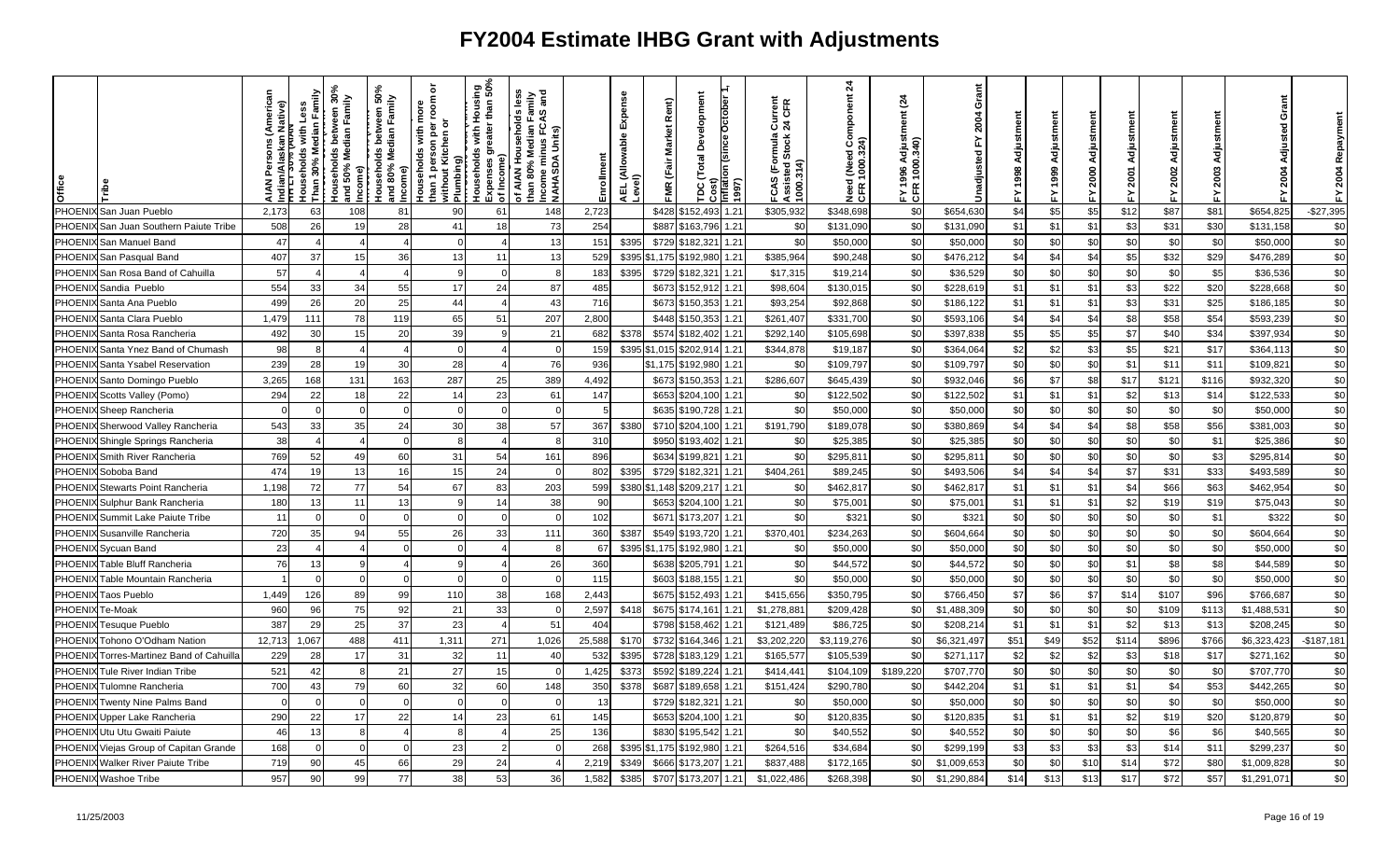| <b>Office</b>        |                                         |                | efo<br>ౢ | $\bullet$<br>ິສ≧<br>ត<br>옮<br>$\widehat{\epsilon}$<br>នី នី | ទី ≧<br>lds betw<br>Median<br>seho<br>80%<br>$\frac{1}{2}$ | ē<br>€<br>Plumbir | ិ<br>ទី១<br>Expenses<br>of Income | <u>ទ័</u> ៖<br>តាម<br>ဖ — ဖ<br>호 뿐 도<br>ିଉ<br>ᇹ<br><b>SC</b><br>Income min<br>NAHASDA I<br>ౚఀ |         | ш<br>ี้<br>ei∩<br>∙<br>. 몇 회. | g | ◠<br>Ο               | lnflati<br>1997) | 한<br>인도<br>రె న<br>rmula<br>Stock<br>Assisted S<br>1000.314)<br>⊵<br>ທ<br>ن | 21<br>င် နဲ့<br>၁၁၅<br>Need (Need<br>CFR 1000.3 | Ġ,<br>gar<br>Sag<br>. പ |                                                                                                                    | $\alpha$ |      |      |       |       |       |               |             |
|----------------------|-----------------------------------------|----------------|----------|-------------------------------------------------------------|------------------------------------------------------------|-------------------|-----------------------------------|-----------------------------------------------------------------------------------------------|---------|-------------------------------|---|----------------------|------------------|-----------------------------------------------------------------------------|-------------------------------------------------|-------------------------|--------------------------------------------------------------------------------------------------------------------|----------|------|------|-------|-------|-------|---------------|-------------|
|                      | PHOENIX White Mountain Apache (Fort Apa | 12,561         | 1,017    | 517                                                         | 580                                                        | 1,408             | 296                               | 897                                                                                           | 12,900  | \$163                         |   | \$537 \$159,532 1.21 |                  | \$4,438,594                                                                 | \$3,148,147                                     |                         | \$7,586,740                                                                                                        | \$57     | \$5  | \$56 | \$112 | \$779 | \$687 | \$7,588,486   | \$0         |
|                      | PHOENIX Winnemucca Colony               | 49             |          |                                                             |                                                            |                   |                                   | 17                                                                                            |         |                               |   | \$671 \$173,207 1.21 |                  | \$0                                                                         | \$50,000                                        | \$0                     | \$50,000                                                                                                           | \$0      | \$C  | \$ር  | \$0   | \$0   | \$0   | \$50,000      | \$0         |
|                      | PHOENIX Yavapai-Apache (Camp Verde)     | 765            | 85       |                                                             | 39                                                         | 157               | 37                                | 58                                                                                            | 1,763   | \$356                         |   | \$594 \$174,060 1.21 |                  | \$536,274                                                                   | \$326,380                                       | \$0                     | \$862,654                                                                                                          | \$14     | \$1. | \$13 | \$17  | \$110 | \$101 | \$862,922     | $-$81,592$  |
|                      | PHOENIX Yavapai-Prescott                | 165            |          |                                                             |                                                            |                   |                                   |                                                                                               | 159     |                               |   | \$594 \$174,060 1.21 |                  | \$0                                                                         | \$25,042                                        | \$0                     | \$25,042                                                                                                           | \$0      | \$0  | \$0  | \$1   | \$8   | \$3   | \$25,054      | \$0         |
|                      | PHOENIX Yerington Paiute Tribe          | 374            | 36       |                                                             | 38                                                         | 30                |                                   | 36                                                                                            | 1,150   | \$335                         |   | \$663 \$173,207 1.21 |                  | \$258,411                                                                   | \$102,167                                       |                         | \$360,579                                                                                                          | \$4      | \$3  | \$3  | \$6   | \$33  | \$33  | \$360,661     | \$0         |
|                      | PHOENIX Yomba Shoshone Tribe            | 91             |          |                                                             |                                                            |                   |                                   |                                                                                               | 205     | \$382                         |   | \$856 \$178,021 1.21 |                  | \$145,598                                                                   | \$22,761                                        |                         | \$168,359                                                                                                          | \$2      | \$2  | \$2  | \$3   | \$15  | \$12  | \$168,396     | \$0         |
|                      | PHOENIX Ysleta Del Sur                  | 2,578          | 131      | 126                                                         | 168                                                        | 176               | 115                               | 396                                                                                           | 1,289   |                               |   | \$568 \$144,267 1.21 |                  | \$77,671                                                                    | \$606,176                                       |                         | \$683,847                                                                                                          | \$6      |      |      | \$12  | \$114 | \$98  | \$684,088     | \$0         |
|                      | PHOENIX Yurok Tribe                     | 7,832          | 532      | 498                                                         | 612                                                        | 314               | 548                               | 1,623                                                                                         | 4,584   |                               |   | \$635 \$205,791 1.21 |                  | \$97,361                                                                    | \$3,095,426                                     |                         | \$3,192,787                                                                                                        | \$10     | \$10 | \$18 | \$58  | \$326 | \$333 | \$3,193,542   | \$0         |
|                      | PHOENIX Zia Pueblo                      | 681            |          |                                                             | 35                                                         |                   |                                   | 43                                                                                            | 773     |                               |   | \$673 \$150,353 1.21 |                  | \$125,793                                                                   | \$101,842                                       |                         | \$227,635                                                                                                          | \$2      | \$2  | \$2  | \$4   | \$31  | \$26  | \$227,702     | \$0         |
|                      | PHOENIX Zuni Tribe                      | 7,953          | 409      | 356                                                         | 410                                                        | 485               | 195                               | 805                                                                                           | 9,780   | \$278                         |   | \$465 \$161,440 1.21 |                  | \$1,526,494                                                                 | \$1,645,595                                     |                         | \$3,172,089                                                                                                        | \$41     | \$39 | \$40 | \$69  | \$471 | \$411 | \$3,173,160   | \$0         |
| <b>PHOENIX Total</b> |                                         | 380,100 29,924 |          | 11,317                                                      | 14,035                                                     | 42,259            | 10,993                            | 35,269                                                                                        | 495,819 | \$347                         |   | \$747 \$184,511      |                  |                                                                             |                                                 |                         | \$88,330,828 \$104,163,999  \$1,230,229 \$193,725,057  -\$3,127 -\$3,137  -\$3,182  -\$1,421  -\$48,497  -\$41,772 |          |      |      |       |       |       | \$193,623,921 | $-$453,404$ |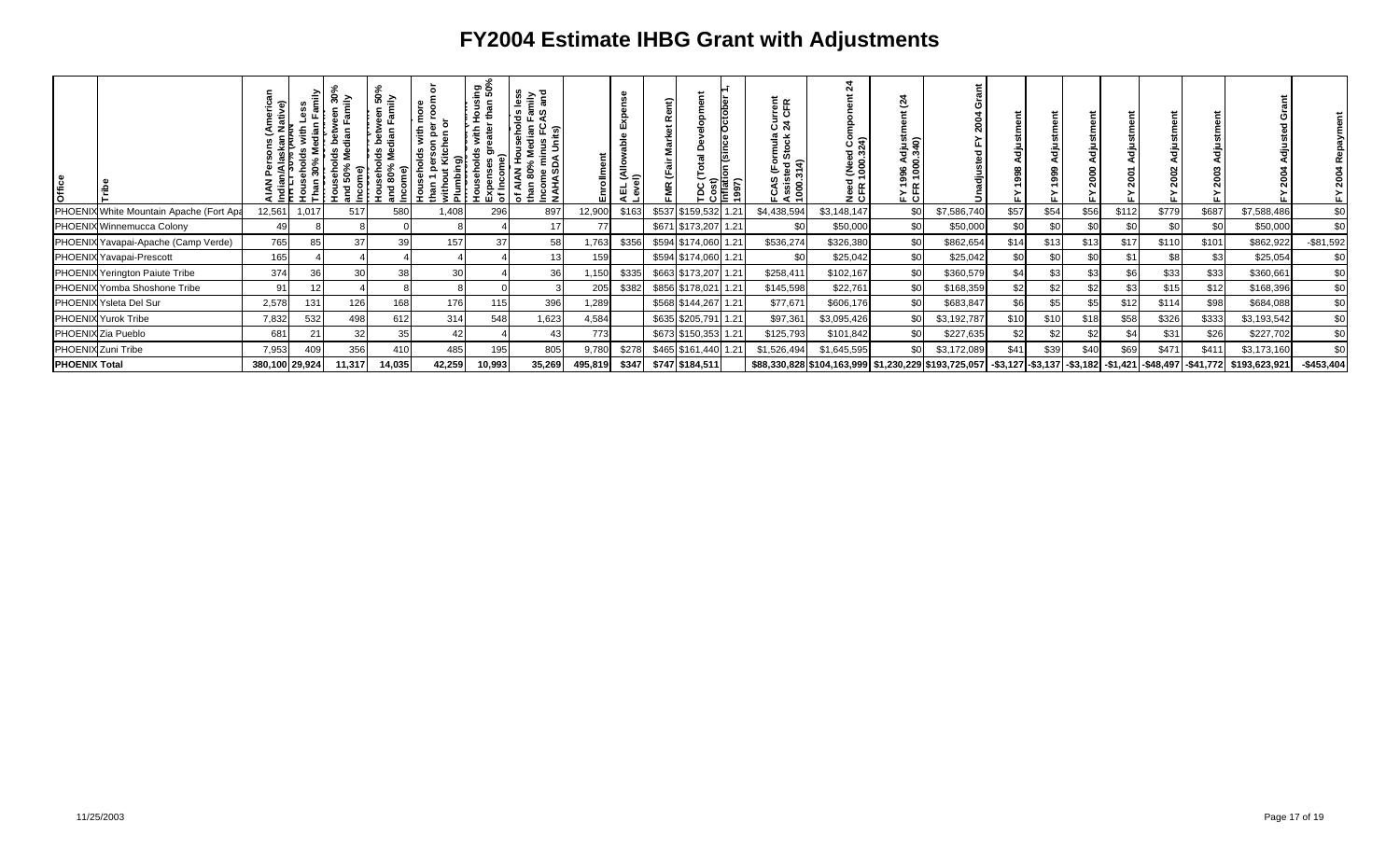| Office        |                                             |       | -Iouseholds with I<br>Than 30% Median | ween 30%<br>Family<br>Median<br>w<br>Iseholds<br>50% Me<br>ncome)<br>ਤੂੰ ਵੂ | ween 50%<br>Family<br>between<br>Median<br>مستحدث<br>Households I<br>And 80% Med<br>Income) | ৯<br>room<br>ē<br>৯<br>with<br>å<br>person pe<br># Kitchen o<br><b>Touseholds</b><br>Plumbing)<br>than 1 p<br>without l | <u>ing</u><br>than<br>훈<br>greater<br>with<br>ouseholds<br>Income)<br>Expenses<br>of Income) | less<br>mily<br>and<br>œ<br>useholds<br>ಹ<br>- 동 군<br>Units)<br>nus<br>Medi<br>of AIAN Hou<br>than 80% Me<br>Income min<br>NAHASDA I | nrollm | Expense<br> AEL (Allowable I<br> <br> Level) | Rent)<br><b>Market</b><br>(Fair<br><b>FMR</b> | Development<br>Total<br>$\frac{cost}{m$<br>ပ္က | October<br>on (since<br>(1661 | Current<br>24 CFR<br>(Formula<br><b>Stock</b><br><b>FCAS (Fo<br/>Assisted:<br/>1000.314)</b> | $\frac{1}{2}$<br>(Need Component<br>1000.324)<br>Need<br>CFR 1 | $\frac{3}{4}$<br>$rac{1}{3}$ 40<br><u>ខ</u><br>996<br>E<br>CER | Grant<br>2004<br>⋩<br>Unadjusted | 1998 |            | 2000 | 2001<br>십    | Adju<br>2002<br>놊 | 2003<br>놊 | ō<br><b>2004</b> | Repaym<br>2004<br>$\sum_{i=1}^{n}$ |
|---------------|---------------------------------------------|-------|---------------------------------------|-----------------------------------------------------------------------------|---------------------------------------------------------------------------------------------|-------------------------------------------------------------------------------------------------------------------------|----------------------------------------------------------------------------------------------|--------------------------------------------------------------------------------------------------------------------------------------|--------|----------------------------------------------|-----------------------------------------------|------------------------------------------------|-------------------------------|----------------------------------------------------------------------------------------------|----------------------------------------------------------------|----------------------------------------------------------------|----------------------------------|------|------------|------|--------------|-------------------|-----------|------------------|------------------------------------|
| <b>SEATTL</b> | E Burns-Paiute Colonv.                      | 412   | 53                                    | 42                                                                          | 61                                                                                          | 44                                                                                                                      | 36                                                                                           | 138                                                                                                                                  | 295    |                                              | \$520                                         | \$179.19:                                      | 1.21                          | \$54,906                                                                                     | \$229,727                                                      | \$0                                                            | \$284,633                        | \$0  | \$0        | \$1  | \$2          | \$15              | \$16      | \$284,667        | \$0                                |
|               | <b>SEATTLE</b> Chehalis Confederated Tribes | 463   | 31                                    | 20                                                                          | 35                                                                                          | 22                                                                                                                      | 22                                                                                           | 27                                                                                                                                   | 660    | \$24'                                        | \$556                                         | \$194,154                                      | 1.21                          | \$296,66                                                                                     | \$126,109                                                      | \$266,750                                                      | \$689,529                        | \$0  | <b>\$C</b> | \$0  | \$0          | \$C               | \$0       | \$689,529        | \$0                                |
| <b>SEATTL</b> | E Coeur D'Alene Tribe                       | 1,413 | 80                                    | 81                                                                          | 84                                                                                          | 64                                                                                                                      | 43                                                                                           | 46                                                                                                                                   | 1,493  | \$277                                        | \$507                                         | \$164,346                                      | 1.21                          | \$785,80                                                                                     | \$269,850                                                      | \$0                                                            | \$1,055,650                      | \$11 | \$10       | \$12 | \$16         | \$82              | \$70      | \$1,055,852      | \$0                                |
|               | <b>SEATTLE Colville Confederated Tribes</b> | 4,976 | 354                                   | 269                                                                         | 333                                                                                         | 134                                                                                                                     | 128                                                                                          | 566                                                                                                                                  | 8,842  | \$219                                        | \$535                                         | \$185,81                                       | 1.21                          | \$1,789,896                                                                                  | \$1,136,742                                                    | \$0                                                            | \$2,926,639                      | \$21 | \$19       | \$20 | \$38         | \$254             | \$225     | \$2,927,217      | \$0                                |
| SEATTL        | E Coos Bay Confederated Tribes              | 534   | 36                                    | 34                                                                          | 42                                                                                          | 21                                                                                                                      | 37                                                                                           | 67                                                                                                                                   | 788    |                                              | \$556                                         | \$186,146                                      | 1.21                          | \$199,34                                                                                     | \$174,807                                                      | -\$0                                                           | \$374,147                        | \$4  | \$5        | \$5  | \$11         | \$120             | \$120     | \$374,412        | \$0                                |
| <b>SEATTL</b> | Coquille Indian Tribe                       | 241   | 16                                    | 15                                                                          | 19                                                                                          | 10                                                                                                                      | 17                                                                                           |                                                                                                                                      | 400    |                                              | \$624                                         | \$186,146                                      | 1.21                          | \$437.173                                                                                    | \$67,804                                                       | \$0                                                            | \$504,978                        | \$6  | \$6        | \$7  | \$16         | \$131             | \$137     | \$505,280        | \$0                                |
|               | <b>SEATTLE</b> Cow Creek Tribes             | 2,450 | 166                                   | 156                                                                         | 192                                                                                         | 98                                                                                                                      | 171                                                                                          | 514                                                                                                                                  | 1,225  |                                              | \$554                                         | \$186,146                                      | 1.21                          | \$ <sub>6</sub>                                                                              | \$878,220                                                      | \$0                                                            | \$878,220                        | \$4  | \$4        | \$0  | \$6          | \$49              | \$192     | \$878,476        | \$0                                |
| <b>SEATTL</b> | <b>Cowlitz Tribe</b>                        | 4,922 | 327                                   | 210                                                                         | 211                                                                                         | 200                                                                                                                     | 319                                                                                          | 748                                                                                                                                  | 2,461  |                                              | \$690                                         | \$182,936                                      | 1.21                          | \$0                                                                                          | \$1,480,993                                                    | \$0                                                            | \$1,480,993                      | \$0  | \$0        | \$8  | \$21         | \$209             | \$221     | \$1,481,45       | \$0                                |
|               | SEATTLE Fort Hall Shoshone-Bannock          | 3,913 | 243                                   | 143                                                                         | 264                                                                                         | 187                                                                                                                     | 84                                                                                           | 375                                                                                                                                  | 4,535  | \$159                                        | \$467                                         | \$165,315                                      | 1.21                          | \$945,988                                                                                    | \$780,541                                                      | \$0                                                            | \$1,726,529                      | \$14 | \$13       | \$14 | \$29         | \$215             | \$184     | \$1,726,999      | \$0                                |
| <b>SEATTL</b> | E Grand Ronde Confederated Tribe.           | 9,412 | 639                                   | 598                                                                         | 736                                                                                         | 377                                                                                                                     | 659                                                                                          | 1,954                                                                                                                                | 4,706  |                                              | \$653                                         | \$191,263                                      | 1.21                          | \$116,688                                                                                    | \$3,458,972                                                    | \$0                                                            | \$3,575,660                      | \$20 | \$23       | \$27 | \$74         | \$788             | \$777     | \$3,577,369      | \$0                                |
| <b>SEATTL</b> | Hoh Indian Tribe                            | 237   | 16                                    |                                                                             | 10                                                                                          | 10                                                                                                                      | 15                                                                                           | 15                                                                                                                                   | 139    | \$241                                        | \$584                                         | \$198,418                                      | 1.21                          | \$79,432                                                                                     | \$68,498                                                       | \$0                                                            | \$147,930                        | \$1  | \$1        | \$1  | \$2          | \$1C              | \$9       | \$147,953        | \$0                                |
|               | SEATTLE Jamestown S'Klallam Tribe           | 1,066 | 71                                    | 45                                                                          | 46                                                                                          | 43                                                                                                                      | 69                                                                                           | 162                                                                                                                                  | 533    |                                              |                                               | \$610 \$193,301                                | 1.21                          | \$0                                                                                          | \$338,904                                                      | \$0                                                            | \$338,904                        | \$3  | \$3        | \$2  | \$6          | \$65              | \$67      | \$339,050        | \$0                                |
|               | SEATTLE Kalispel Indian Community           | 197   | 13                                    | 13                                                                          | 21                                                                                          | 22                                                                                                                      |                                                                                              | 26                                                                                                                                   | 186    | \$269                                        | \$535                                         | \$176,185                                      | 1.21                          | \$73,645                                                                                     | \$68,741                                                       | \$0                                                            | \$142,386                        | \$0  | \$0        | \$1  | \$2          | \$8               | \$7       | \$142,405        | \$0                                |
| <b>SEATTL</b> | .E Klamath Indian Tribe                     | 5,198 | 353                                   | 331                                                                         | 407                                                                                         | 208                                                                                                                     | 364                                                                                          | 1,029                                                                                                                                | 3,320  |                                              | \$621                                         | \$178,657                                      | 1.21                          | \$272,193                                                                                    | \$1,766,774                                                    | \$0                                                            | \$2,038,967                      | \$19 | \$15       | \$21 | \$53         | \$360             | \$335     | \$2,039,776      | \$0                                |
|               | <b>SEATTLE</b> Kootenai Tribe               | 75    | $\Omega$                              |                                                                             | $\Omega$                                                                                    |                                                                                                                         |                                                                                              |                                                                                                                                      | 121    | \$277                                        | \$452                                         | \$164,346                                      | 1.21                          | \$67,43                                                                                      | \$11,918                                                       | \$0                                                            | \$79,355                         | \$0  | \$0        | \$1  | \$1          | \$1               | \$2       | \$79,360         | $-$4,511$                          |
| <b>SEATTL</b> | Lower Elwha Tribal Community                | 1,968 | 131                                   | 84                                                                          | 84                                                                                          | 80                                                                                                                      | 127                                                                                          | 186                                                                                                                                  | 984    |                                              | \$635                                         | \$193,30                                       | 1.21                          | \$388,42                                                                                     | \$576,142                                                      | \$0                                                            | \$964,567                        | \$6  | \$6        | \$7  | \$15         | \$118             | \$89      | \$964,807        | \$0                                |
|               | <b>SEATTLE</b> Lummi Tribe                  | 7,778 | 516                                   | 331                                                                         | 334                                                                                         | 315                                                                                                                     | 504                                                                                          | 960                                                                                                                                  | 3,889  | \$238                                        |                                               | \$747 \$191,914                                | 1.21                          | \$1,023,996                                                                                  | \$2,346,259                                                    | \$0                                                            | \$3,370,255                      | \$33 | \$31       | \$29 | \$57         | \$480             | \$389     | \$3,371,275      | \$0                                |
| <b>SEATTL</b> | .E Makah Indian Tribe                       | 1,230 | 134                                   | 71                                                                          | 76                                                                                          | 32                                                                                                                      | 44                                                                                           | 140                                                                                                                                  | 2,389  | \$198                                        | \$628                                         | \$198,418                                      | 1.21                          | \$589,949                                                                                    | \$347,431                                                      | \$0                                                            | \$937,380                        | \$8  | \$8        | \$8  | \$16         | \$83              | \$82      | \$937,587        | $-$185,336$                        |
| <b>SEATTL</b> | E Muckleshoot Indian Tribe                  | 1,159 | 75                                    | 59                                                                          | 77                                                                                          | 47                                                                                                                      | 34                                                                                           | 148                                                                                                                                  | 1,712  | \$239                                        | \$923                                         | \$200,775                                      | 1.21                          | \$462,099                                                                                    | \$310,255                                                      | \$0                                                            | \$772,354                        | \$5  | \$5        | \$5  | \$11         | \$95              | \$77      | \$772,552        | \$0                                |
|               | <b>SEATTLE Nez Perce Tribe</b>              | 2,51' | 184                                   | 168                                                                         | 161                                                                                         | 119                                                                                                                     | 82                                                                                           | 277                                                                                                                                  | 3,300  | \$193                                        | \$452                                         | \$164,346                                      | 1.21                          | \$803,39                                                                                     | \$592,449                                                      | \$0                                                            | \$1,395,839                      | \$11 | \$10       | \$1' | \$20         | \$128             | \$119     | \$1,396,13       | $-$42,531$                         |
| <b>SEATTL</b> | E Nisqually Indian Community.               | 1,050 | 70                                    | 45                                                                          | 45                                                                                          | 43                                                                                                                      | 68                                                                                           | 64                                                                                                                                   | 525    | \$241                                        | \$822                                         | \$198,418                                      | 1.21                          | \$374,12                                                                                     | \$303,342                                                      | \$0                                                            | \$677,467                        | \$5  | \$5        | \$5  | \$11         | \$87              | \$73      | \$677,653        | \$0                                |
|               | <b>SEATTLE Nooksack Tribe</b>               | 3,074 | 204                                   | 131                                                                         | 132                                                                                         | 125                                                                                                                     | 199                                                                                          | 346                                                                                                                                  | 1,537  |                                              |                                               | \$745 \$191,914                                | 1.21                          | \$436,446                                                                                    | \$919,146                                                      | \$0                                                            | \$1,355,592                      | \$0  | \$6        | \$10 | \$24         | \$238             | \$208     | \$1,356,079      | \$0                                |
|               | <b>SEATTLE Port Gamble Indian Community</b> | 1,968 | 131                                   | 84                                                                          | 84                                                                                          | 80                                                                                                                      | 127                                                                                          | 229                                                                                                                                  | 984    | \$215                                        | \$781                                         | \$193,30                                       | 1.21                          | \$365,536                                                                                    | \$595,149                                                      | \$0                                                            | \$960,685                        | \$0  | \$5        | \$6  | \$13         | \$115             | \$105     | \$960,929        | \$0                                |
|               | <b>SEATTLE Puyallup Tribe</b>               | 4,980 | 330                                   | 212                                                                         | 214                                                                                         | 202                                                                                                                     | 323                                                                                          | 706                                                                                                                                  | 2,490  | \$263                                        | \$736                                         | \$200,775                                      | 1.21                          | \$251,638                                                                                    | \$1,607,782                                                    | \$0                                                            | \$1,859,421                      | \$15 | \$14       | \$17 | \$43         | \$430             | \$347     | \$1,860,286      | \$0                                |
|               | <b>SEATTLE</b> Quileute Tribe               | 347   | 41                                    | 34                                                                          | 33                                                                                          | 26                                                                                                                      | 24                                                                                           | 43                                                                                                                                   | 658    |                                              | \$628                                         | \$198,418                                      | 1.21                          | \$230,24                                                                                     | \$151,440                                                      | \$267,63                                                       | \$649,32                         | \$0  | <b>SC</b>  | \$0  | \$0          | <b>\$C</b>        | \$0       | \$649,32         | \$0                                |
| <b>SEATTL</b> | <b>E</b> Quinault Tribe                     | 4,908 | 326                                   | 209                                                                         | 211                                                                                         | 199                                                                                                                     | 318                                                                                          | 636                                                                                                                                  | 2,454  | \$216                                        | \$541                                         | \$198,418                                      | 1.21                          | \$461,865                                                                                    | \$1,542,208                                                    | - \$                                                           | \$2,004,07                       | \$17 | \$17       | \$16 | \$38         | \$337             | \$278     | \$2,004,774      | \$0                                |
|               | <b>SEATTLE</b> Samish Nation                | 1,403 | 93                                    | 60                                                                          | 60                                                                                          | 57                                                                                                                      | 91                                                                                           | 213                                                                                                                                  | 1,154  |                                              | \$788                                         | \$191,914                                      | 1.21                          | \$0                                                                                          | \$442,714                                                      | \$0                                                            | \$442,714                        | \$2  | \$2        | \$3  | \$9          | \$94              | \$91      | \$442,91         | \$0                                |
| <b>SEATTL</b> | E Sauk-Suiattle Indian Tribe                | 304   | 20                                    | 13                                                                          | 13                                                                                          | 12                                                                                                                      | 20                                                                                           |                                                                                                                                      | 152    |                                              | \$923                                         | \$195,658                                      | 1.21                          | \$225,054                                                                                    | \$81,280                                                       | \$0                                                            | \$306,334                        | \$0  | \$2        | \$2  | \$4          | \$22              | \$21      | \$306,384        | \$0                                |
|               | SEATTLE Shoalwater Bay Tribe                | 474   | 28                                    | 46                                                                          | 52                                                                                          | 23                                                                                                                      | 39                                                                                           | 106                                                                                                                                  | 237    | \$241                                        | \$535                                         | \$198,418                                      | 1.21                          | \$68,400                                                                                     | \$207,821                                                      | \$0                                                            | \$276,220                        | \$1  | \$1        | \$1  | \$4          | \$37              | \$31      | \$276,297        | \$0                                |
|               | <b>SEATTLE</b> Siletz Confederated Tribes   | 7,320 | 497                                   | 465                                                                         | 572                                                                                         | 294                                                                                                                     | 512                                                                                          | 1,334                                                                                                                                | 3,660  | \$242                                        | \$749                                         | \$191,263                                      | 1.21                          | \$990,432                                                                                    | \$2,590,86                                                     | \$0                                                            | \$3,581,293                      | \$23 | \$2        | \$25 | \$60         | \$379             | \$283     | \$3,582,086      | \$0                                |
|               | SEATTLE Skokomish Indian Tribe              | 1,690 | 112                                   | 72                                                                          | 73                                                                                          | 69                                                                                                                      | 109                                                                                          | 181                                                                                                                                  | 845    | \$241                                        | \$594                                         | \$198,418                                      | 1.21                          | \$289,684                                                                                    | \$517,568                                                      | \$0                                                            | \$807,252                        | \$6  | \$6        | \$6  | \$16         | \$145             | \$119     | \$807,550        | \$0                                |
|               | <b>SEATTLE</b> Snoqualmie                   | 1,232 | 82                                    | 52                                                                          | 53                                                                                          | 50                                                                                                                      | 80                                                                                           | 187                                                                                                                                  | 616    |                                              |                                               | \$712 \$191,914                                | 1.21                          | \$0                                                                                          | \$388,868                                                      | \$0                                                            | \$388,868                        | \$0  | \$0        | \$0  | \$8          | \$127             | \$134     | \$389,137        | \$0                                |
| <b>SEATTL</b> | Spokane Tribe                               | 1,678 | 108                                   | 84                                                                          | 149                                                                                         | 32                                                                                                                      | 31                                                                                           | 120                                                                                                                                  | 2,305  | \$269                                        | \$535                                         | \$176,185                                      | 1.21                          | \$950,449                                                                                    | \$310,11                                                       | \$0                                                            | \$1,260,559                      | \$16 | \$14       | \$15 | \$22         | \$105             | \$105     | \$1,260,837      | $-$126,352$                        |
|               | SEATTLE Squaxin Island Tribe                | 1,286 | 85                                    | 55                                                                          | 55                                                                                          | 52                                                                                                                      | 83                                                                                           | 119                                                                                                                                  | 643    | \$241                                        | \$602                                         | \$198,418                                      | 1.21                          | \$304,39                                                                                     | \$386,891                                                      | \$0                                                            | \$691,285                        | \$6  | \$6        | \$6  | $-$5,367$    | $-$5,472$         | $-$8,531$ | \$671,932        | \$0                                |
|               | SEATTLE Stillaguamish Tribe                 | 364   | 24                                    |                                                                             | 16                                                                                          | 15                                                                                                                      | 24                                                                                           | 53                                                                                                                                   | 182    |                                              | \$869                                         | \$191,914                                      | 1.21                          | \$7,18                                                                                       | \$114,133                                                      | \$62,76                                                        | \$184,086                        | \$2  | \$2        | \$2  | $\mathbb{S}$ | \$32              | \$30      | \$184,159        | \$0                                |
|               | SEATTLE Suquamish Tribal Council            | 1,726 | 115                                   | 74                                                                          | 74                                                                                          | 70                                                                                                                      | 112                                                                                          | 194                                                                                                                                  | 863    | \$241                                        | \$781                                         | \$198,418                                      | 1.21                          | \$268,65                                                                                     | \$532,030                                                      | \$0                                                            | \$800,689                        | \$2  | \$6        | \$7  | \$16         | \$146             | \$119     | \$800,986        | \$0                                |
|               | <b>SEATTLE</b> Swinomish Indians            | 685   | 61                                    | 13                                                                          | 38                                                                                          | 31                                                                                                                      | 31                                                                                           | 18                                                                                                                                   | 764    | \$263                                        | \$674                                         | \$191,914                                      | 1.21                          | \$512,753                                                                                    | \$167,605                                                      | \$0                                                            | \$680,357                        | \$6  | \$5        | \$5  | \$9          | \$54              | \$38      | \$680,475        | \$0                                |
|               | <b>SEATTLE</b> Tulalip Tribes               | 2,442 | 178                                   | 137                                                                         | 134                                                                                         | 135                                                                                                                     | 112                                                                                          | 182                                                                                                                                  | 3,411  | \$240                                        | \$923                                         | \$197,03                                       | 1.21                          | \$1,455,078                                                                                  | \$708,567                                                      | \$0                                                            | \$2,163,645                      | \$14 | \$13       | \$14 | \$24         | \$120             | \$96      | \$2,163,926      | $-$99,675$                         |